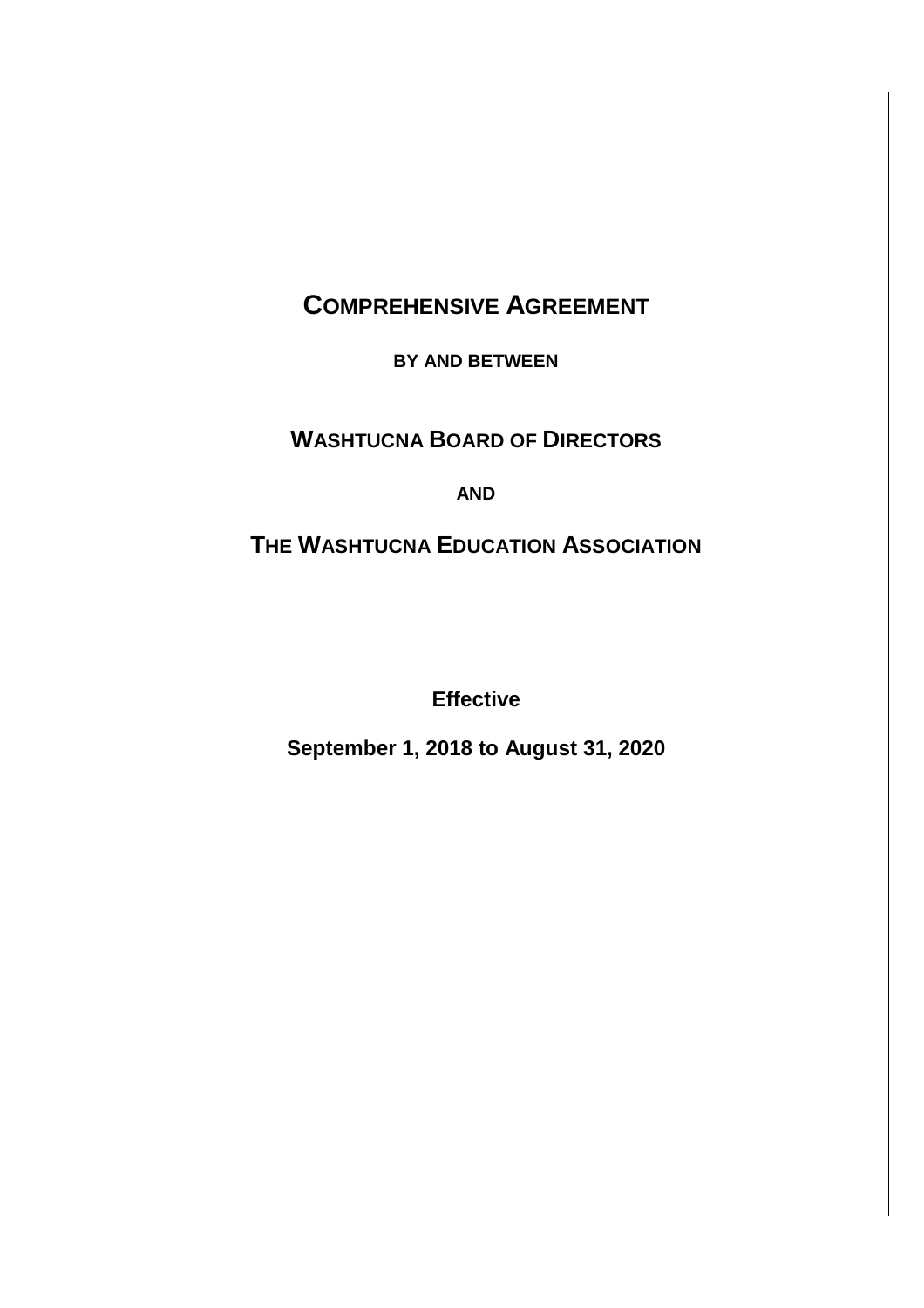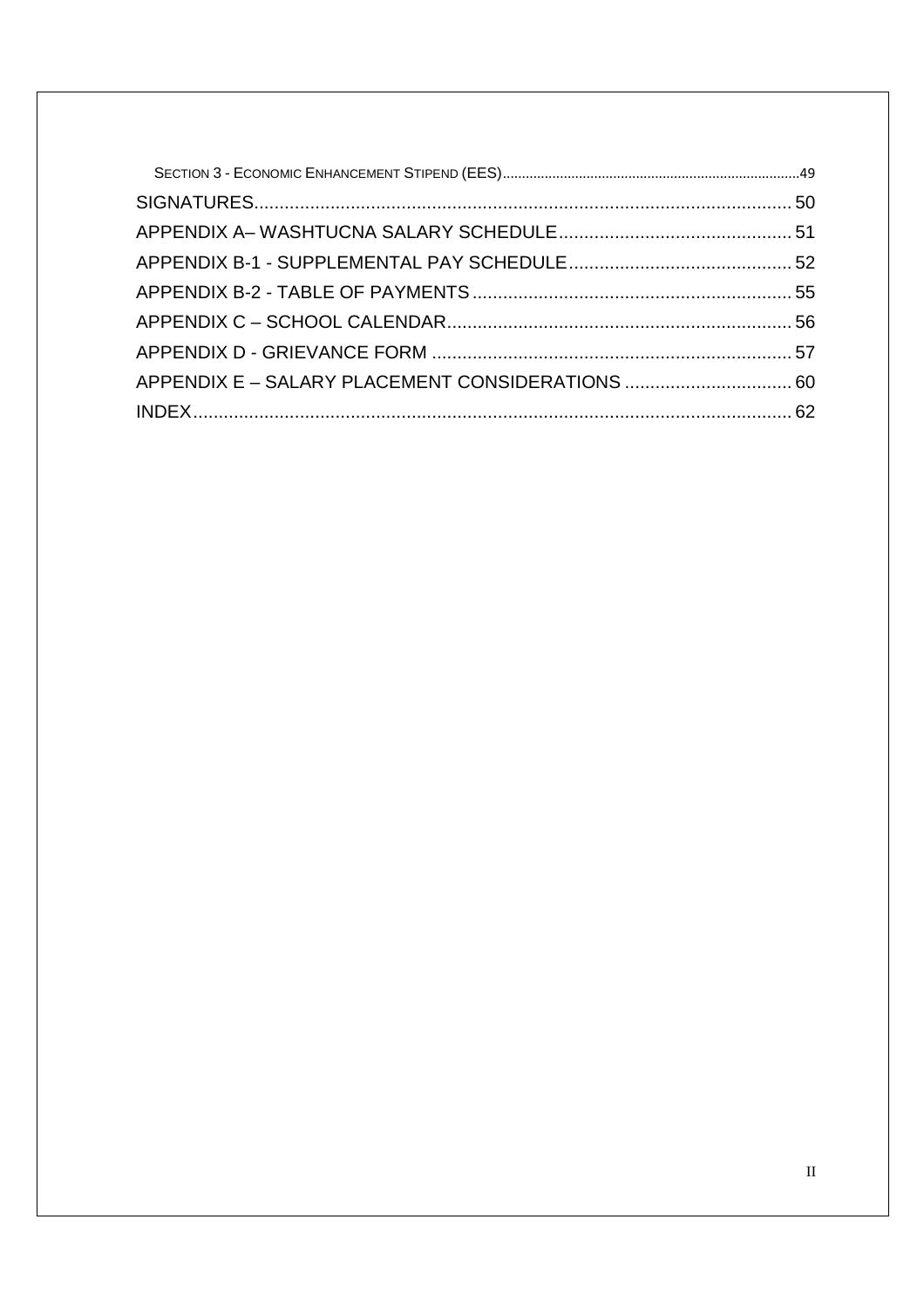#### **PREAMBLE**

This contract is made and entered into by and between the Washtucna School District No. 109-43 Board of Directors, hereinafter called the "Board," and the Washtucna Education Association, hereinafter called the "Association."

Whereas the Board and Association recognize the mutual obligation to bargain in good faith to effectuate the provisions of applicable state law, now therefore it is hereby agreed as follows: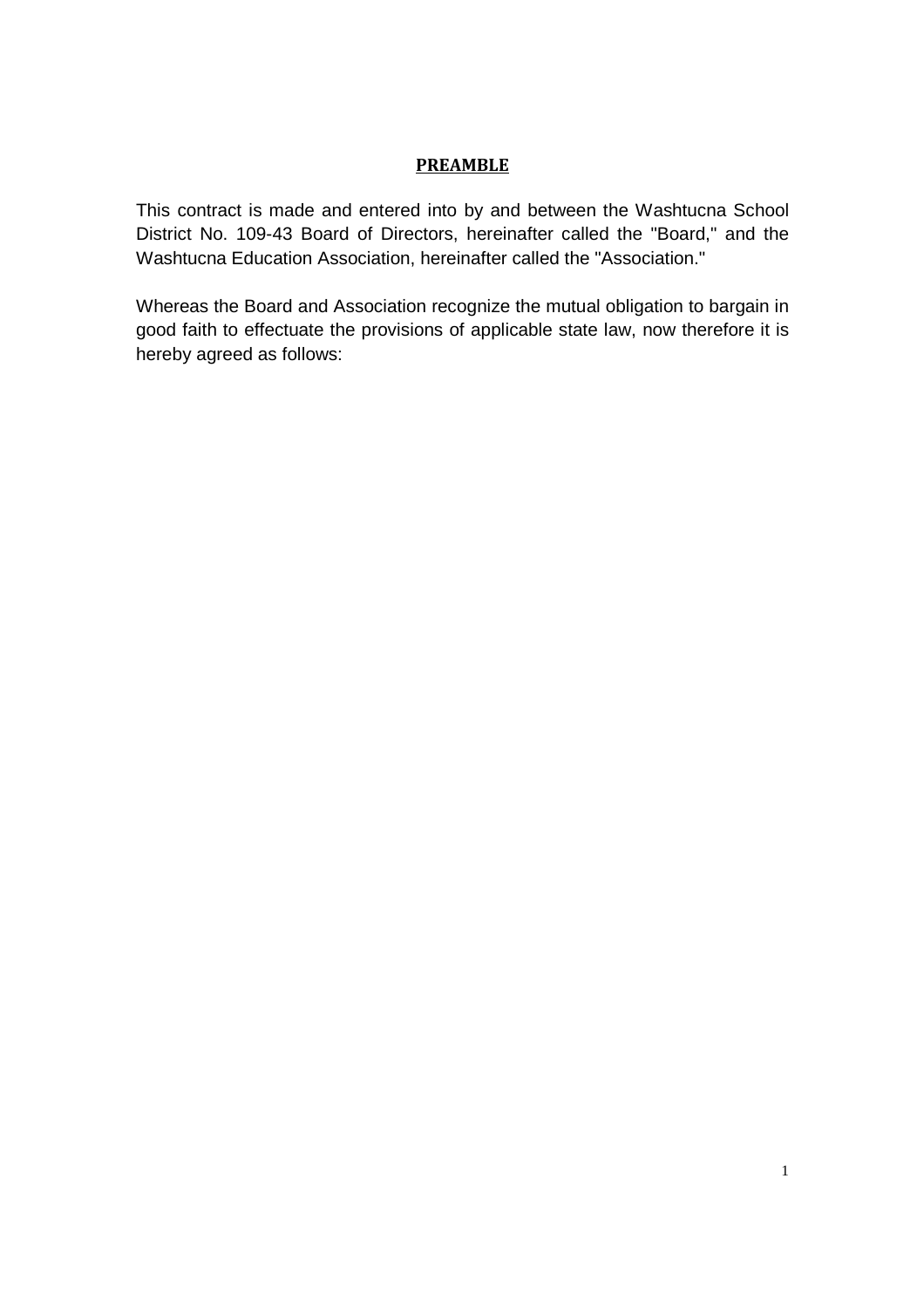## **ARTICLE I - BUSINESS ITEMS**

## **Section 1 - Recognition**

- **A.** The Board of Directors of the Washtucna School District No. 109-43, hereinafter known as the Board, recognizes that teaching is a profession and the Washtucna Education Association, hereinafter referred to as the Association, having won the majority of votes cast by the regular nonadministrative certificated staff of this District, shall be the exclusive representative of all regular non-administrative certificated personnel employed by the Board including salary issues pertaining to certificated substitute teachers.
- **B.** The Association recognizes the Board as the elected representatives of the citizens of the Washtucna Public School District, as the employers of the certificated staff and as such makes the final determination of all policies.
- **C.** It is understood and agreed by the parties that the Board possesses the sole right to operate the School District, so as to carry out the statutory mandate and policies of the School District, and that all management rights repose in the management.

## **Section 2 - Status of the Agreement**

This Agreement shall supersede any rules, regulations, policies, resolutions, or practices of the District which shall be contrary to or inconsistent with this document.

## **Section 3 – Conformity to Law Statement**

- **A.** Should any item in this Agreement become contrary to law by a court of competent jurisdiction during the duration of the Agreement, that item shall become void. The remainder of the Agreement shall continue in full force.
- **B.** Should the Legislature change its rules or regulations such that it eliminates language that created or enacted a duty of the District to provide a specified or optional benefit, the section(s) that were agreed to be in the Comprehensive Agreement in accord with then-existing law shall be automatic re-openers upon request by either party, as referenced in Article V, Section 2, Paragraph A., 2.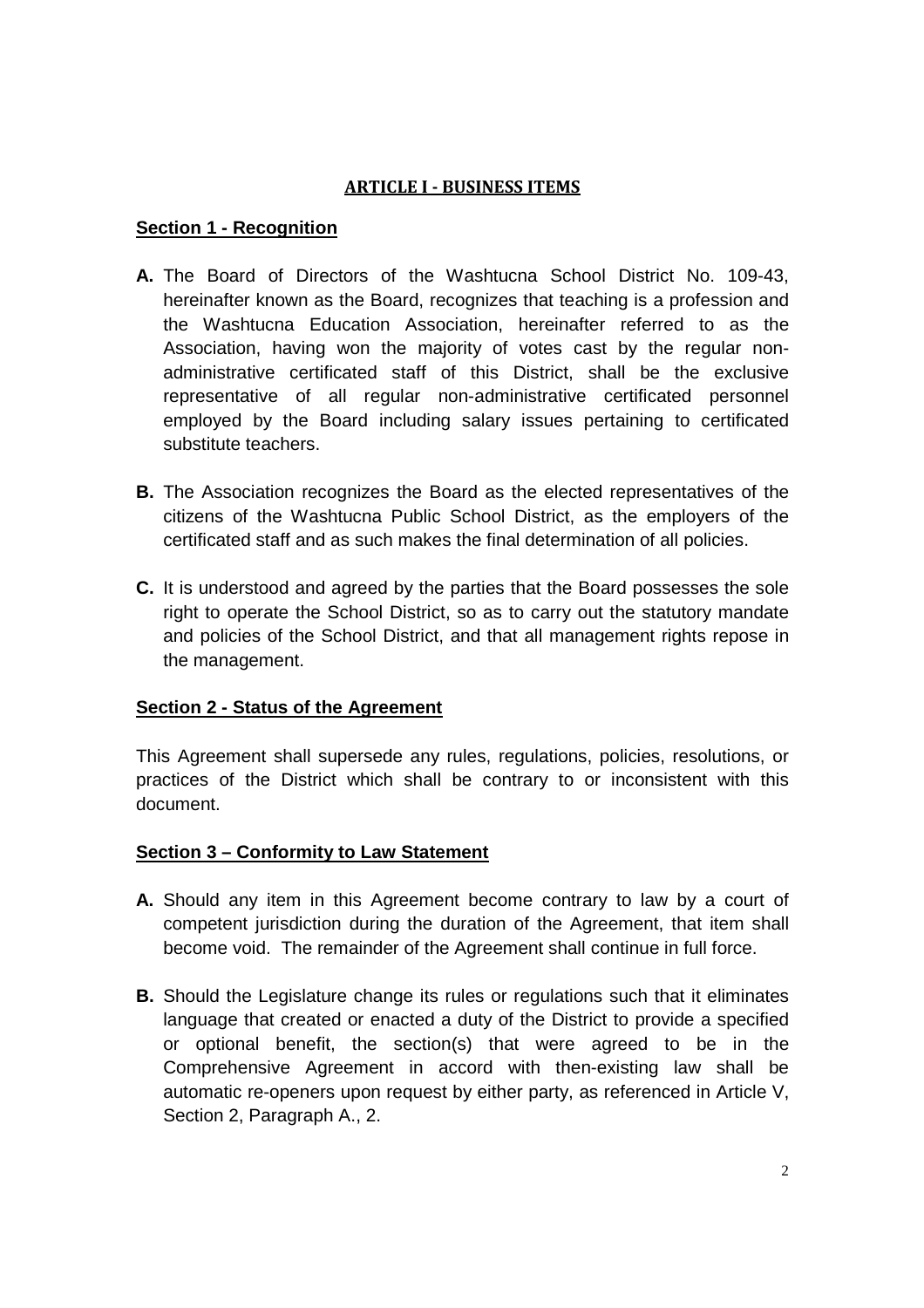**C.** Any action taken in order to comply with, or implement provisions of the Every Student Succeeds Act (ESSA), that implicates language in this contract shall be mutually agreed upon by the Washtucna School District and the Washtucna Education Association prior to implementation. Any new duties that are assigned to staff due to the requirements of the ESSA, will be compensated at the per diem rate.

## **Section 4 – Distribution of Comprehensive Agreement**

- **A.** Following ratification of this Agreement by both parties, the Association shall provide both print and electronic copy for review and then signing by both bargaining teams.
- **B.** The contract shall be prepared by WEA Eastern Washington staff.
- **C.** The parties shall be allowed sufficient time to review the final copy.
- **D.** The District shall print sufficient copies of the Agreement for the administration to distribute to the School Board, and for Association to distribute to each current employee in the bargaining unit.
- **E.** The Association and the District shall share the costs of printing equally.

## **Section 5 – The Individual Contract**

- **A.** The Board shall issue signed individual contracts, or letters of intent, by May 15. The employee shall indicate her/his acceptance of the contract/letter by returning it to the business office signed by June 1.
- **B.** An employee under contract shall be released from the obligations of the contract under the following conditions:
	- **1.** A release from contract shall be granted provided a written letter of resignation is submitted to the District prior to the  $10<sup>th</sup>$  of July.
	- **2.** A release from contract may be granted after the  $10<sup>th</sup>$  of July at the Board's discretion.
	- **3.** A release from contract shall be granted after the 10<sup>th</sup> of July if a satisfactory replacement can be obtained by August 15.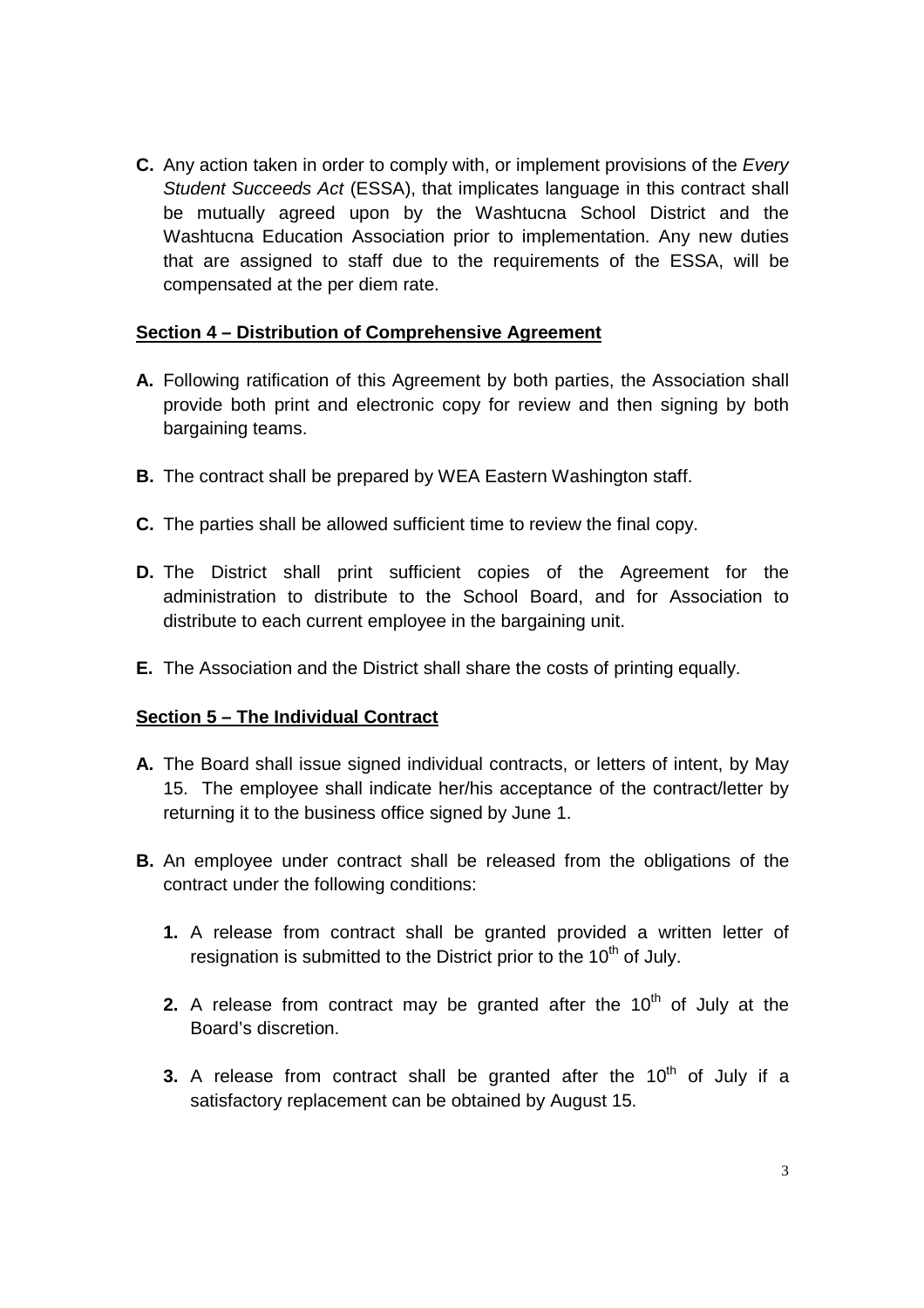**4.** A release from contract shall be granted in case of illness, injury or other personal matters which make it impossible for the employee to continue teaching in the District. The employee shall be responsible to provide the District with information justifying the impossibility of performance, upon request by the Board.

## **Section 6 - Association Rights**

- **A.** The District shall make available to the Association a roster of all bargaining unit members by September 15 and inform the Association within two (2) days of hire, in writing, of any additions with hire date, or deletions of employees covered by this agreement.
- **B.** The Association shall be able to meet with new employees thirty (30) days after their hire date for a minimum of sixty (60) minutes during regular work hours.
- **C.** The Association and its representatives have the right to use District buildings for meetings and to transact Association business.
- **D.** The Association shall have the right to use District facilities and equipment, including duplicating equipment, data processing equipment, and audiovisual equipment at reasonable times when such equipment is not in use. The Association shall pay a reasonable fee for any materials expended. The Association shall have the right to post notices of activities and matters of the Association's concern on bulletin boards provided in the faculty lounge.
- **E.** The Association shall have the right to use the District mail service and teacher mailboxes for communication purposes.
- **F.** The Board shall furnish to the Association information concerning the financial resources of the District including, but not limited, to annual financial reports, audits, tentative budgeting requirements and allocations, agendas, and minutes of the board meetings, student enrollment, membership data and such other information as will assist the Association in developing accurate, informed, and constructive programs which will be necessary for the Association to process a grievance or complaint.
- **G.** Representatives duly authorized by the Association, who participate during working hours in negotiation, grievance proceedings, conferences, or meetings with representative of the District, shall suffer no loss of pay.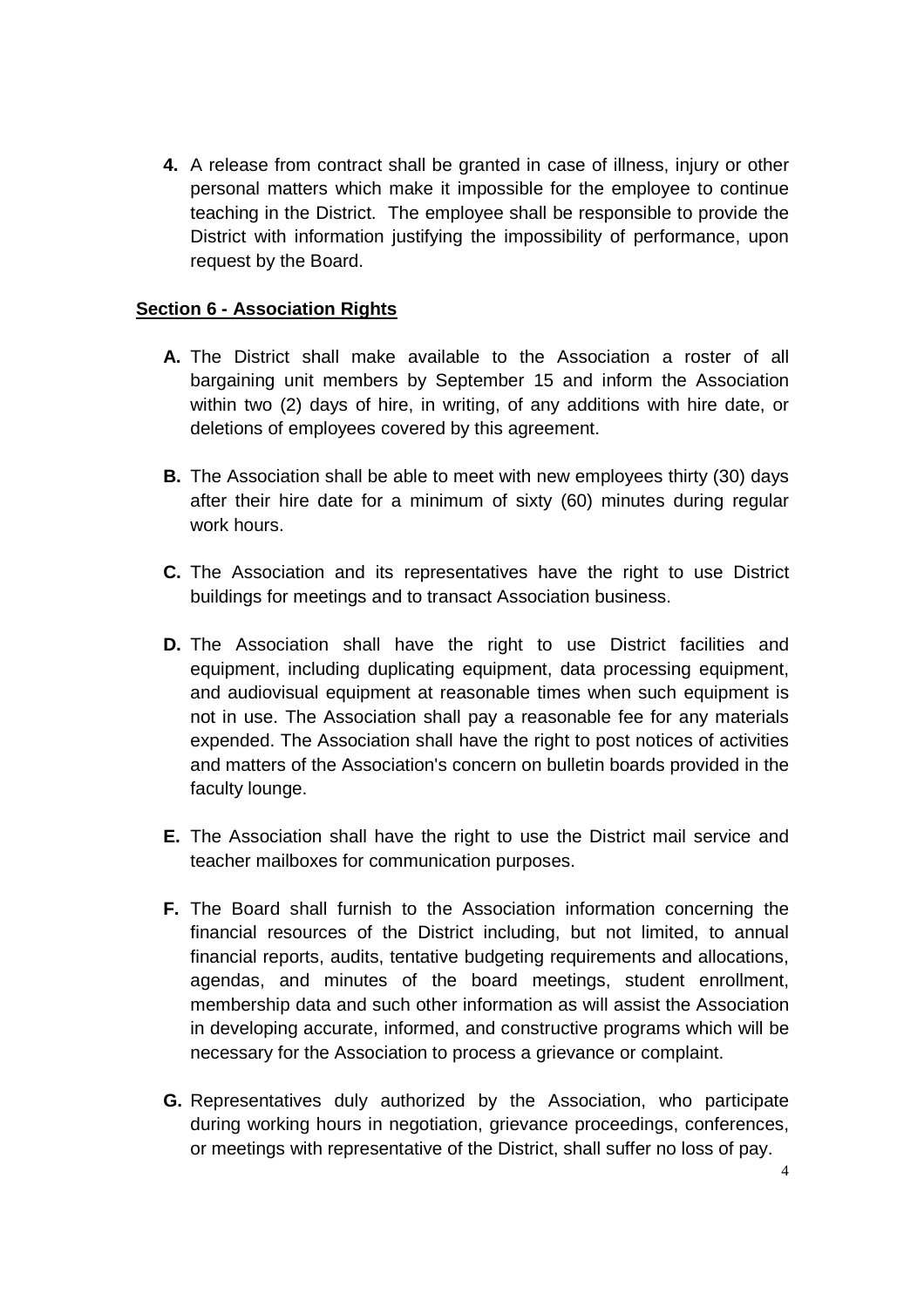**H.** Within ten (10) days of their commencement of employment, teachers may sign and deliver to the Board an Assignment of Wages Form which shall authorize deduction of membership dues and assessments of the Association (including the National Education Association and the Washington Education Association). Such authorization shall continue in effect from year to year unless a request of revocation is submitted to the Board and the Association, signed by the teacher, and received between August 1 and August 31, proceeding the designated school year for which the revocation is to take effect. Each month during the school year, the Association agrees to provide to the Board, upon request, the names of those teachers who have joined the Association and paid its dues and assessments by means other than through payroll deduction.

## **Section 7 – Deduction of Dues**

- A. Upon receipt of a written Dues Deduction Authorization and assignment from a bargaining unit employee, the District shall make the appropriate payroll deduction as certified by the president of the Association and District shall transmit the monthly dues to the designated officer of the Association. Any change in the rate of membership dues shall require at least thirty (30) days written notice to the Superintendent's office.
- B. It is understood and agreed that this dues deduction system is for the collection of dues only. Employees who wish to revoke this Dues Deduction Authorization may do so only upon written notice to the Washington Education Association.

## **Section 8 - Labor/Management Committee**

In an effort to improve communications, there shall be meetings of the Superintendent and Association officer(s) to discuss matters of mutual concern in an effort to resolve problems. Both parties may place items on the agenda, but any issue involved in a grievance will not be discussed under this format.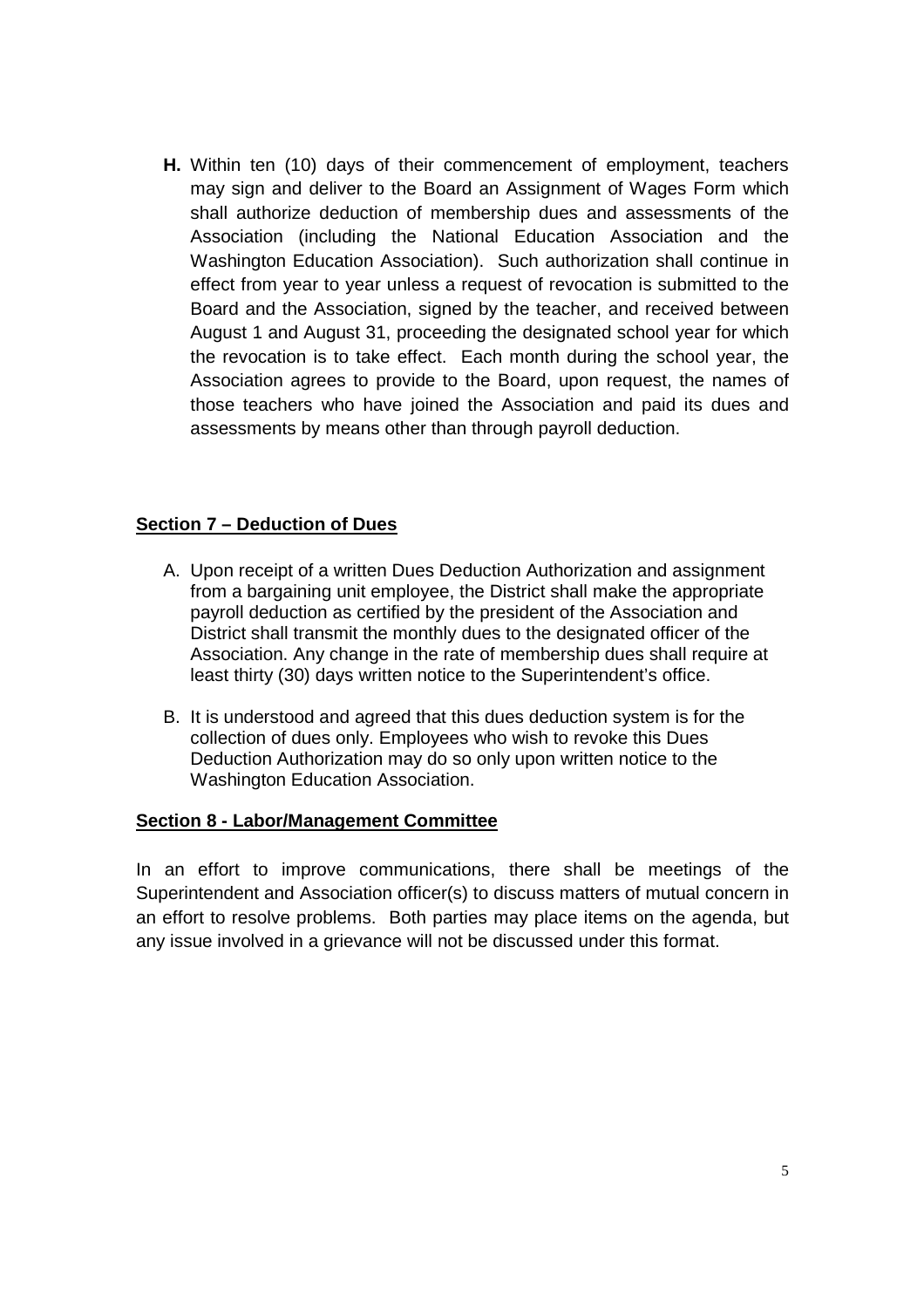### **ARTICLE II - PERSONNEL**

#### **Section 1 - Right to Due Process**

- **A.** Employees reserve the right to have a representative of the Association and/or counsel present when being reprimanded, warned, disciplined, or adversely affected for any reason. When a request for such representation is made, no action shall be taken with respect to the employee until such representation and/or counsel is present. All information forming the basis for any reprimand, warning, discipline or adverse affect shall be made available to the employee and the Association, if the employee so desires, all charges shall be in writing.
- **B.** No employee shall be reprimanded, disciplined, reduced in rank or compensation, or deprived of any professional advantage without just cause. An employee has the right to face his/her accuser(s) and to cross-examine witnesses. If any such reprimand, discipline, reduction in rank, compensation or advantage, including adverse evaluation of an employee's performance is asserted by the Board or representative thereof, the employee shall have the right to have his/her case decided by an arbitrator in accordance with the grievance procedure set forth herein, or alternatively if the employee so chooses, a court of law.

## **Section 2 - Personnel Files**

- **A.** Employees or former employees shall upon request have the right to inspect all contents of their complete personnel file kept within the District as well as employment references leaving the District "unless the employee maintains a confidential file." Upon request, a copy of any documents contained herein shall be afforded the employee at District expense. No secret, duplicate, alternate, or other personnel file shall be kept anywhere in the District. A separate file for processed grievances shall be kept apart from the employee's personnel file. Anyone, at the employee's request, may be present in the review. Each employee's personnel file shall contain the following minimum items of information: All employee's evaluation reports, copies of annual contracts, teaching certificates, and a transcript of academic records.
- **B.** Any derogatory material not shown to an employee within ten (10) days after receipt or composition, shall not be allowed as evidence in any grievance or in any disciplinary action against such employees. No evaluation,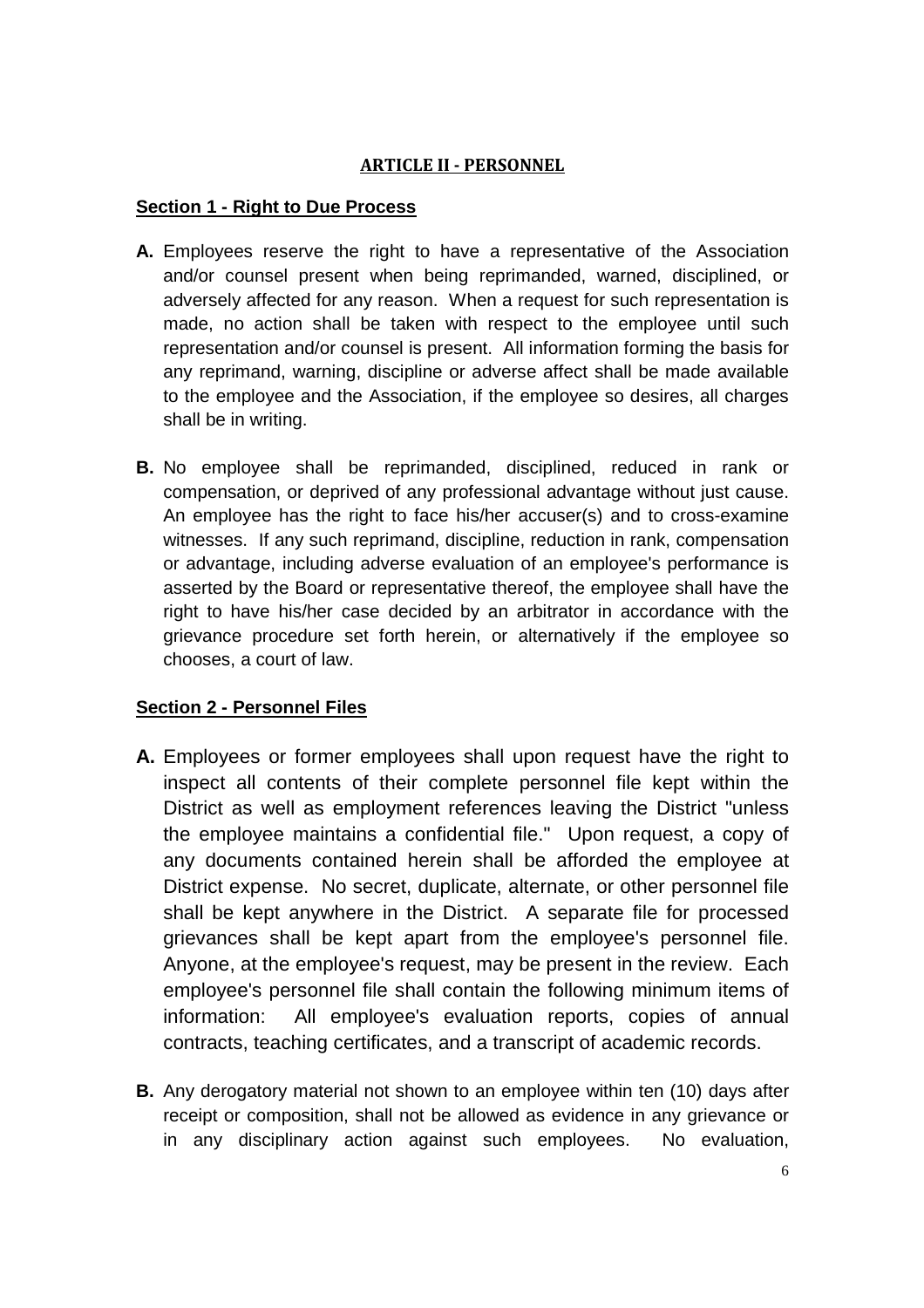correspondence or other material making derogatory references to an employee's or former employee's competence, character, or manner shall be kept or placed in the personnel file without the employee's signature and exclusive right to attach his/her own written comments. The employee shall sign all such material.

## **Section 3 - Reduction in Force (RIF) District**

- **A.** Definition of Layoff. The term "Layoff" and/or "reduction in Force (RIF)," as used in this section, is the District action by the Board of Directors to reduce the number of teachers due to reasons stated in Section 3., Paragraph B.; it does not refer to decisions to discharge or non-renew an individual teacher for cause.
- **B.** Initiation of Layoff. A reduction in staff (RIF) may be necessary due to any of the following reasons:
	- 1. Special levy failure
	- 2. Decrease in state support
	- 3. Decrease in K-12 enrollment
	- 4. Change in state or federal revenue sources
	- 5. The necessity for and the extent of layoff and/or reduction in force will be determined by the Board of Directors after receiving the recommendation of the Superintendent.
	- 6. The School Board shall determine the education program and services to be retained based on the educational goals of the district.
	- 7. The Board's determination, in terms of program reduction, shall be final and, except for Layoff procedure, shall not be subject to the grievance procedure of this Agreement.
	- 8. After the Board's decision has been made, the administration shall determine the number of employees required for retention. To eliminate the necessity of nonrenewal, every effort shall be made to ascertain the number of positions open for the following school year by reason of attrition. The Administration shall then prepare a seniority listing of all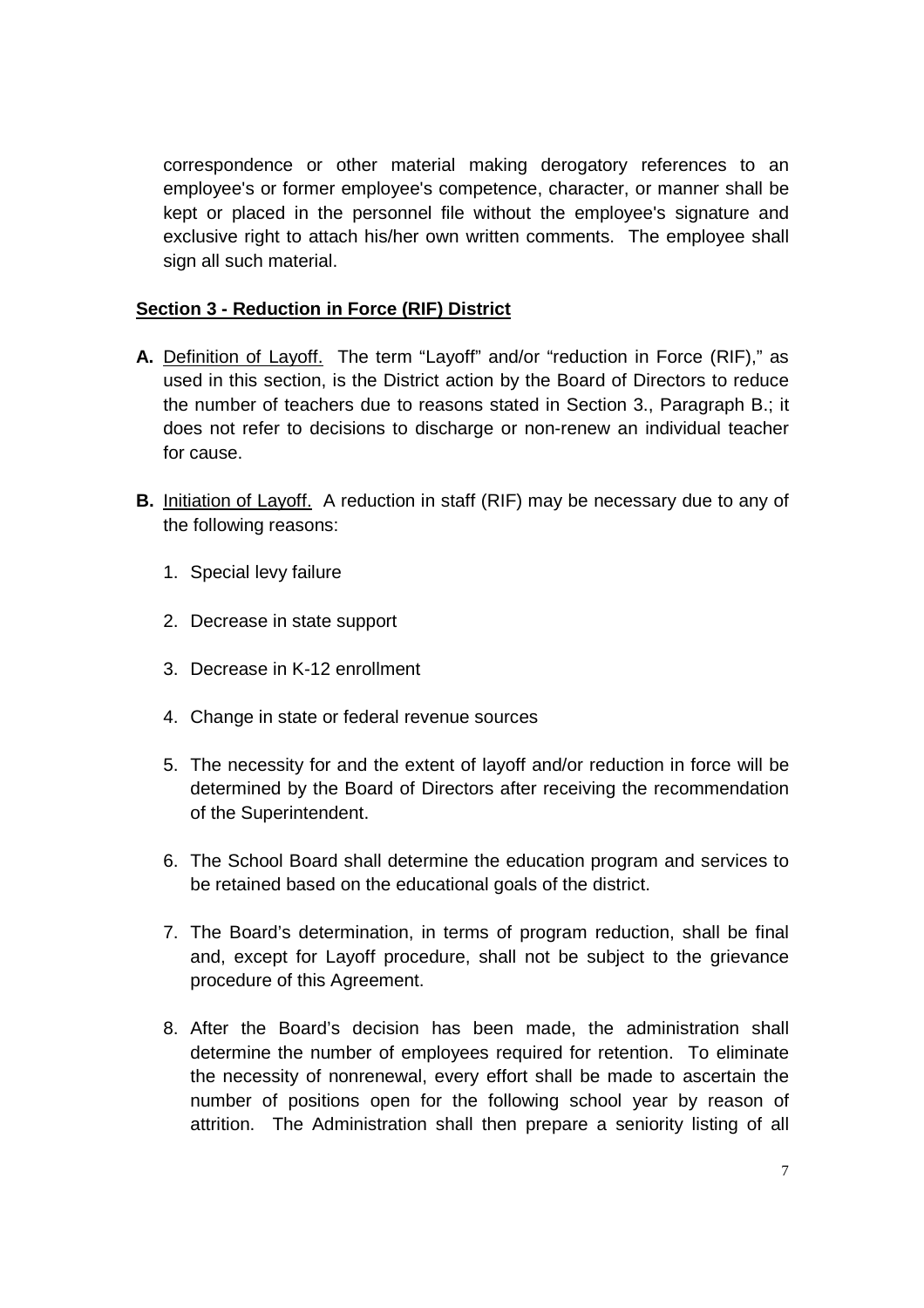employees, listing each employee's years of teaching experience within the State of Washington.

- 9. The Administration shall then assign employees. Based upon the employee's seniority, employees shall be retained according to their teaching qualifications. Where there is no available senior employee with valid certification and qualifications to fill an assignment, the next senior employee on the list with valid certification and qualifications shall be assigned to the position.
- **C.** Layoff Procedure. In the event it becomes necessary to lay off employees, the following procedure shall be implemented to fill the positions needed to operate the educational program or service determined by the school board in order of priority:
	- 1 Certification: Possession of an appropriate and valid Washington State certificate for a particular position being filled.
	- 2. Preparation: An employee must have the equivalent of a major or minor (24 quarter credit hours) or a certificate endorsement in the particular subject area in which they are assigned for the majority of their teaching time.
	- 3. Experience: An employee must have the preparation of certification above or have previous documented successful classroom experience in the grade level or subject.
	- 4. Length of Service: When more than one teacher qualifies for a particular position under the criteria listed, the teacher who has the greatest length of service as a teacher in the State of Washington will be given the position.
		- a. In the event of a tie, all teachers so affected will be ranked from greatest to least in order of the number of educational credits, including approved clock hour credits, beyond the BA or BS degree.
		- b. In the event of a credits tie, after applying the provisions in Section 3, Paragraph C., 4. a., there shall be a drawing by lot to determine position on the seniority list. The drawing shall be conducted openly and at a time and place which will allow all affected teachers and representation by the Association to attend.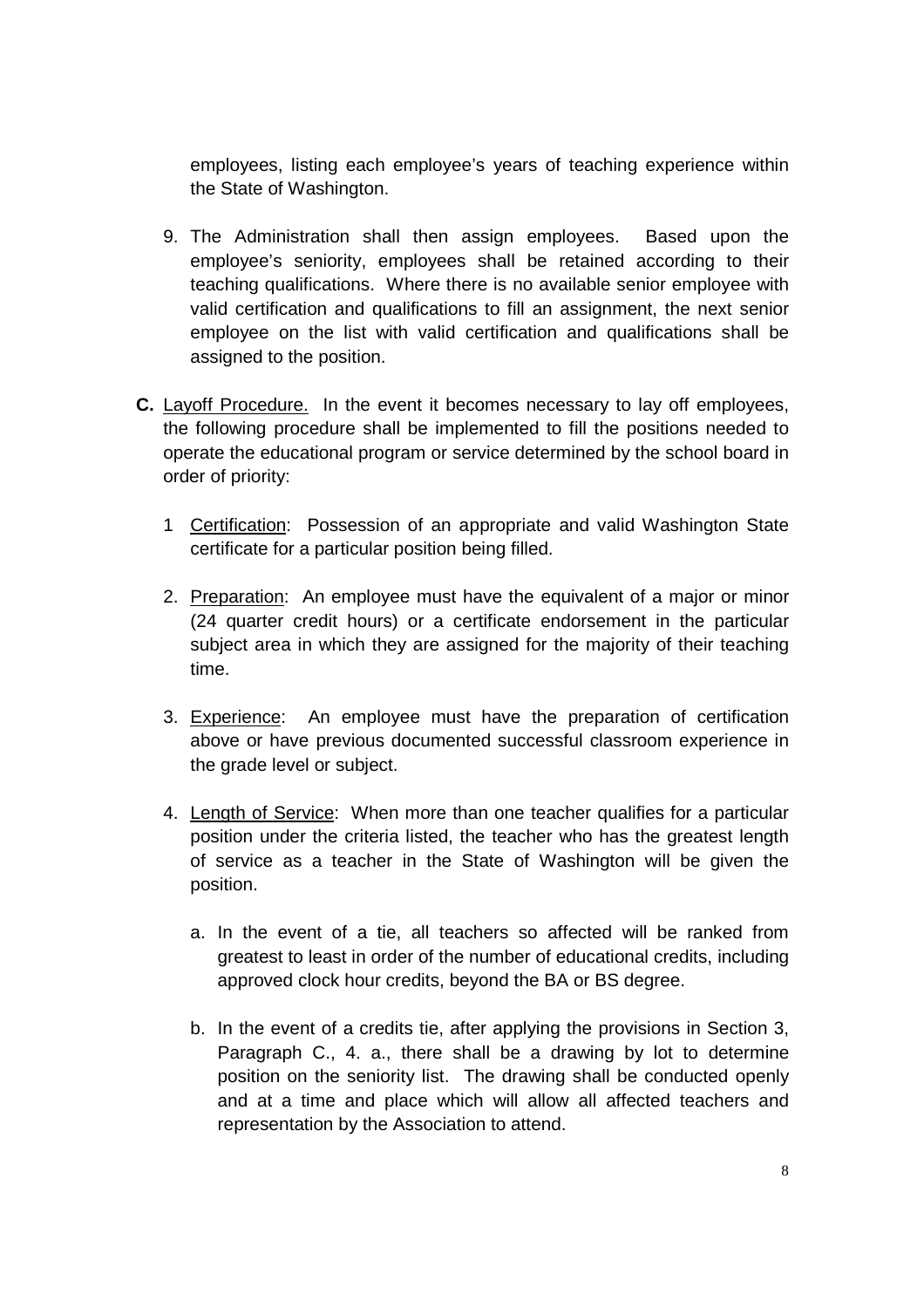- 5. Seniority: Filling positions needed to operate the educational program determined by the board will be by seniority. Vacant positions will be filled by transferring currently employed highly qualified certificated staff members within the District, unless, by reason of certification, preparation or experience, no person is available.
- 6. Flexibility: Consideration may be given to the ability of an employee to handle more than one academic program offering, provided the seniority Item 5. above is considered.
- 7. All employees retained face possible reassignment to fill essential teaching vacancies. The annual evaluations of employees so affected shall bear the notation that the assignment upon which they are being evaluated is an emergency assignment outside of their endorsed areas.
- 8. Those teachers not placed in a position needed to operate the educational program determined by the board will be laid off. Notifications of any layoffs or proposed layoffs will be made to the staff as soon as possible.
- 9. The Board shall review the recommendation of the superintendent. After review, the Board shall take such action as may be necessary and such Layoff or Reduction in Force notice shall be given employees no later than May 15 and shall not be effective until the following school year.
- **D.** Re-Employment Pool. Teachers who are to be laid off and/or RIF'd will be placed in a re-employment pool for one school year. They will be given first priority to fill open positions for which they are qualified, based on seniority.
	- 1. If an individual in the re-employment pool fails to accept a position for which he/she is eligible, such individual shall be dropped from the reemployment pool.
	- 2. Teachers who are laid off and/or RIF'd retain salary placement, service credit, and all accrued benefits including accumulated sick leave.
	- 3. If permanent employment is accepted with another educational institution, the employee would automatically be dropped from the re-employment pool.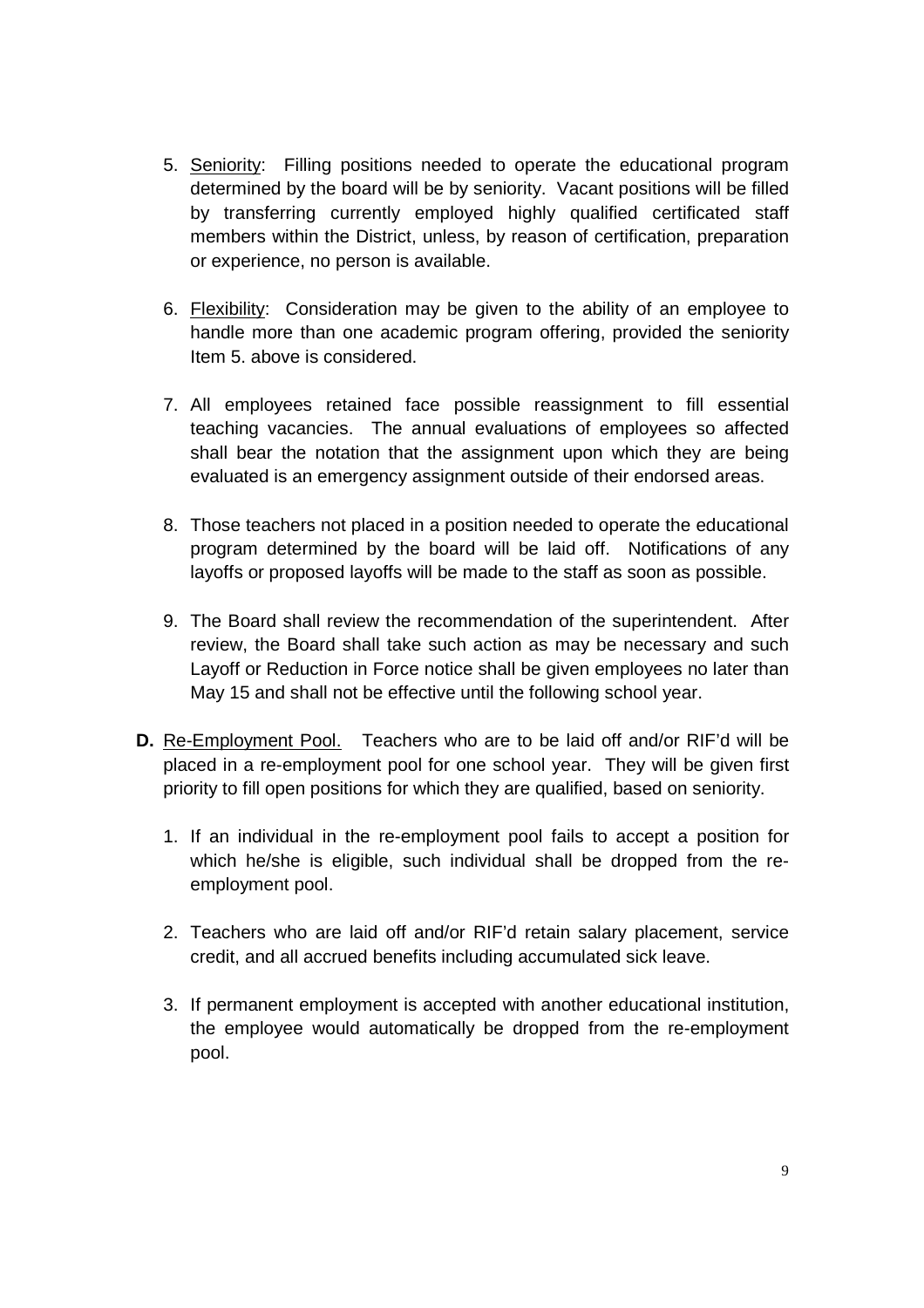## **Section 4 – Sick Leave**

- **A.** At the beginning of each school year, each employee shall be credited with an advanced sick leave allowance, as defined in RCW 28A.400.300, of twelve (12) days based on FTE status and hours worked, to be used for absences caused by illness, injury, poor health, maternity, quarantine, or other disability.
	- 1. Personal Illness, Injury or Disability: The District shall grant sick leave to an employee when the employee is unable to perform duties because of personal illness, injury or disability.
	- 2. Maternity/Paternity: The District shall grant sick leave for pregnancy, childbirth and related temporary disability to employees, to the extent the employee's physician certifies the employee's temporary disability. Employees requesting maternity leave shall notify the District as early as possible prior to the beginning of the leave and shall indicate the expected date of return at the time the leave is requested. Employees shall advise the District of the exact date of return as soon as that date is known to the employee.
		- a. Paternity: Leave with pay of up to five (5) days per year may be taken because of the birth of a child and to care for a newborn child.
		- b. Adoption: Leave with pay of up to five (5) days per year may be taken by the employee because of placement of child with the employee for adoption.
	- 3 Family Illness: The District shall grant sick leave to employees in the event of illness within the immediate family of the employee. For purposes of this provision, immediate family shall mean spouse, parent, child, grandchild, grandparent, sibling(s), a significant other, or one with close relationship to employee and who lives in the same household as the employee**.**
	- 4. Emergency: The District shall grant sick leave to employees in the event the employee has an emergency, defined as a problem that has been suddenly precipitated or is unplanned; or where pre-planning could not relieve the necessity for the employee's absence.
	- 5. Written Statement: A grant of sick leave in excess of five (5) consecutive days must be verified by a written statement from the employee's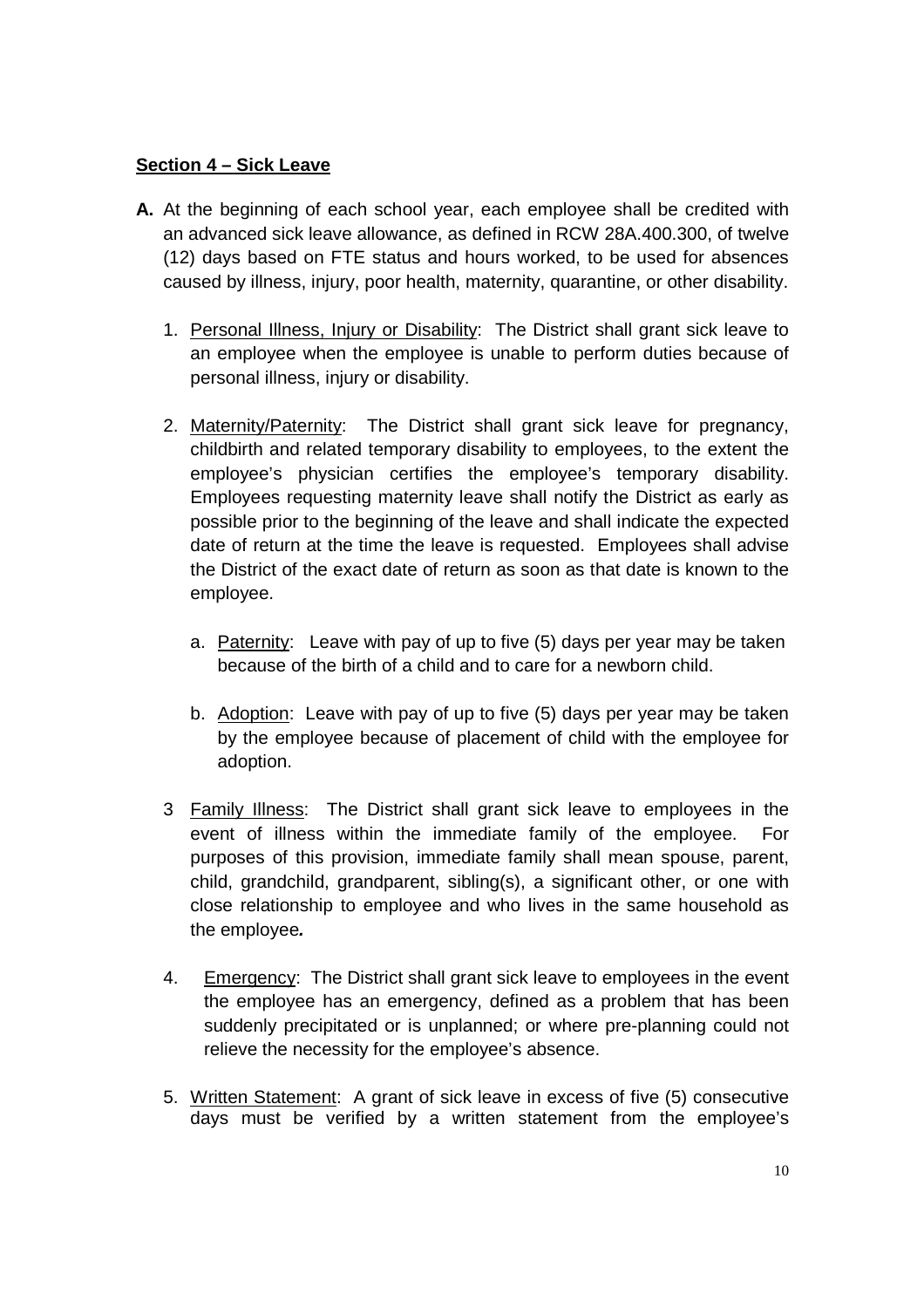physician or health care state licensed practitioner, if requested by the District.

- 6 Sick Leave Exhaustion/District Leave Sharing: Upon request, the Board may consider providing days of additional sick leave with pay to an employee where a single illness is of a continuing nature of at least sixty (60) contracted work days, and who has exhausted all applicable paid leave granted under this Agreement. Employees granted this additional sick leave shall reimburse the District for all substitute costs.
- 7 Workers Compensation: Absence due to injury incurred in the course of the employee's employment shall be paid in accord with Northeast Washington Worker's Compensation Cooperative Agreement.
- **B.** Accounting: At the end of the January pay period, the District will provide each employee with an accounting of their accumulated sick leave and all transactions concerning their sick leave within the previous school year.
- **C.** Accumulation: Each employee's portion of unused sick leave shall accumulate from year to year up to the statutory limit of 180 days.

## **Section 5 - Leave Sharing**

The District shall establish and administer a leave sharing plan in which employees who qualify under the provisions of RCW 41.04.665 may receive donated leave from other employees.

Such a program is intended to extend leave benefits to a staff member who would otherwise have to take leave without pay or terminate his/her employment with the District.

An employee may contribute vacation, annual and/or sick leave provided that the contributing employee retains the state mandated minimum of sick leave after the transfer. Administration of this leave will be in accordance with the District policy. Leave shall be calculated on an hour(s) donated/hour(s) received basis.

The employee qualifies for Shared Leave if, among other criteria, the employee suffers from, or has a relative or household member suffering from: "an extraordinary or severe illness, injury, impairment, or physical or mental condition which prevents the employee from working and causes great economic and emotional distress to the employee and/or family. Shared leave shall be extended to employees who are sick or temporarily disabled due to pregnancy disability or for the purpose of parental leave to bond with a newborn, adoptive, or foster child.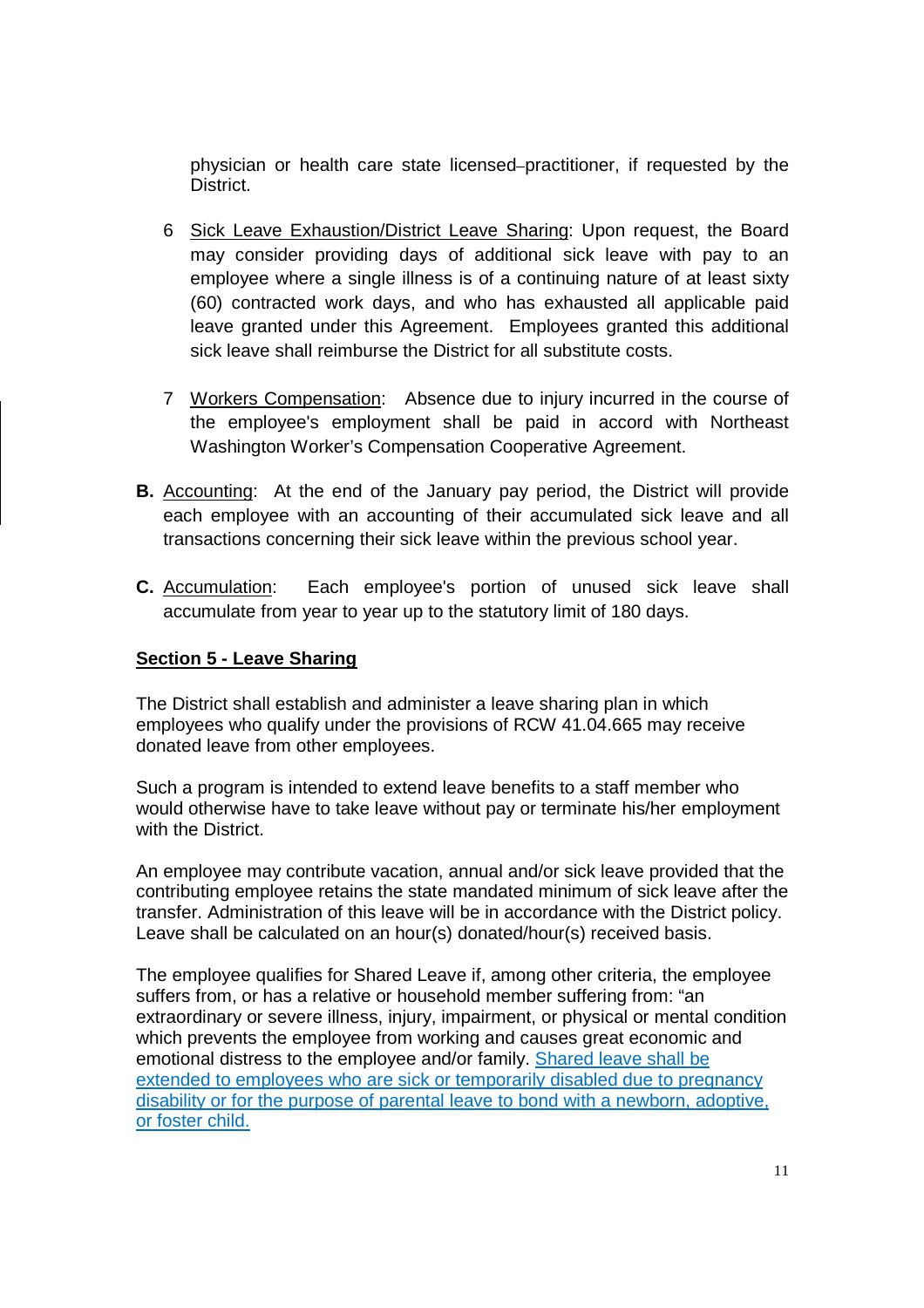Any remaining donated hours shall be returned to the donor(s) on a pro-rated basis at the conclusion of the existing condition. If the existing condition persists beyond the time specified by the licensed medical professional for which the donated leave was collected, additional verification by the medical professional must be provided to the District.

Donations of sick leave will not reduce the ability of the employee to cash out sick leave during the year donated. When calculating eligibility to cash out excess sick leave, donation of sick leave to another employee will be counted toward the 60-day minimum balance required after cash out. (WAC 392-126-104)

- **A.** A District employee is eligible to receive donated leave if:
	- 1. The staff member suffers from, or has a relative or household member suffering from an illness, injury, impairment or physical or mental condition which has caused, or is likely to cause, the staff member to:
		- a. Go on leave-without-pay status; or
		- b. Terminate his/her employment;
	- 2. The staff member's absence and the use of shared leave are justified by a medical professional through documentation;
	- 3. The staff member has depleted, or will shortly deplete, his/her sick leave reserves;
	- 4. The staff member has abided by District rules regarding sick leave use; and
	- 5. The staff member has diligently pursued and been found to be ineligible to receive industrial insurance benefits.
	- 6. The Superintendent shall administer this policy. However, a staff member shall not receive more leave than the number of contracted days remaining in the current school year. In the event that the condition requiring the employee's absence continues beyond the current school year, the employee shall not receive a total or more than seventy-eight (78) days of leave.
- **B.** District employees may donate leave as follows: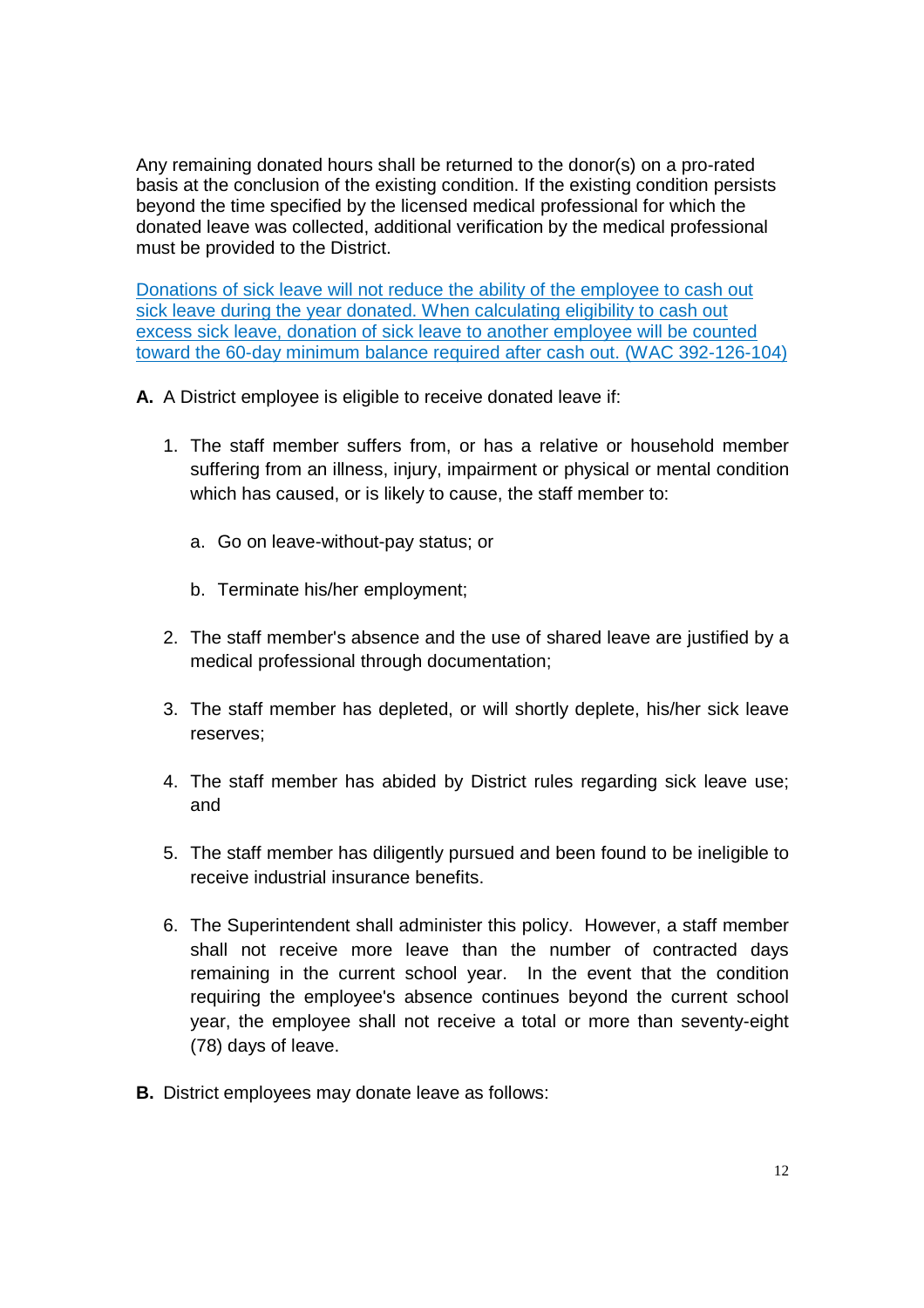- 1. A staff member who does not accrue leave but who has an accrued sick leave balance of more than sixty (60) days may request that the Superintendent transfer a specified amount of sick leave to another staff member authorized to receive such leave, or to the District's sick leave pool. A staff member may request to transfer no more than six (6) days of sick leave during any twelve (12) month period and may not request a transfer that would result in an accrued sick leave balance of fewer than sixty (60) days. Sick leave as defined in RCW 28A.400.300 means leaves for illness, injury and emergencies.
- 2. The number of leave days transferred shall not exceed the amount authorized by the donating staff member.
- 3. Any leave donated by a staff member who remains unused shall be returned to the donor. To the extent administratively feasible, leave transferred by more than one staff member shall be returned on a pro-rata basis.
- **C.** Leave shall be calculated on a day-donated and day-received basis.

## **Section 6 – Employee Attendance Incentive Program**

- **A.** The District will comply with RCW 28A.400.210 and WAC 392.003-025 as it relates to the Employee Attendance Incentive Program, provided the employee maintains a minimum balance of sixty (60) days; the maximum annual cash-out is twelve (12) days minus those used in previous calendar year. The rate of pay is one day for each four (4) days of qualifying cash-out days, with partial days paid at a pro-rata basis. Upon written notice to the District in January, payment will be included in the employee's February payroll.
- **B.** VEBA Sick Leave Conversion Medical Reimbursement Plan: The District has adopted the VEBA Sick Leave Conversion Medical Reimbursement Plan and agrees to provide the benefit based on rules and regulations contained in the current VEBA Administrator's Handbook as developed and as may be amended by the VEBA Plan Administrator in accordance with RCW 28A.400.210 and WAC 392.136.
	- 1 The Association shall notify the District of its intention to participate in VEBA III Plan, annually, prior to December 31 of each year.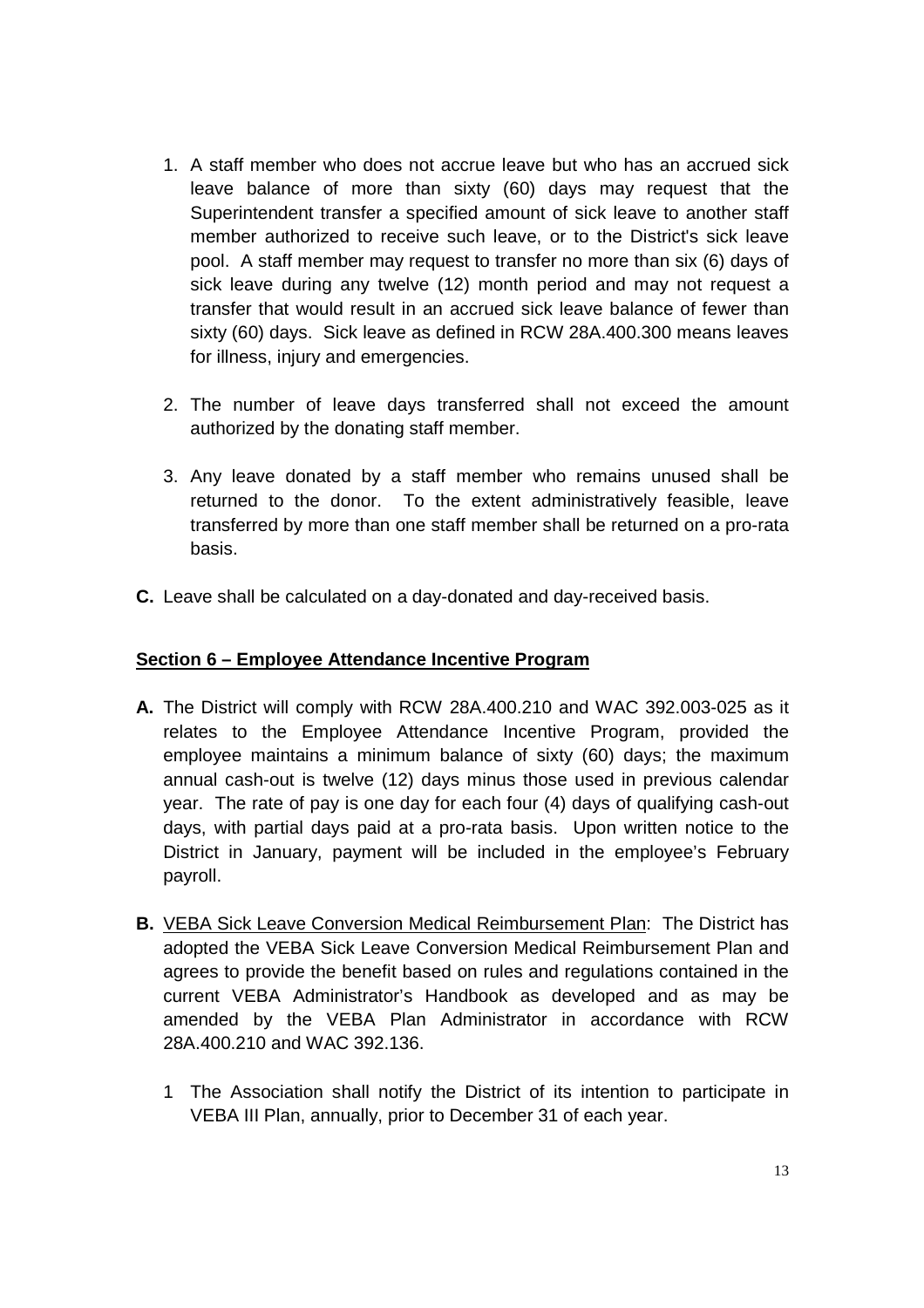2. The District agrees to make contributions to the plan on behalf of employees for either Annual Sick Leave Cash-out and/or Retirement based on the direction of the Association's notification as provided in Section 6, Paragraph B., 1. above.

## **Section 7 – Other Leave**

- **A.** Association Leave: The Association shall be allowed up to fifteen (15) days of leave for officers and other members. Association members will be allowed leave provided the Association pays the required substitute wages, if a substitute is used. Such leave must have the approval of the Association president as well as notifying the Superintendent at least five (5) working days in advance of intended leave dates. Association business shall be defined as attendance at Association conferences, workshops or attending to business necessary to take care of grievances, non-renewals, or other litigation.
- **B** Bereavement Leave: Each employee shall be granted up to three (3) paid days of bereavement leave per year per immediate family. Immediate family shall include husband, wife, parent of employee or spouse, brother, sister**,** inlaw, grandparents of employee or spouse, children or a distant relative if living in as a member of the employee's immediate household. The third day, if taken, shall come from sick leave or the cost of the substitute will be reimbursed to the District if no sick leave is available.

Upon approval by the superintendent, the employee may have additional paid days, taken from sick leave, for bereavement owing to excessive distance traveled or other extenuating circumstances, provide the employee reimburses the District for the cost of the substitute if no sick leave is available.

- **C.** Family Medical Leave Act (FMLA): An employee, whether male or female, is entitled to twelve (12) workweeks of unpaid family leave (FMLA) during any twelve (12) month period. An employee is anyone who was employed by the Washtucna School District for a total of one year for at least 1440 hours of service during the year.
	- 1. If both parents are employed by the District, they together are entitled to a total of twelve (12) weeks of unpaid FMLA leave. This leave may be granted to any one parent at a time.
	- 2. FMLA Leave taken to care for a newborn or newly adopted child must be completed within twelve (12) months after the birth or adoption. The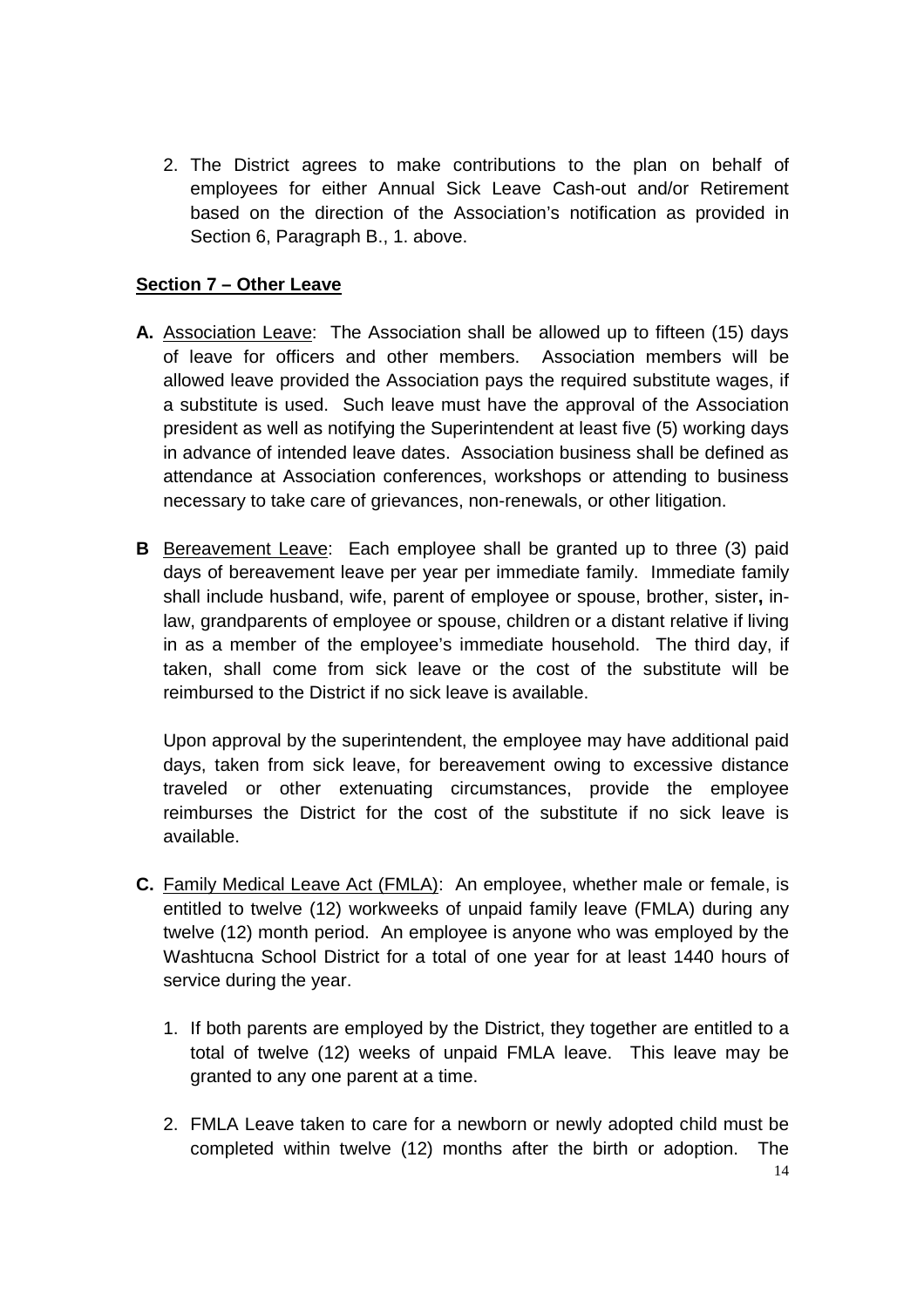District may require confirmation by a health care provider of the employee's need for family leave.

- 3. Under FMLA, a Child is defined as a biological, adopted, a foster child, a stepchild, or a legal ward who is under eighteen (18) years of age or is incapable of self-care due to a mental or physical disability. A serious health condition is one caused by injury, illness, impairment, or a physical or mental condition which involves (a) inpatient care or (b) continuing treatment by a health care provider.
- 4. Family Leave (FMLA) is in addition to any leave for sickness or temporary disability because of pregnancy or childbirth.
- 5. An employee who plans to take Family Leave(FMLA) must provide the District with written notice at least thirty (30) days in advance, unless the family leave is not foreseeable, in which case the employee must notify the District of the expected leave as soon as possible prior to the beginning of the leave.

## **D**. Washington State Paid Family and Medical Leave (PFML)

Commencing on January 1, 2020, employees shall be eligible to receive Paid Family and Medical Leave (PFML) under the Washington State Family and Medical Leave and Insurance Act. To be eligible for this leave, employees must have worked a minimum of 820 hours within the past calendar year. Such leave shall be used consecutively with the employee's other leave entitlements unless the employee elects otherwise. The District shall use the state insurance as the carrier for PFML to ensure ongoing compliance with the law. When such leave is used for pregnancy/maternity/disability, the District shall maintain health insurance benefits during periods of approved PFML leave.

- **E.** Jury Duty/Subpoena Leave: Leaves with pay shall be granted for jury duty. Any compensation received for jury duty performed on contracted work days shall be turned into the district. The employee shall notify the District when notification to serve on a jury is received. Leaves with pay shall be granted to an employee subpoenaed to appear in a court of law. If any witness fees are paid, the amount shall be turned into the district. Mileage reimbursements made by the court remain the holdings of the employee.
- **F.** Military Leave: Military Leave shall be granted to affected employees as specified in RCW 38.40.060.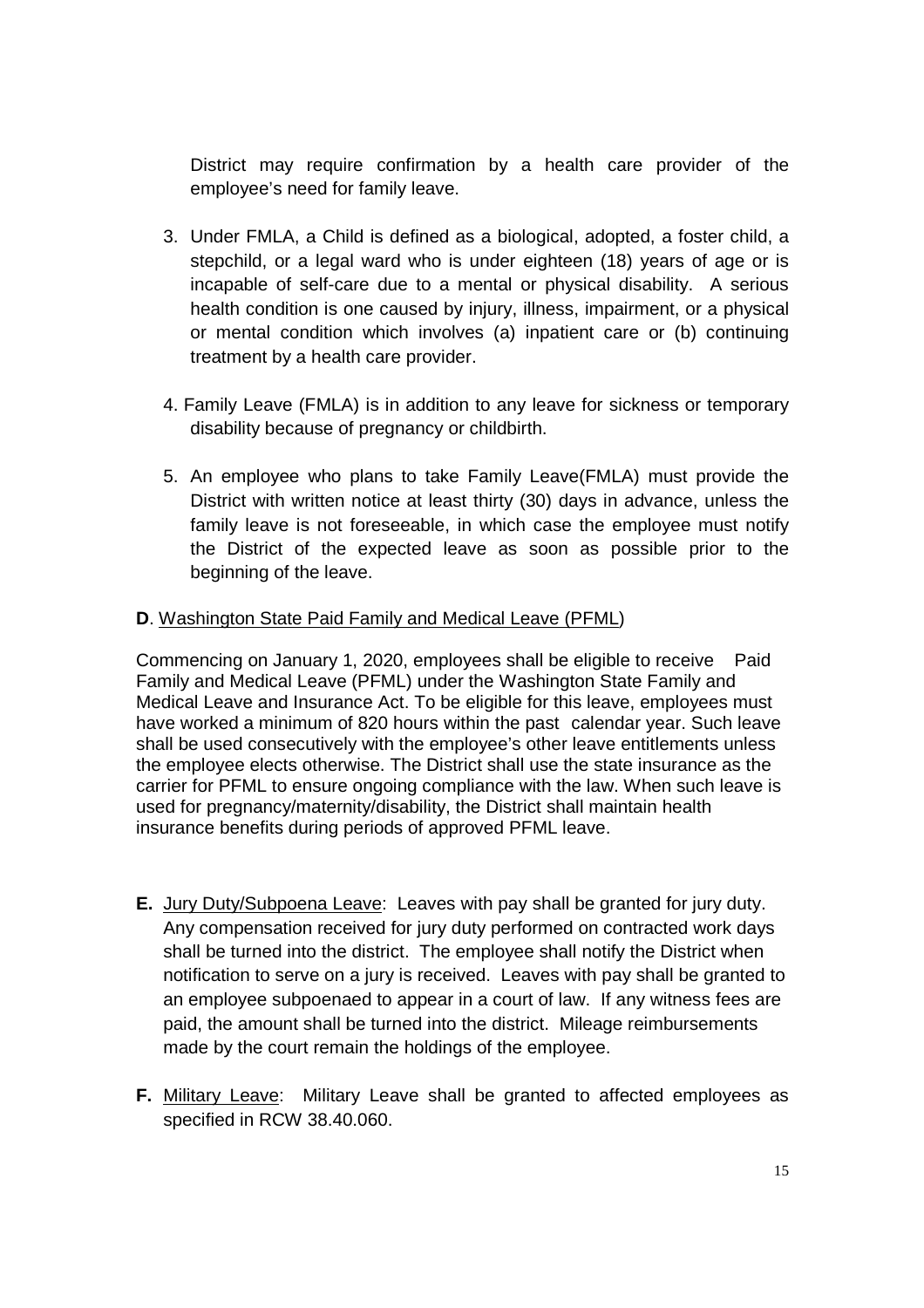Personal Leave: Each employee shall be granted two (2) paid days of personal leave per year for the purpose of attending to personal business. **Teachers can carry over one (1) personal day each year never totaling more than three (3) days per year. Teachers may not use three (3) consecutive personal days in the second semester.** Personal days are not eligible for sick leave buyout. Requests for personal leave must be submitted to the principal or the superintendent at least three (3) days prior to the anticipated leave. The following caveats apply to personal leave:

- 1. No more than two (2) certificated employees shall take personal leave on any one day.
- 2. No personal leave shall be taken on the first or last day of school or on the day before or after a holiday unless approved by the superintendent prior to the leave.
- 3. Personal leave may not be approved if no substitute is available. Once approved, however, it is the responsibility of the District to cover the duties of the absent employee.
- 4. Personal leave need not be taken in half day allotments.
- **G.**Professional Leave: Leave may be granted upon request to the principal or superintendent for attendance at professional meetings. Travel and reimbursement of actual expenses shall be granted to employees for attending these meetings, upon submission of expense voucher with receipts in a form approved by state auditing requirements. The District shall provide substitutes as necessary.

The District will make changes to its expense voucher to assist staff to understand specifically what auditing documentation is required for reimbursement and will discuss any changes in the form with the Association leadership prior to implementation.

**H.** Unexpected Circumstances Leave: Leave without pay may be granted for exceptional circumstances. If a teacher is unavoidably prevented from returning to school, immediate notification of the building administrator/principal is required. Exceptional circumstances may include, but are not limited to traffic accidents, road closures or extreme weather conditions.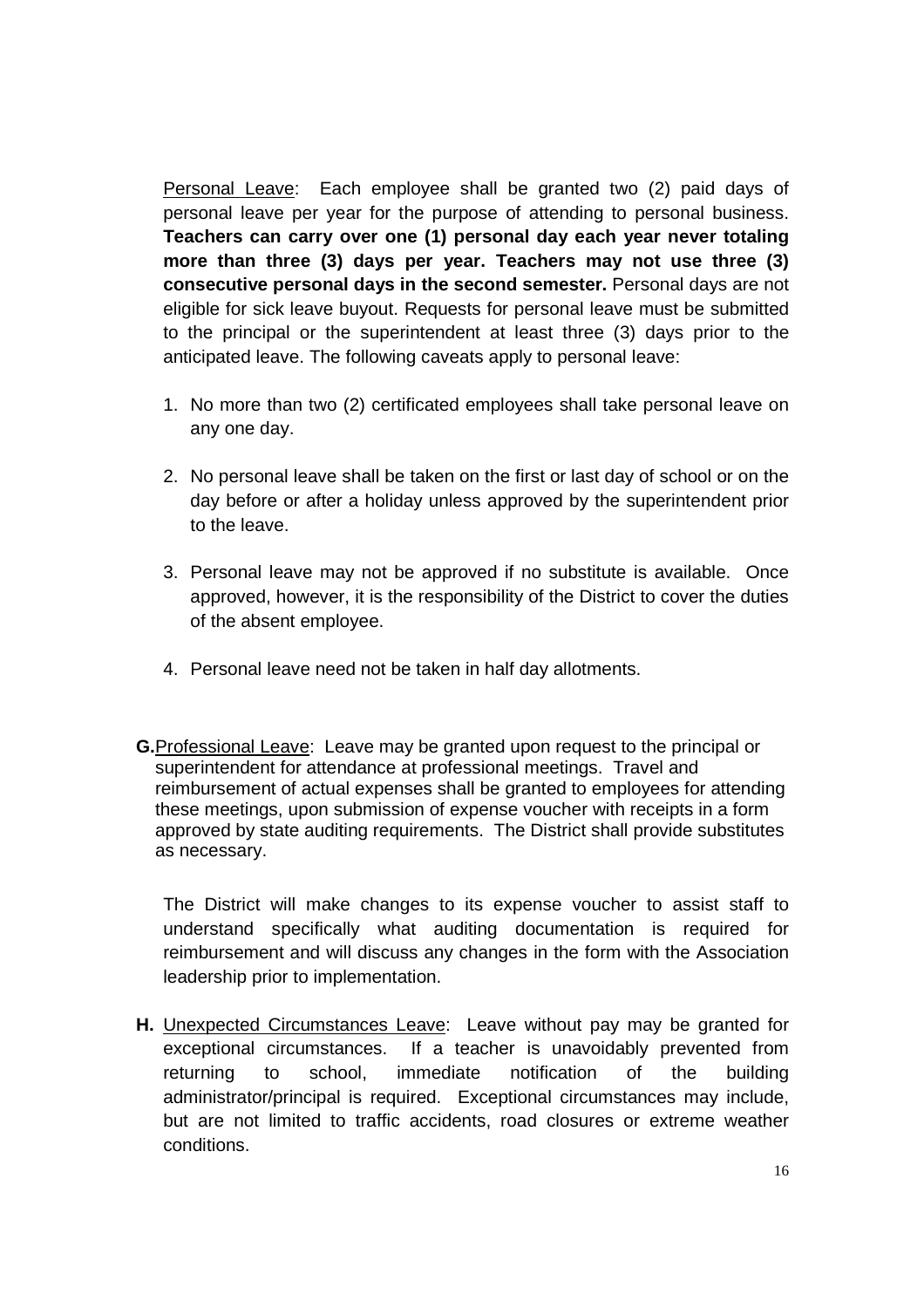1. Road Closure: If the school district remains open when a highway has been closed by the State Patrol and a teacher lives on that highway and has no means of coming to school that day, the district will provide onehalf day district leave because of the closure. The employee will be responsible for the other half of the day if an entire day is missed by using a personal/sick day.

## **Section 8 – Leave of Absence**

- **A.** Leave of absence of up to one (1) year without pay may be granted employees for the purpose of study, travel, recuperation, teaching in another school district, or working in a professionally related field, association, or related business. Application for leave and application for renewal of a leave of absence for such conditions shall be made in writing to the Board and Superintendent.
- **B.** A leave of absence without pay for one (1) year entitles an employee to return at their prior salary placement with the District. Upon request by the employee, and approval by the Board and Superintendent, such leave may be renewed for up to one (1) additional year.
- **C.** The employee must have taught in the District for a minimum of three (3) years. There will be a limit of one (1) employee per year taking leave.
- **D.** An employee who is unable to perform the duties because of personal illness, maternity, or other disability may, upon request, be granted leave of absence without pay. Leaves for these conditions may be renewed annually.

#### **Section 9 – Leave Restrictions**

- **A.** For extended leaves, two (2) weeks before the employee's anticipated return to work, the employee must report to his/her supervisor to give notice of his/her intention to return to work.
- **B.** If an employee fails to report to work within three (3) days after the date on which he/she was to have returned to work, that employee will be presumed to have voluntarily resigned his/her position with the District.
- **C.** Any employee who works principally in an instructional capacity and who would be on leave for greater than twenty (20) percent of the total number of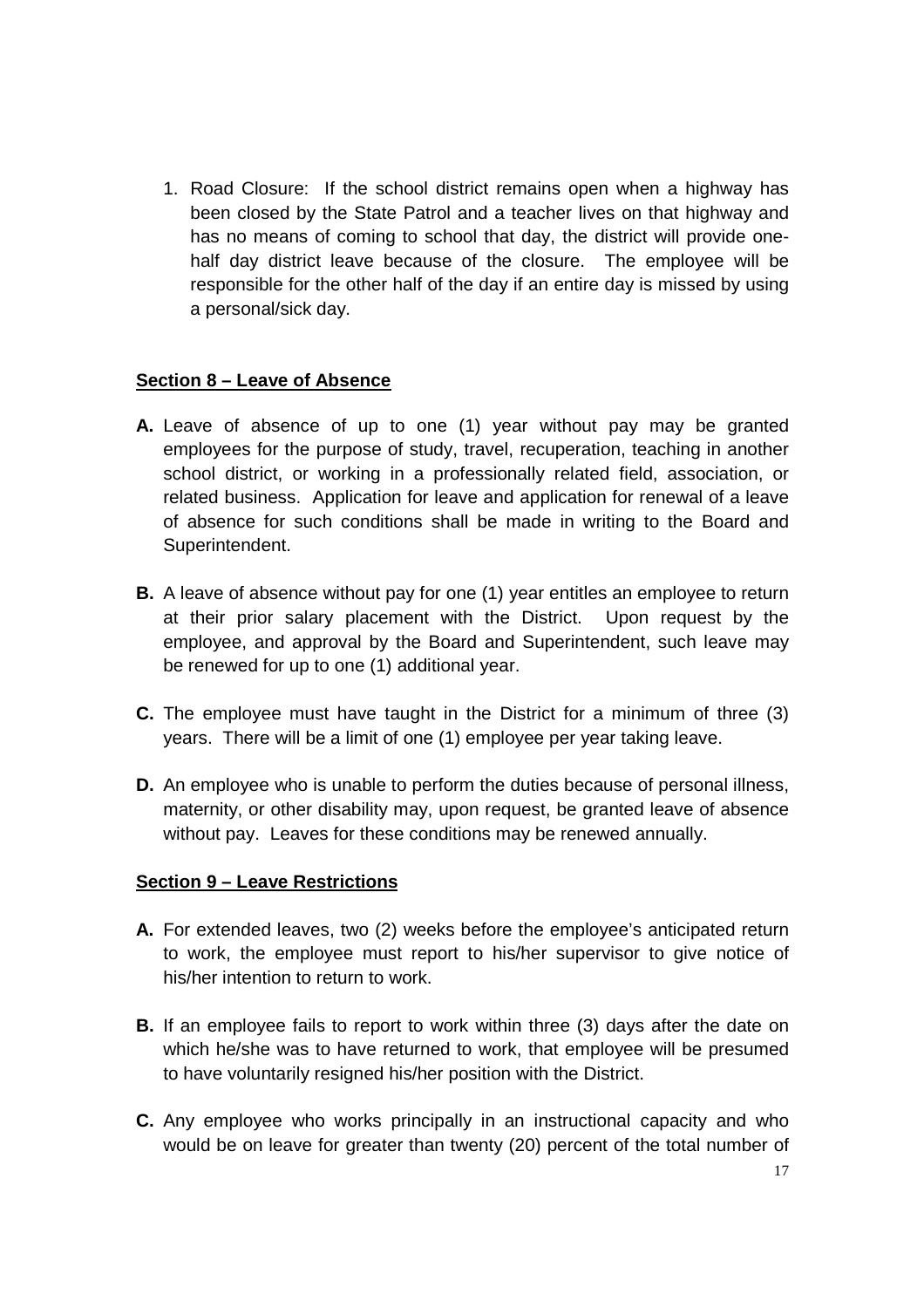working days in the academic semester during which the leave would extend, may be required to take a leave for periods of particular duration or to transfer temporarily to an alternate equivalent position that better accommodates the leave.

- **D.** An employee who works primarily in an instructional capacity and who requests to return from a period of leave near the conclusion of the academic term may be required to continue the leave until the end of the term.
- **E.** For unpaid leaves of absence, the health benefits provided under any group health plan will be provided as if the employee continued in employment during the leave, provided the employee pays the premiums.
- **F.** Extended personal emergency leave shall not accumulate from year to year.

## **Section 10 – Workday**

- **A.** Employees shall be required to report to work not earlier than 1/2 hour before class commences and shall be permitted to leave work 1/2 hour following afternoon dismissal. On occasion, employees may be asked to arrive earlier for special meetings. Employees are required to have sufficient planned material available to continue class in their absence, should they be delayed in returning. If extenuating circumstances occur, please notify the administration.
- **B.** Each employee shall be granted a daily duty free lunch period of not less than thirty (30) minutes.
- **C.** Parent/Teacher Conferences: No conferences shall be required to be held beyond the employee's workday. Should an employee in consultation with the school principal determine that it is in the best interest of the family to meet after the employee's workday, the conference may be scheduled with advance approval of the principal. The principal and employee will determine the approximate amount of time allowed for the conference in advance. The employee will be compensated at per diem rate upon completion and approval of an extra time sheet form, or an equal amount of comp time, at employee option.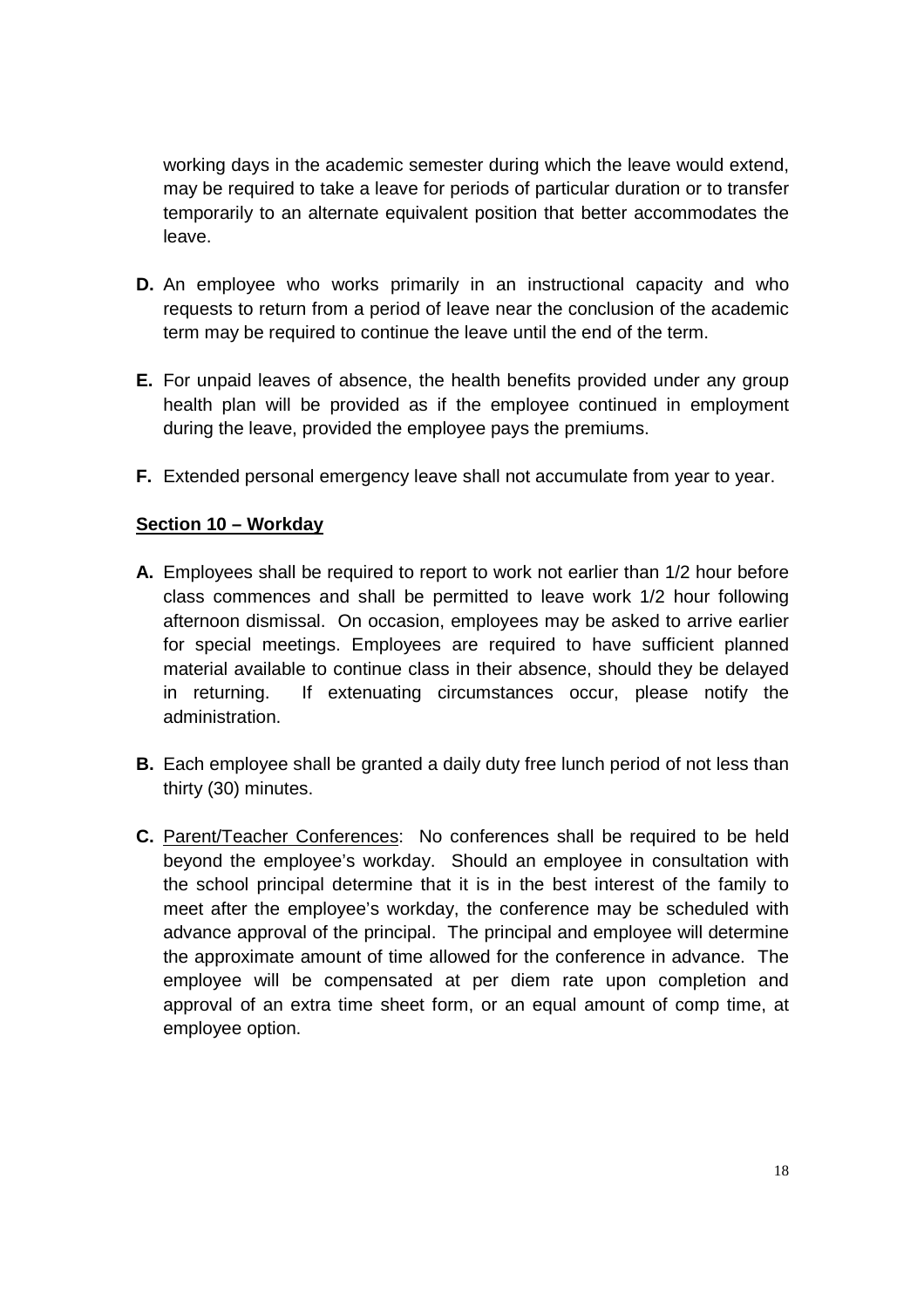## **Section 11 - Provisions for Salary Schedule Placement**

- **A.** Employees new to the District shall be allowed full credit for each full school year (180 days) of previous teaching experience provided they notify the District of such experience upon initial hire.
- **B.** For placement on leap salary allocation documents, total eligible credits and certified years of experience shall be rounded to the nearest whole number. One-half credit or year shall be rounded to the nearest highest credit or year.
- **C.** All credits to be used for salary advancement shall be filed with the District no later than September 10th. A copy of the summer school grade sheet signed by the employee or written verification from the institution shall be accepted as proof of college credit until a formal transcript can be provided, no later than January 1. Salary adjustments for college credits shall begin with the October paycheck. Failure to provide formal transcript by January 1 may result in pay being withheld.
- **D.** Monthly salary payment shall be in one-twelfth (1/12) of the contracted salary.
- **E.** All credits recognized by the state for salary allocation shall be recognized by the District on employee salary schedule, Appendix A.
- **F.** Employees separating from the district at the end of the school year will receive their remaining salary in lump sum with the June payment, if so desired, so long as the termination is made known to the district by June 15.

## **Section 12 - Bargaining Unit Substitute Wage**

**A.** The daily rate of pay for bargaining unit substitute teachers shall be \$115 from 1 - 29 days in various assignments. The rate for thirty (30) day substitutes shall be \$120 per day. All days must be worked in Washtucna Schools. Bargaining unit substitutes working twenty (20) consecutive days or more in the same assignment shall be appropriately placed on the certificated employee salary schedule for the duration of the assignment, retroactive to day one.

## **Section 13 - Teacher Work Year**

**A.** Length: The length of the assigned base contract year shall be the number of days that legislature funds, unless the district is under a state waiver.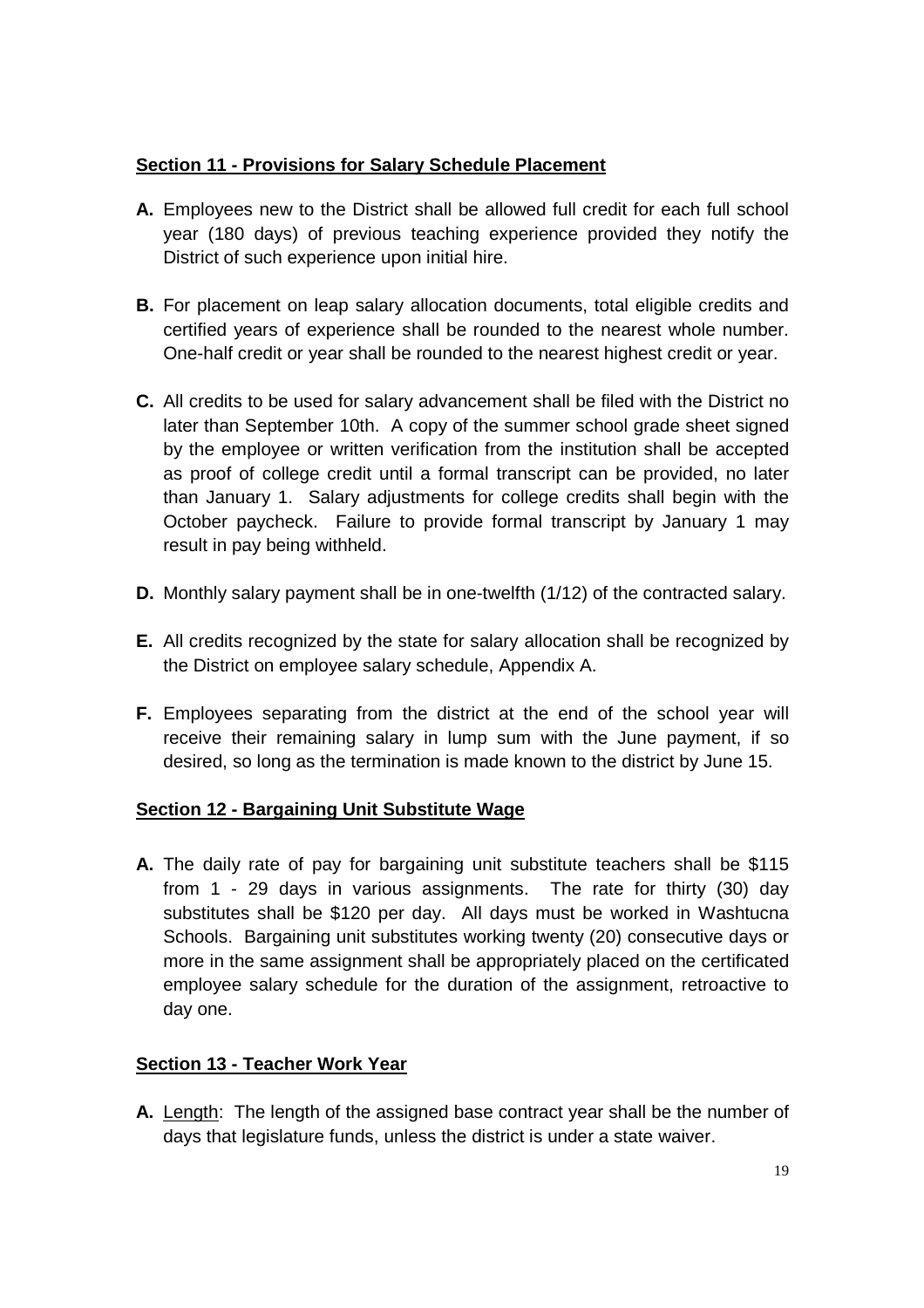- **B.** Teacher Preparation Day**:** The District will provide two days prior to the school year for teacher preparation. One of the days (up to 8 hours) can be taken at any time within the two weeks prior to the opening of the new school year. This day must be documented in the administrative office and occur Monday through Friday between the hours of 8 am and 4 pm. The second day will be directly prior to the start of the school year and a portion of this day is at the discretion of the administration. The first day will be paid at the per diem rate if worked; while the second day is required which is also paid at per diem.
- **C.** Early Release Days: The District may provide for early release days as requested by the staff and agreed upon by June 1<sup>st</sup> of previous year by board and staff. These professional development days during the school year are to accommodate teacher needs to work in the classroom in order to prepare grades, take care of educational materials, organize classrooms, prepare for scheduled parent/teacher conferences, prepare bulletin boards, develop projects and conduct other educational collaborative activities.
- **D. 2.13.5** Extension of Contract Days: Any District approved extension of contract days for the purpose of increasing student achievement or working toward school change or for approved professional development opportunities outside of the regular school day schedule shall be calculated on the based contracted per diem rate, or as mutually agreed upon between the District and the affected staff and the Association. The Superintendent must approve any extension of contracted days for purposes of this section.
- **E.** Per Diem Rate: The base contracted daily per diem rate of pay for certificated staff will be based on the number of days legislature funds or if under state waiver.
- **F.** Extra Duty: Any non-contracted time spent by teachers at administratorrequested school program or activity outside of the school day shall, upon request and certification of actual hours worked, be compensated at the rate of \$28 per hour, or an equal amount of comp time, at employee option. Comp time shall accrue at twenty-eight (28) dollars per hour and be used at a comparable rate of time.
	- 1. This is for time related to programs and activities, curriculum development and non-teaching duties other than those on Appendix B. Activities may include open house, parent night, conferences and school concerts, study table, detention, tutoring, and summer activities not offered for credit.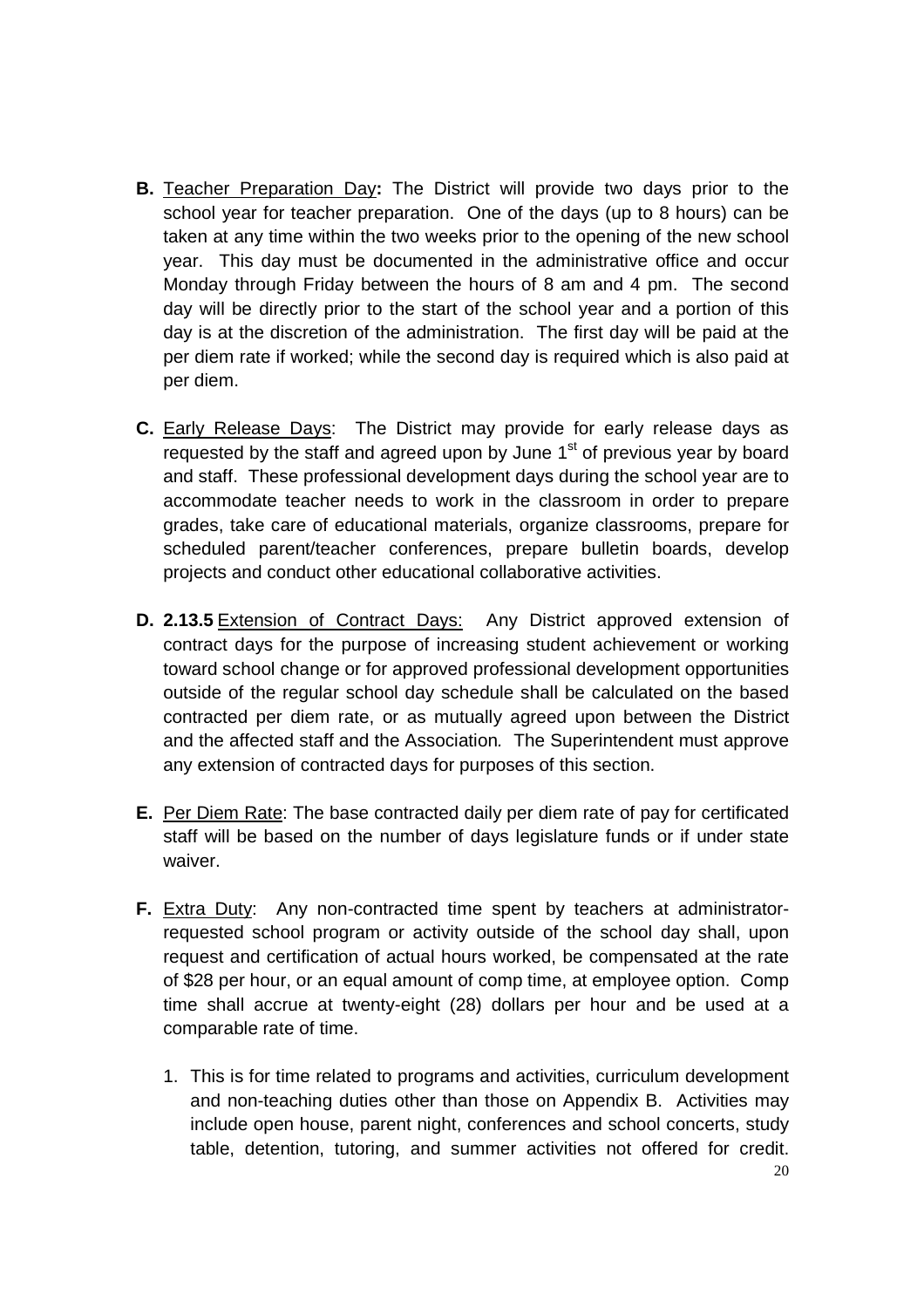Criteria for usage are that is it beyond the employee work day and school related, and the superintendent must approve assignments under this section, in advance of commencement of the work. There shall be no punitive action taken against an employee who declines work beyond the regular school day.

**G.** School Calendar: The student school year Calendar shall be adopted by mutual agreement between the District and the Association. The District and Association will begin discussing the calendar not later than February 1 and conclude by March 31. There shall be no deviation or change in the school calendar once adopted by the board except by mutual agreement of both parties. If an agreement cannot be reached, the District reserves the right to set the tentative date to open school and adopt a tentative school calendar, until a mutually agreed upon calendar is reached.

## **Section 14 – Insurance Benefits**

- **A.** The District shall contribute the state allocated benefit allowance per month toward premiums of the following insurance programs for all certificated employees and their eligible dependents.
	- 1. Premera Blue Cross Medical Plans 1-5. Employees may select an appropriate plan from those made available by the provider.
		- Vision Service Plan (VSP)
		- Washington Dental Service II
		- 90 day LTD (composite)
		- \$10,000 Life and ADD (composite)
- **B.** Employees will work a minimum of .5 FTE to receive benefits.
- **C.** The employee will have 60 days to enroll in these plans after their first teaching day.
- **D.** Any unexpended state-provided insurance monies shall be pooled and distributed equally to pay insurance premiums for employees whose premiums exceed per month per FTE allocation from the state.
- **E.** The District will maintain an IRS 125 program.
- **F.** The District will provide payroll deductions for employees who voluntarily enroll in retirement accounts or WEA sponsored insurance plans not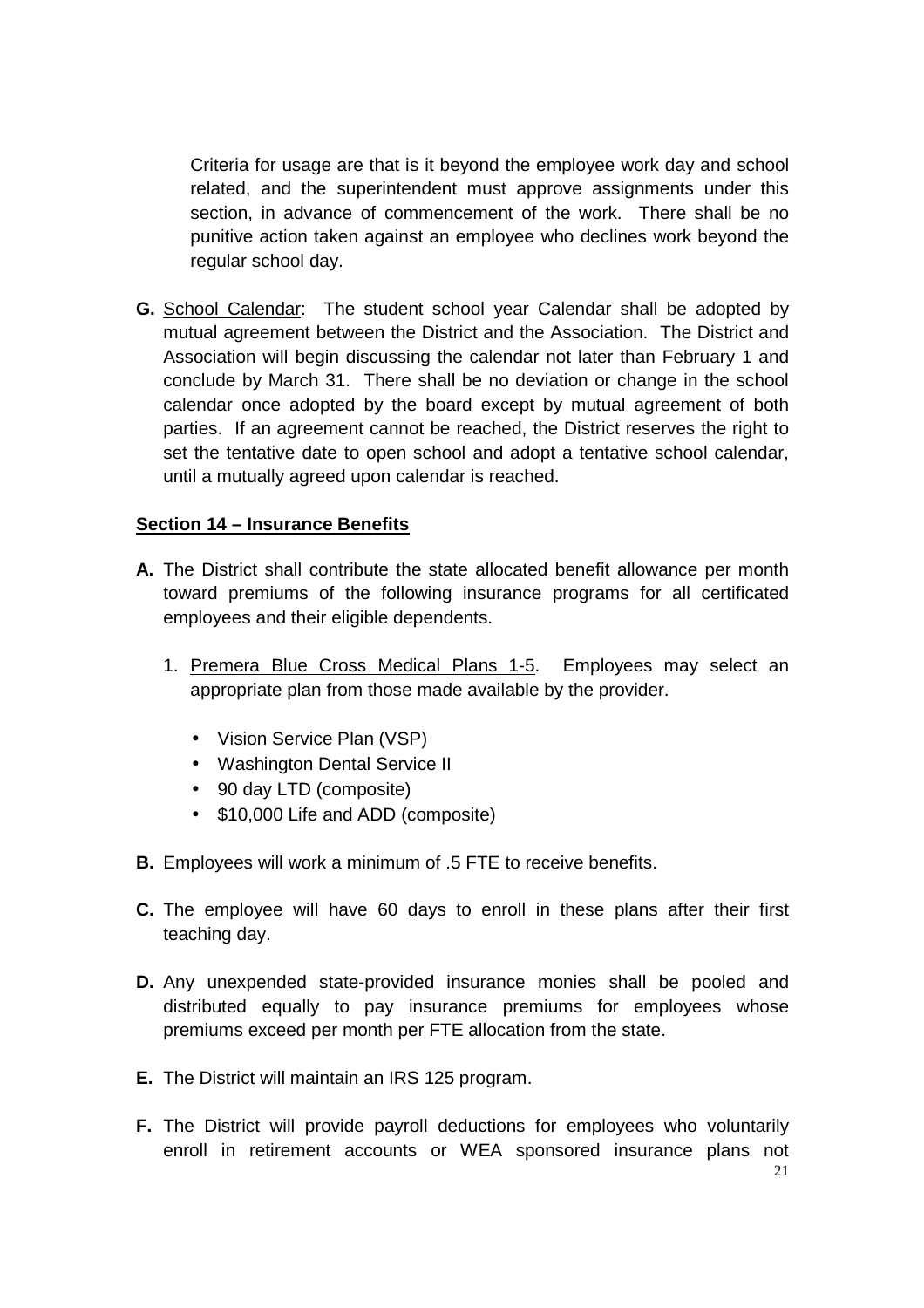compensated by fringe benefit agreements as specified above. Premiums for such policies will be fully paid by each employee with no contribution from the District.

## **Section 15 - Nondiscrimination for Employment**

**A.** The Washtucna School District #109-43 complies with all federal rules and regulations and does not discriminate on the basis of race, color, national origin, sex or handicap. This holds true for all District employment and opportunities. Inquiries regarding compliance procedures may be directed to the School District's Title IX Officer and/or Section 504 Coordinator, c/o Superintendent of Schools, 730 E. Booth Ave., Washtucna, WA 99371-0688. This is in accordance with all Superintendent of Public Instruction format and the District's Equal Opportunity Employment Regulations.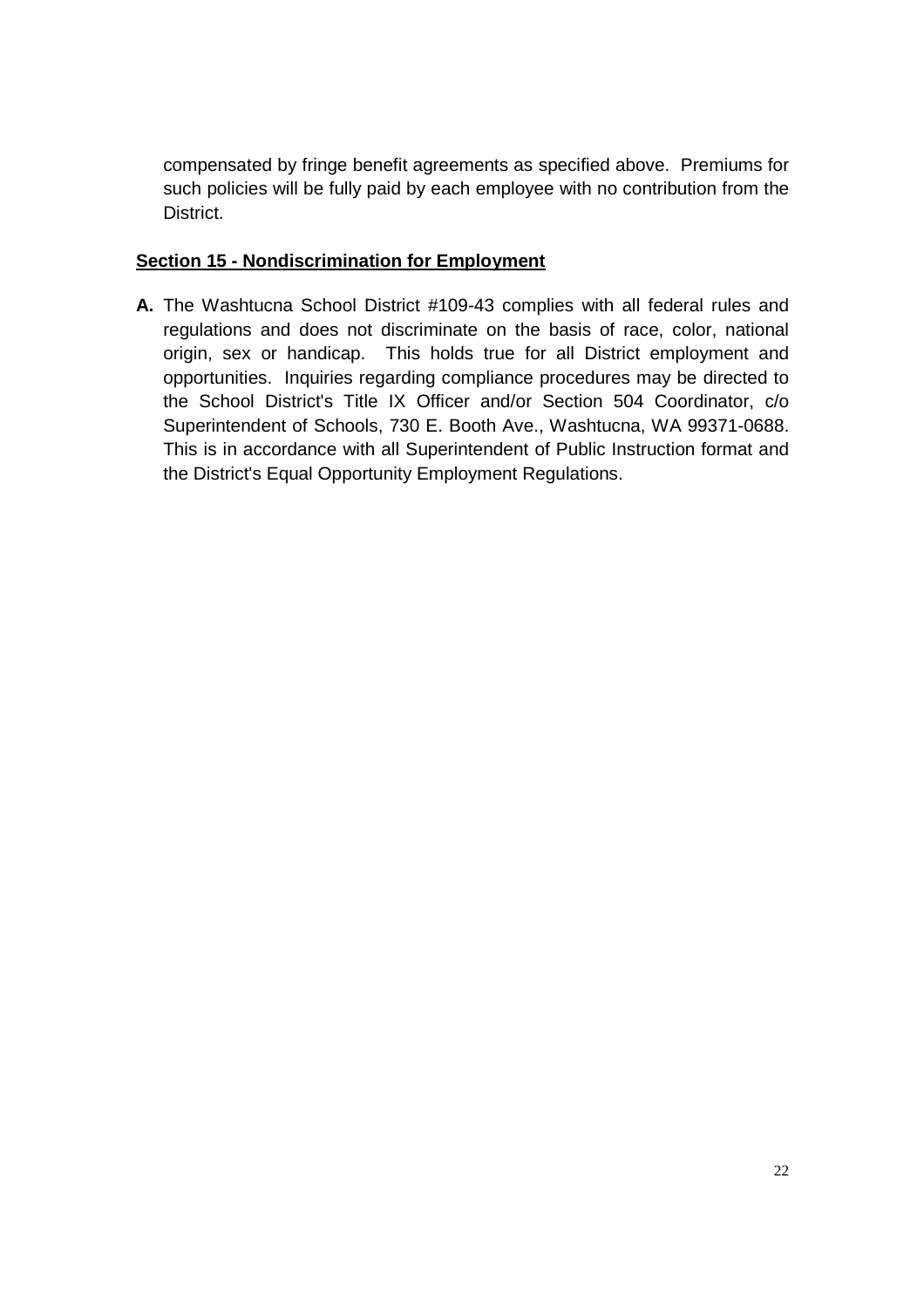## **ARTICLE III - INSTRUCTION**

## **Section 1 - Evaluation of Certified Personnel**

## **A. Teacher Evaluation – Purpose**

The parties agree that the following evaluation system for all classroom teachers in the bargaining unit is to be implemented in a manner consistent with good faith and mutual respect, and, as defined in WAC 392-191A-050:

- 1. To acknowledge the critical importance of teacher quality in impacting student growth and support professional learning as the underpinning of the new evaluation system.
- 2. To identify, in consultation with classroom teachers, particular areas in which the professional performance is distinguished, proficient, basic or unsatisfactory, and particular areas in which the classroom teacher, needs to improve his/her performance.
- 3. To assist classroom teachers who have identified areas needing improvement in making those improvements.
- **B.** Qualifications of Evaluators
	- 1. The term "Evaluator" shall mean the building principal or assistant principal of the classroom teacher being evaluated. The evaluator shall be made known to the classroom teacher within fifteen (15) working days of the beginning of the school year or within fifteen (15) working days of the first day of employment. In the event the teacher being evaluated does not work under the direct supervision of a building principal or assistant principal, a certificated administrator as designated by the Superintendent shall serve as evaluator. A classroom teacher who is assigned to two (2) or more schools shall be assigned a primary evaluator.
	- 2. If a teacher is transferred to another position, not under the supervisor's jurisdiction, the final evaluation shall be made by the supervisor at the time of transfer or by the new supervisor. If an employee resigns during the school year, a final evaluation shall be completed prior to the resignation date.
	- 3. Principals and administrators who have evaluation responsibilities shall engage in professional development designed to implement the evaluation system and maximize rater agreement. No teacher shall be evaluated by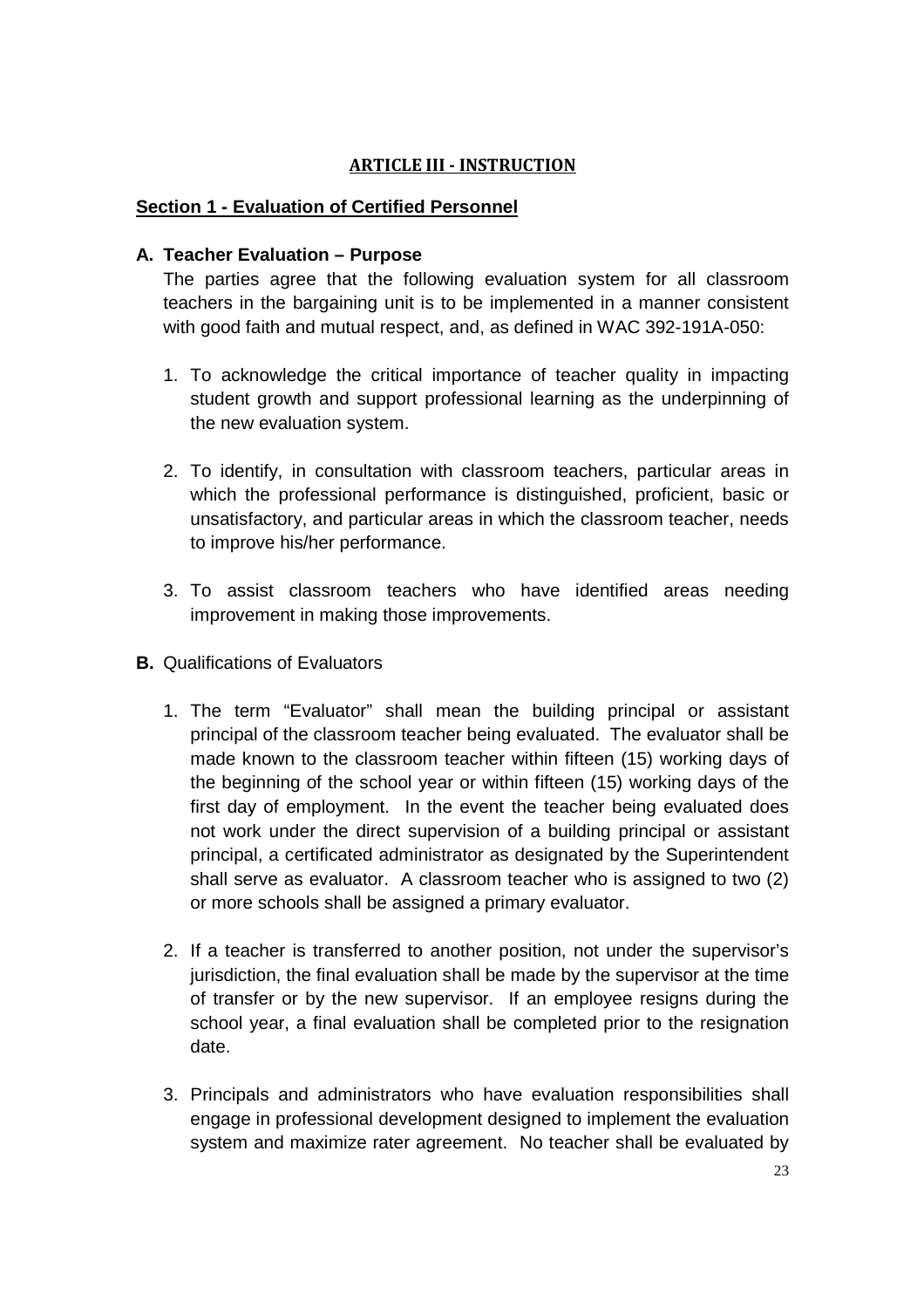an administrator who has not been trained in the use of the specific instructional framework and rubrics contained in this agreement and any relevant state or federal requirements. RCW 28A.405.120.

## **C.** Definitions

- 1. The term "Artifacts" shall mean anything in physical or virtual form that provides data. Artifacts could include notes from observed practice and products or results of a classroom teacher's work that demonstrates knowledge and skills of the educator with respect to the four-level rating system. Artifacts should not be created specifically for the evaluation system.
- 2. The term "Classroom Teacher" shall mean certificated staff with an assigned group of students for whom they provide academically focused instruction and/or grades. The term "classroom teachers" does not include: counselors, librarians, instructional coaches, education specialists, Educational Staff Associates (e.g. Speech Language Pathologists, OT, PT, nurses, or school psychologists), and other bargaining unit members who do not meet this definition. Employees who do not meet the definition of classroom teacher will be evaluated using the evaluation requirements, as per state law and as written in the 2017-2020 Collective Bargaining Agreement.
- 3. The term "Component" shall mean the sub-section of each criterion.
- 4. The term "Evaluation" shall mean the ongoing process of identifying, gathering and using information to improve professional performance, and assess total job effectiveness.
- 5. The term "Evaluation Criteria" shall mean the minimum eight (8) evaluation criteria for classroom teachers to be scored as specified in WAC 392-191-006.
- 6. The term "Evaluation Report" shall mean that document which becomes a part of the teacher's personnel file.
- 7. The term "Evidence" shall mean any artifact, observed practice or results of the classroom teacher's work that demonstrates the teacher's ability and skills in relation to the instructional framework rubric. Evidence is not intended to be a portfolio collection of evidence but rather a sampling of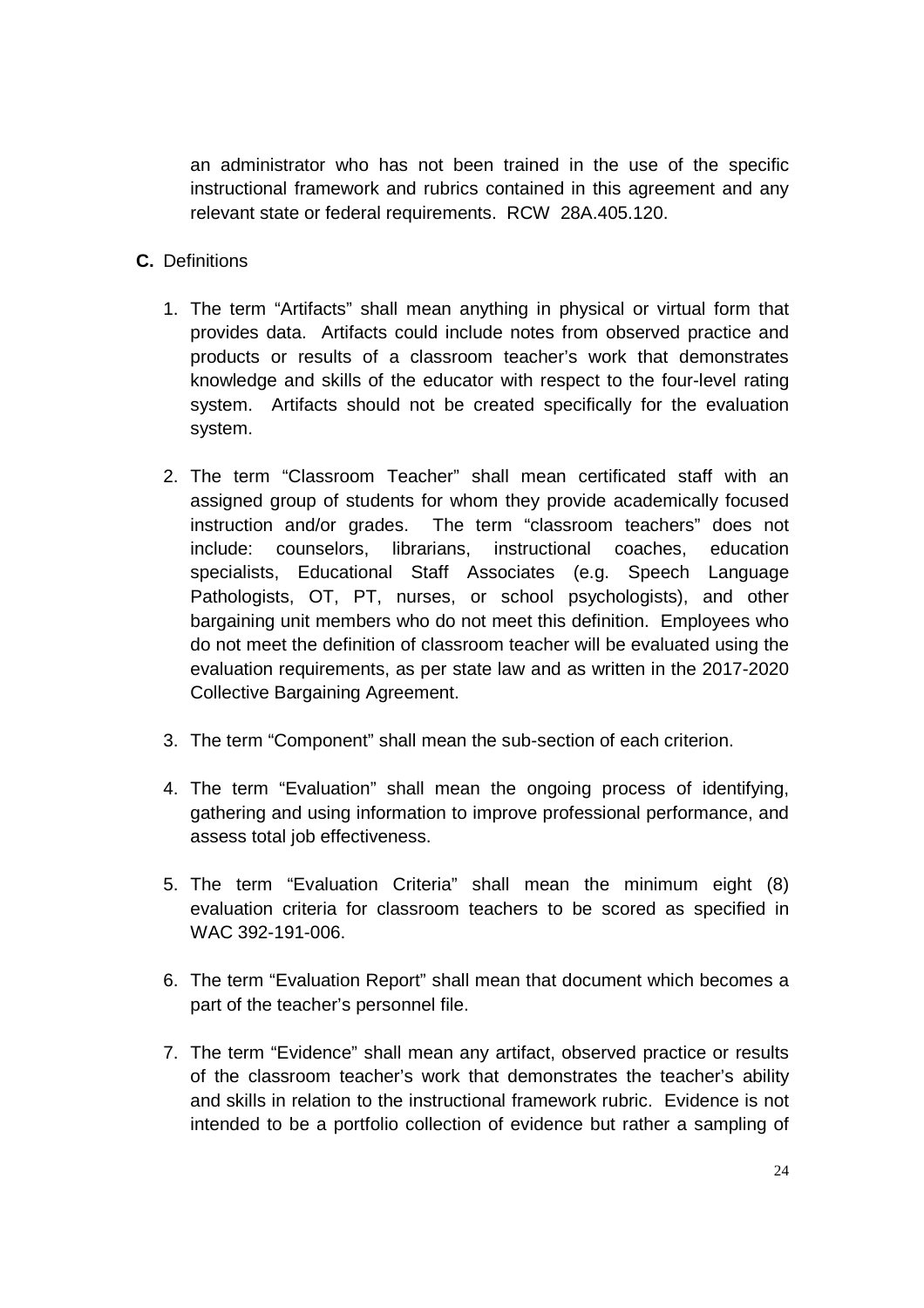data used to demonstrate the classroom teacher's level of performance. It should be gathered from the normal course of employment.

- 8. The term "Instructional Framework" shall mean the adopted instructional framework pursuant to RCW 28A.405.100. The parties have agreed to the Marzano Teacher Evaluation Model Rubrics by State Criteria with Scales and Possible Evidence as the basis of the evaluation process.
- 9. The term "Not Satisfactory" shall mean:
	- a. Provisional Teachers and Non-provisional Teachers with five (5) years or less teaching experience in the State of Washington.
		- 1) Receiving a summative score of one (1) is not considered satisfactory performance.
	- b. Non-provisional Teachers with more than five (5) years teaching experience in the State of Washington.
		- 1) Receiving a summative score of Unsatisfactory one (1) is not considered satisfactory performance.
		- 2) Receiving a summative score of Basic two (2), for two years in a row or two years within a consecutive three-year period, is not considered satisfactory performance.
- 10. The term "Observation" shall mean the gathering of evidence made through classroom or worksite visits for the purpose of viewing instruction and examining evidence over time based on the district adopted teacher evaluation model.
	- a. A "Formal Observation" shall mean a documented observation that is pre-scheduled.
	- b. An "Informal Observation" shall mean a documented observation that is not required to be pre-scheduled.
- 11. The term "Rubrics" shall mean the descriptions of practice used to capture evidence and data and classify teaching and student growth using the evaluation criteria and the four-level rating system.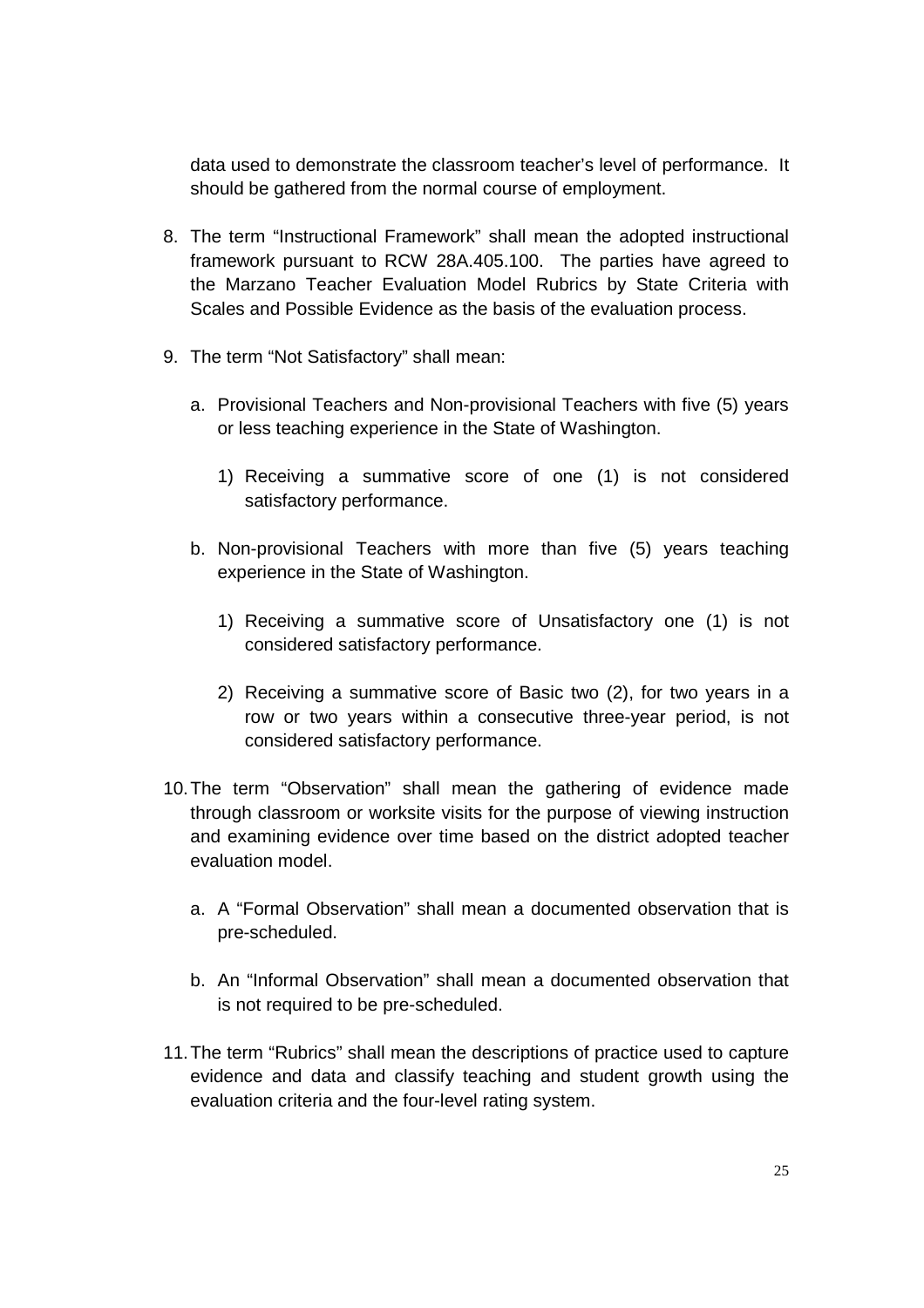12. The term "Scoring Band" shall mean the State adopted range of scores used to determine the final comprehensive evaluation summative score for a certificated classroom teacher.

| Level 1 Unsatisfactory | $=$ | 8-14      |
|------------------------|-----|-----------|
| Level 2 Basic          | $=$ | $15 - 21$ |
| Level 3 Proficient     | $=$ | 22-28     |
| Level 4 Distinguished  | $=$ | 29-32     |

Component scores within a criterion will be averaged and rounded to reach a final criterion score. When a final criterion score includes a fractional number (for example 2.33), all scores with fractions below .50 will be rounded down and all fractions .50 or above will be rounded up, for example, a score of 2.33 would receive a final criterion score of 2 and a score of 2.50 would receive a final criterion score of 3.

- 13. The term "Student Growth" shall mean the change in student achievement in subject-matter knowledge, understandings, and/or skill between two points in time, in context of meeting standards/course requirements.
- 14. The term "Student Growth Data" shall mean data that is relevant to the teacher and subject matter. Student growth data must be a factor in the evaluation process and be based on multiple measures.

Assessments used to demonstrate student growth shall be appropriate, relevant and initiated by the classroom teacher. Evaluation of student progress may include formative and summative measures. Evaluation of student progress may include formative measures, summative measures, school-wide and district-wide assessments.

- 15. The term "Summative Performance Ratings" shall mean the four performance levels applied using the four-level rating system: Level  $1 =$ Unsatisfactory, Level 2 = Basic, Level 3 = Proficient and Level 4 = Distinguished.
- 16. "Principal's yearly working file" shall mean data obtained throughout current school year which pertain to staff members who have any items added to personnel file.
- **D.** Provisional Teachers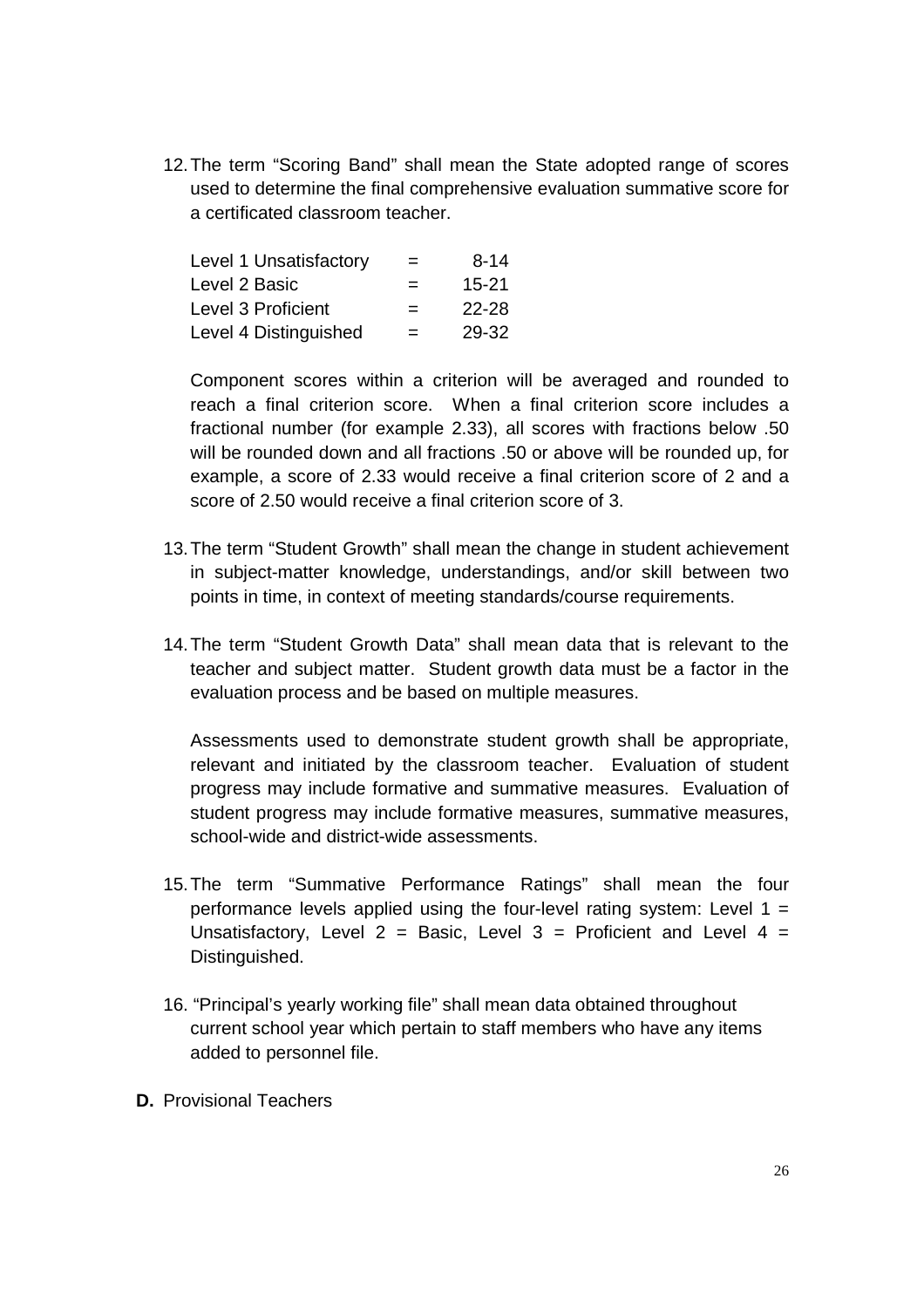- 1. Definition: The term "Provisional Teacher" shall mean any teacher in a teaching or other nonsupervisory certificated position. Provisional teachers shall be subject to nonrenewal of employment contract as provided in RCW 28A.405.220 during the first three years of employment, unless: (a) the teacher has previously completed at least two (2) consecutive years of certificated employment in another school district in the state of Washington, in which case the teacher shall be subject to nonrenewal of employment contract pursuant to RCW 28A.405.220 during the first year of employment; or (b) the teacher has received an evaluation rating below level two (2) on the four-level rating system established under RCW 28A.405.100 during the third  $(3<sup>rd</sup>)$  year of employment, in which case the teacher shall remain subject to the nonrenewal of the employment contract until the teacher receives a level two (2) rating. This shall include any teacher who is re-employed with the District after a break in service.
- 2. Evaluation Option: Provisional Teachers shall be evaluated on a comprehensive evaluation in accordance with provisions listed in this Section, Paragraph F. Comprehensive Evaluation Option.
- 3. Ninety (90) day Observation: Provisional teachers shall be observed for thirty (30) minutes in the first ninety (90) calendar days.
- 4. Additional Observations: In the third year of provisional status, teachers shall be observed for a minimum of ninety (90) minutes during the evaluation year.
- **E.** Evaluation Process
	- 1. Notification Within the first fifteen (15) days of each school year, or within fifteen (15) working days of the first day of employment, the classroom teacher will be notified whether the teacher will be evaluated using the comprehensive or focused evaluation system. When appropriate, evaluators may use group meetings for this purpose.
	- 2. Teacher Self-Assessment All teachers will complete either a selfassessment on all eight (8) criteria and the components therein or use the results of their prior year's comprehensive evaluation in lieu of a selfassessment, prior to setting professional goals. No teacher shall be required to share the self-assessment form with his/her evaluator.
	- 3. Artifacts and Evidence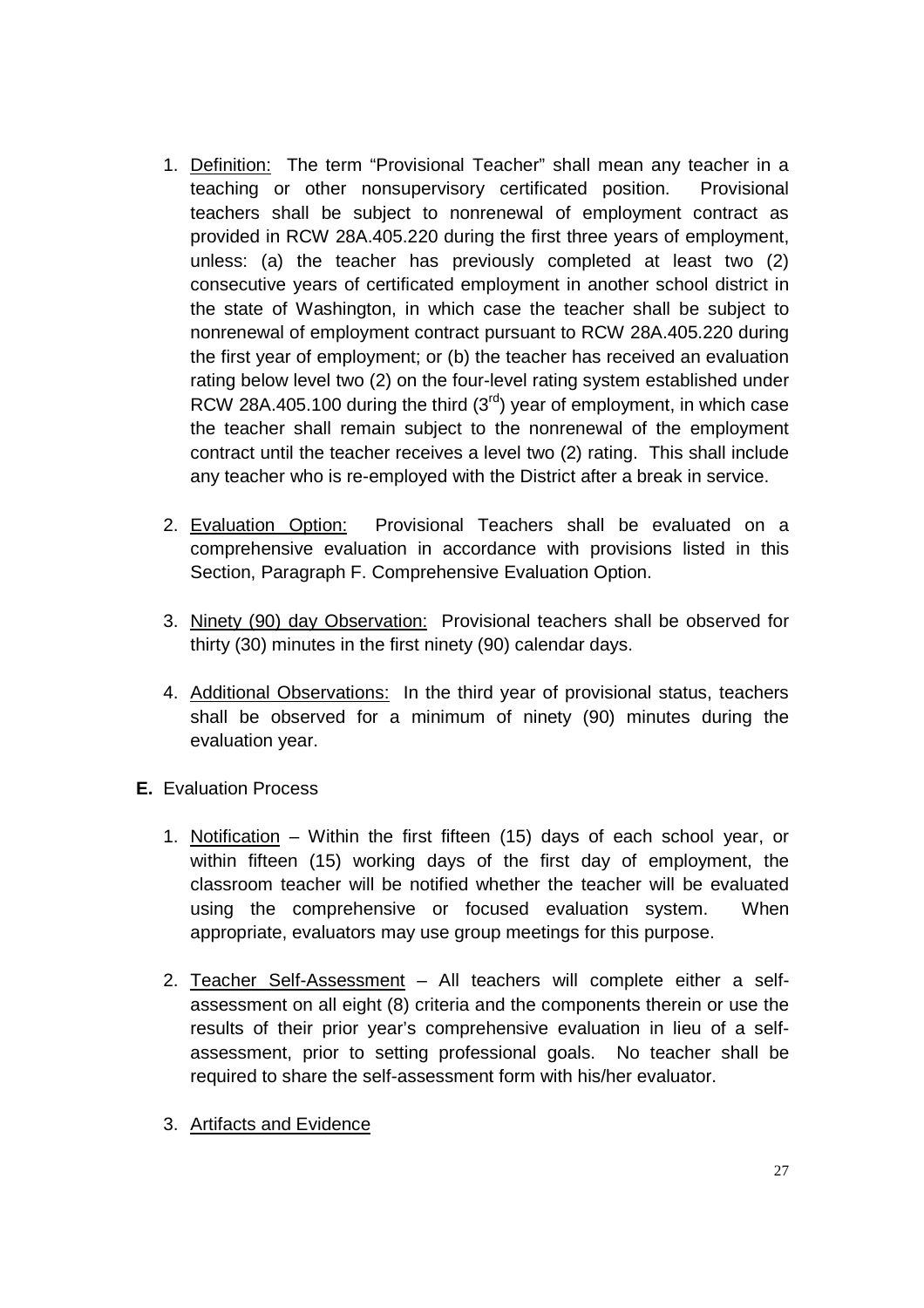- a. The evaluator will collect and share artifacts and evidence necessary to complete the evaluation.
- b. The teacher may provide additional artifacts and evidence to aid in the assessment of the teacher's professional performance against the instructional framework rubric, especially for those criteria not observed in the classroom. The evidence provided by the teacher shall be incorporated at the time of the post-observation conference, and be used to determine the final evaluation score.
- c. Artifacts should not be created specifically for the evaluation process, but should be "a natural harvest" of products generated in the course of the teacher's practice.
- d. Emphasis should be placed on the collection of a small number of high quality artifacts demonstrating teacher performance, rather than quantity of artifacts submitted.
- e. Artifacts and evidence will include 3 examples supporting each goal.
- 4. Documentation

The District shall adhere to the following:

- a. A copy of the final evaluation and teacher's written comments, if applicable, shall be placed in the teacher's personnel file and removed after three years.
- b. Classroom teachers shall have access to their data collection account in subsequent years as long as they remain employed in the District. Upon separation of employment from the District this account shall be closed and no longer maintained by the District.
- c. Evaluators shall notify the teacher of any additional evidence submitted to data collection account within three (3) days.
- d. Teachers shall not be required to use the data collection system; an acceptable alternative will be made available.
- e. Any and all data entered into the data collection system shall be considered confidential, and not be subject to public disclosure.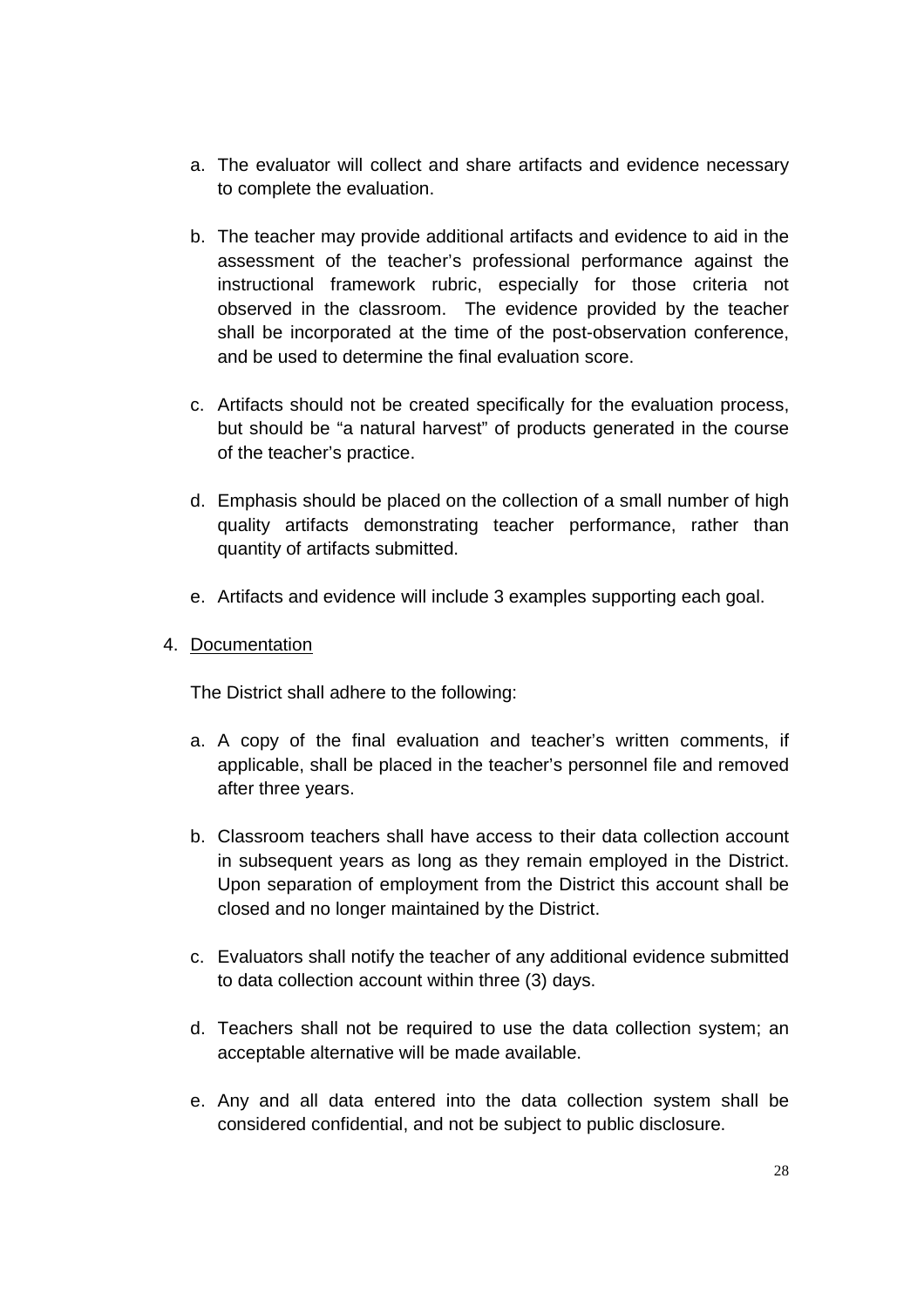## 5. Electronic Monitoring

All observations shall be conducted openly. Mechanical or electronic devices shall not be used to listen to or record the procedures of any class, unless it is initiated and submitted by the teacher or mutually agreed to by the evaluator and the teacher. Such recordings shall be used for evaluation purposes only and will not be shared without the teacher's written consent. Recordings of observations shall not be used in disciplinary matters.

## **F.** Comprehensive Evaluation Option

A comprehensive evaluation will be required for all teachers who are provisional teachers or who have received a level 1 or level 2 rating in the previous year. All continuing classroom teachers will be required to complete a comprehensive evaluation once every five (5) years.

## 1. Professional Goals – Comprehensive Evaluation

Teachers on a comprehensive evaluation will develop professional goals and timelines, will monitor their progress, and make adaptations as needed. The plan will be guided by the teacher's self-assessment or the prior year's comprehensive evaluation and must include one (1) student growth goal from either (3.1, 6.1, and 8.1) and one (1) instructional goal from each criteria. The evaluator and teacher shall mutually agree on the professional growth and development plan and goals for the year.

## 2. Pre-Observation Conference – Formal Observation

A pre-observation conference shall be held prior to a formal observation or series of observations. The teacher and evaluator will mutually agree when to conference. The purpose of the pre-observation conference is to discuss the teacher's goals, establish a date for the formal observation(s), and to discuss such matters as the professional activities to be observed, their content, objectives, strategies, and possible observable evidence to meet the scoring criteria.

## 3. Formal Observations

a. At least one formal observation shall be conducted within the first ninety (90) calendar days for provisional teachers. Non-provisional teachers shall be formally observed within the first ninety (90)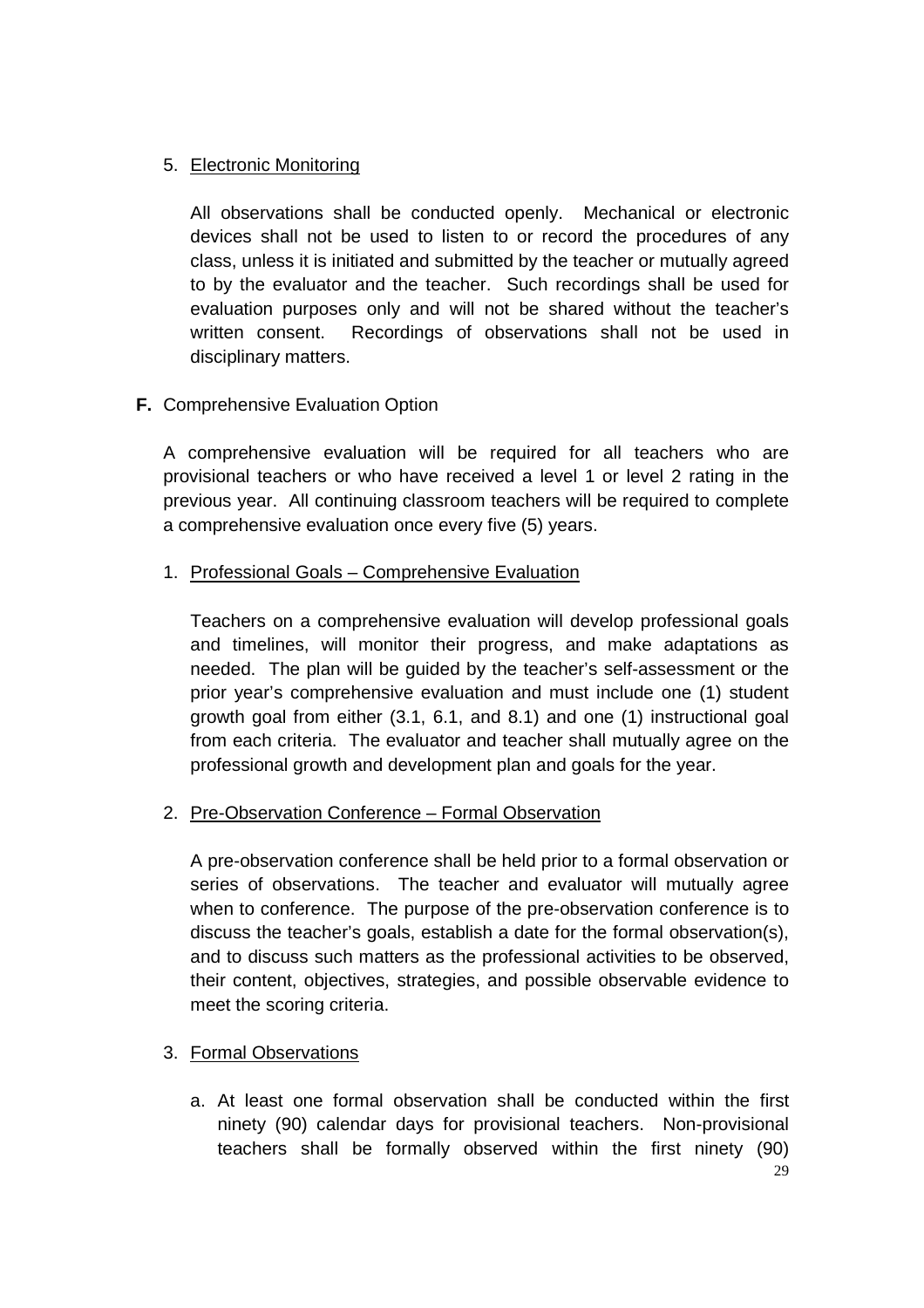workdays of the school year. The first formal observation for both provisional and non-provisional teachers shall be prearranged. The total annual observation time cannot be less than sixty (60) minutes.

- b. If mutually agreed upon, the second thirty (30) minutes of required observation time may be broken into smaller time increments. Only one pre-observation conference will be required for that series of observations.
- c. As defined in RCW 28A.405.220, teachers in the third year of provisional status must be observed for an additional thirty (30) minutes, for a total observation time of no less than ninety (90) minutes.
- d. Observations will not take place on half, early release, or late start days, the day before winter or spring break, on the day following an absence of the teacher, and on days of an assembly or a modified schedule, unless mutually agreed upon by the teacher and the evaluator.
- e. Within five (5) working days after completion of the formal observation or series of informal observations the evaluator shall provide the teacher with a written summary and feedback of the observation(s). Documentation shall be made using the instructional framework.
- f. The teacher may provide additional evidence to aid in the assessment of the teacher's professional performance against the instructional framework rubric, especially for those criteria not observed in the classroom. The evidence provided by the teacher shall be incorporated on the observation document prior to or during the postobservation conference and be used to determine the final evaluation score.
- g. The final formal observation shall occur prior to May 1<sup>st</sup>.

## 4. Post-Observation Conference – Formal Observation

The purpose of the post-observation conference is to review the evaluator's and teacher's evidence related to the criteria during the observation and to discuss the teacher's performance.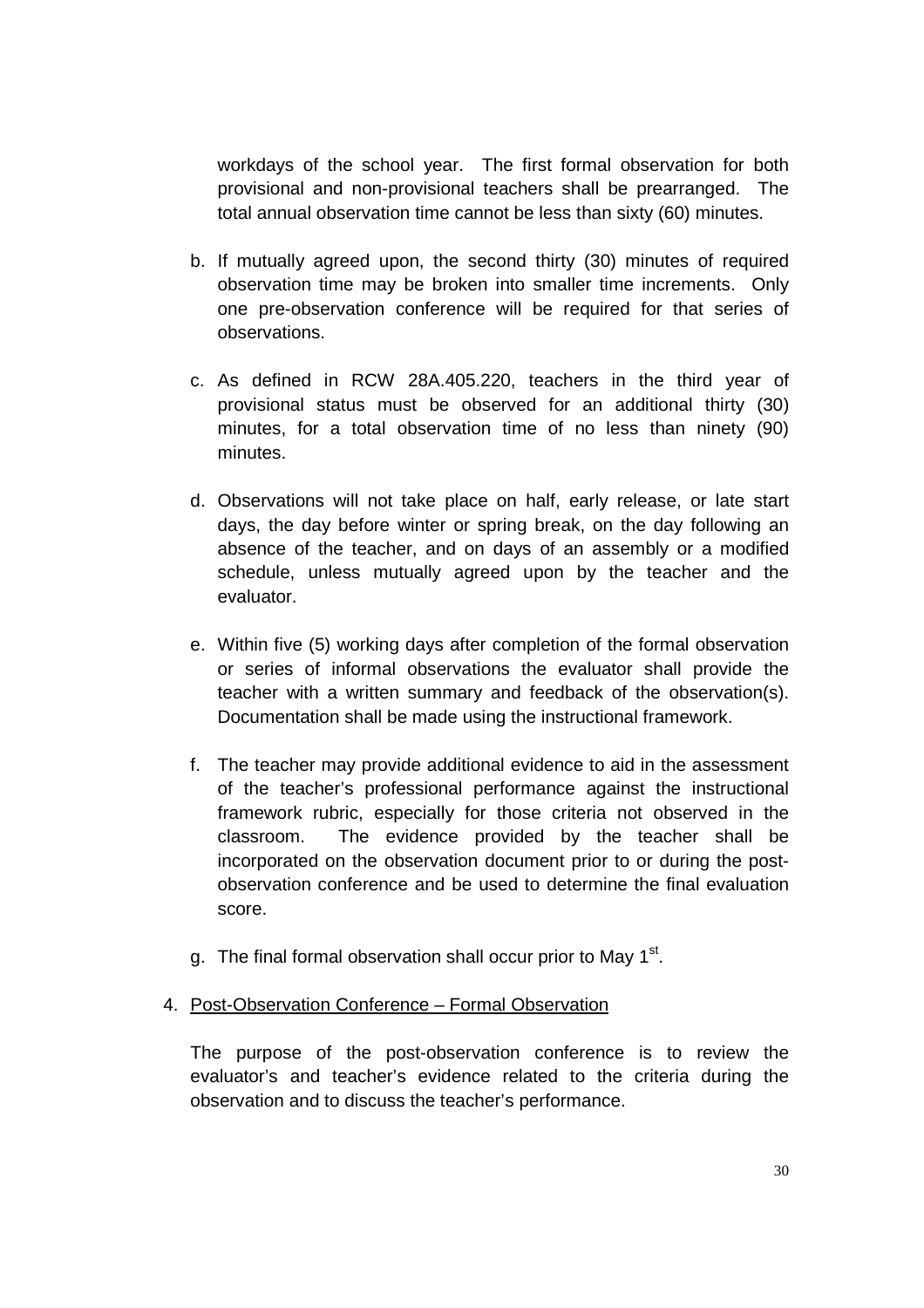A post-observation conference shall be held within five (5) days following a formal observation or series of observations. If the teacher and evaluator have mutually agreed to break the remaining thirty (30) minutes of observation into shorter time increments, only one post-observation conference will be required for that series of observations.

If there is an area of concern, the evaluator will identify specific concerns for the applicable criteria and provide specific observable solutions to remedy the concern in writing. The teacher has the opportunity to attach written comments to the observation notes.

## 5. Informal Observations

- a. Informal observations do not have to be in the classroom. Department or collegial meetings may be used for informal observations.
- b. If the evidence is to be used in the evaluation process, the teacher will be notified in writing.
- c. The evaluator is encouraged to engage in coaching cycles, walkthroughs, and support of professional growth of teachers, which shall not be used as the basis for teacher evaluations.

## 6. Final Summative Evaluation Conference

- a. Prior to May  $15<sup>th</sup>$  the evaluator and teacher shall meet to discuss the teacher's final summative score. The final summative score, including the student growth score, must be determined by an analysis of evidence. This analysis will take a holistic assessment of the teacher's performance over the course of the year.
- b. The classroom teacher has the right to provide additional evidence for each criterion to be scored. Evidence must be submitted to the evaluator by May  $1<sup>st</sup>$ , unless the evaluator and teacher mutually agree to a later date.
- c. If the evaluator judges the teacher be below Proficient the evaluator must articulate multiple points of evidence that deemed the score less than Proficient.
- d. When a final summative score is below Proficient and the teacher believes certain teacher evaluator evidence was not considered and/or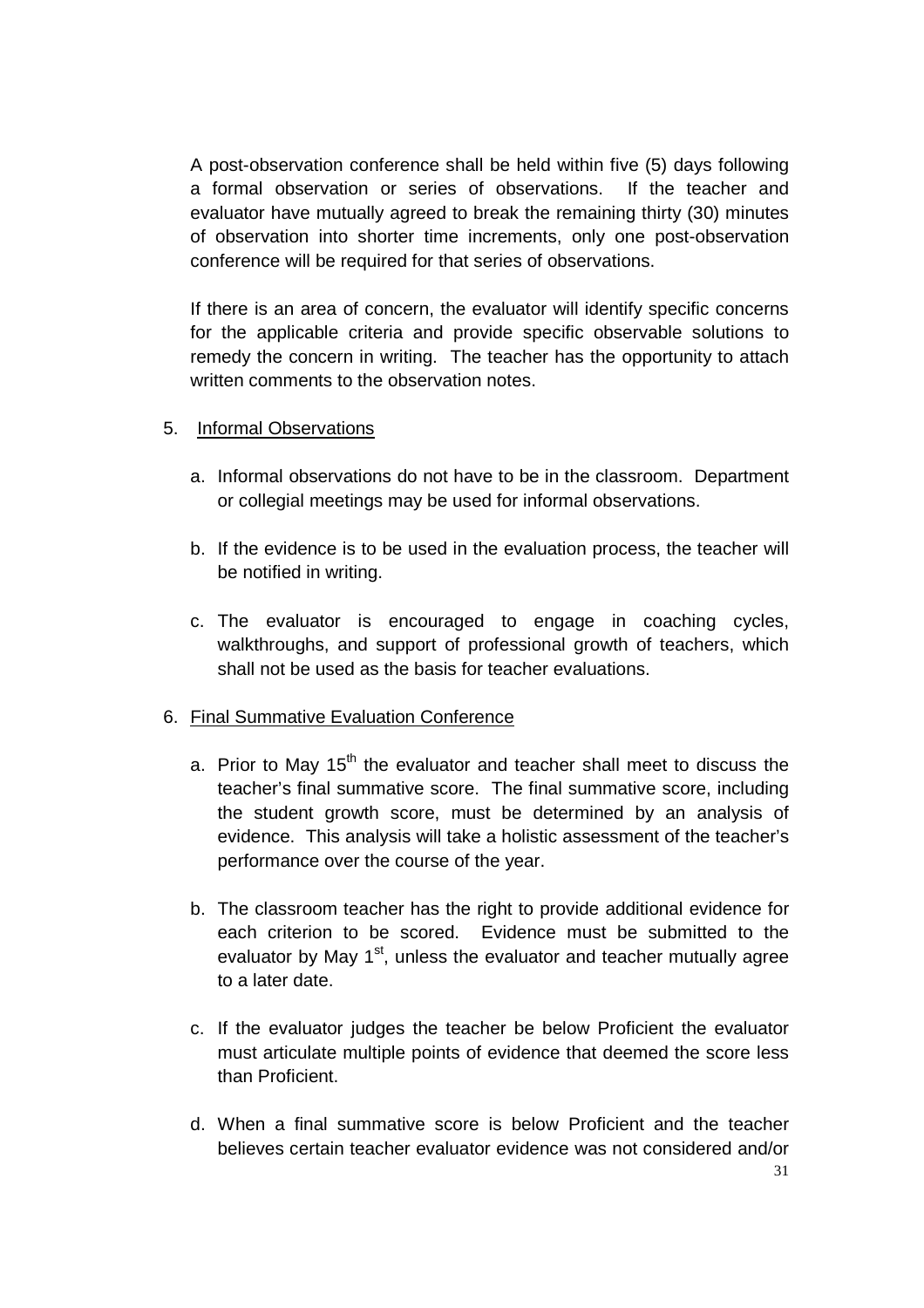the criteria were not objectively scored the teacher and shall mutually agree on one of the following:

- 1) An additional formal observation by June  $1<sup>st</sup>$ .
- 2) An alternative evaluator scoring the evidence. The alternative evaluator will be mutually agreed upon by the Association and the District.
- 3) Assignment of a new evaluator for the ensuing school year.
- 4) An additional observation by a different evaluator.
- e. Nothing prohibits an evaluator from evaluating any or all teachers as Distinguished based on the evidence within a school year.
- f. All evidence, measures and observations used in developing the final summative evaluation score must be a product of the school year in which the evaluation is conducted.
- g. Upon completion of an evaluation by the principal or other evaluator, the employee shall be provided with a copy of the summative evaluation report within three (3) days.
- h. The teacher will sign two (2) copies of the Final Summative Evaluation Report. The signature of the teacher does not, however, necessarily imply that the teacher agrees with its contents. The teacher shall have the right to attach any comments to the evaluation report. This may be done at the time the employee receives a copy of the report and prior to the report being forwarded to the District Personnel Office; or the comments may be forwarded to the Personnel Office within seven (7) school days following the evaluation conference.

## 7. Comprehensive Evaluation Summative Score

A classroom teacher shall receive a summative performance rating for each of the eight (8) state evaluation criteria. Each teacher's criterion scores are established using at least 50% of the components from each criterion and 100% of the student growth components as per RCW 28A.405.100, WAC 392-191A-080 and WAC 392-191A-090.

The Summative Criteria Score is the sum of the eight criterion scores and is rated based on the summative scoring band, as follow: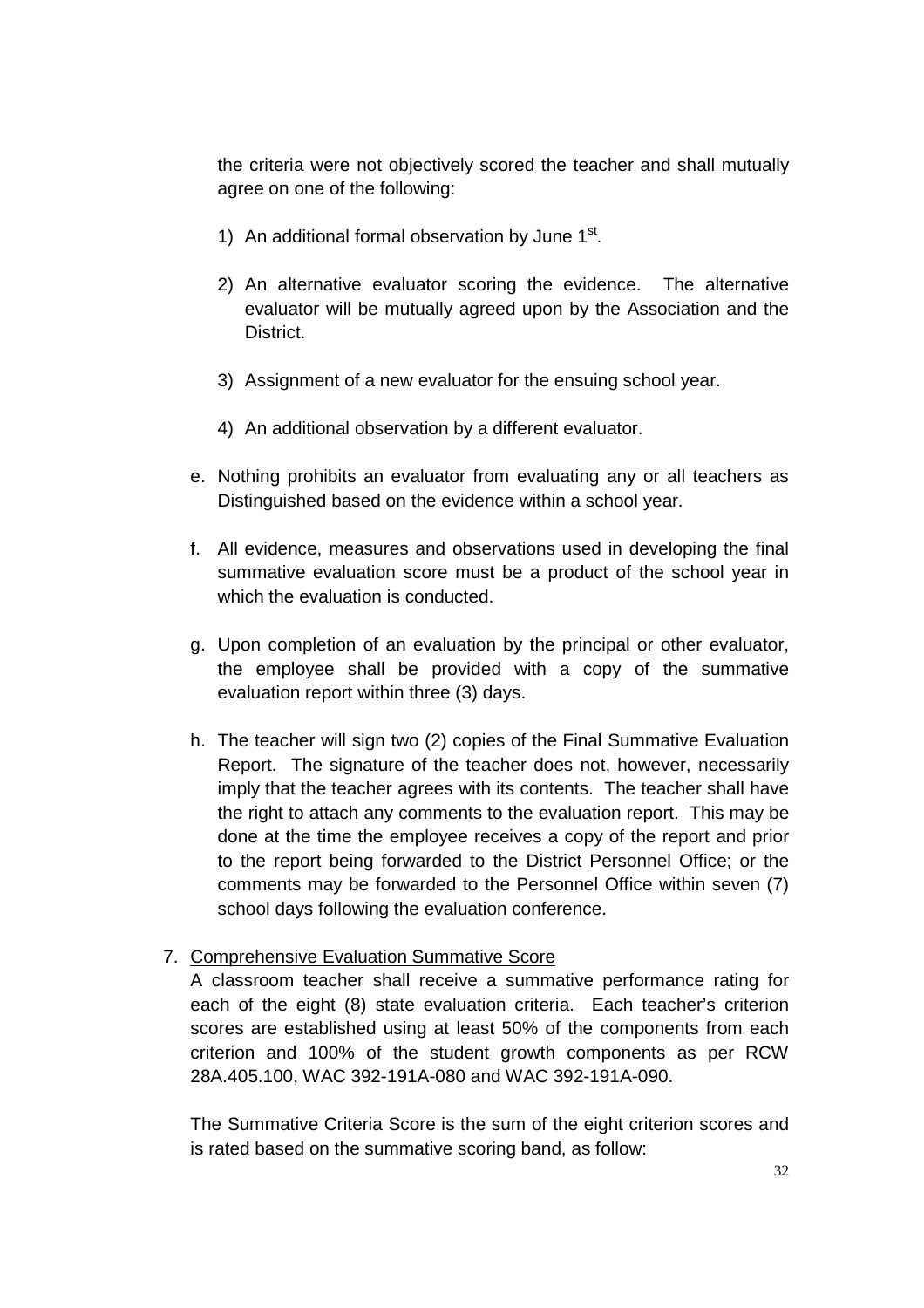| Level $1$ – Unsatisfactory | $=$ | 8-14      |
|----------------------------|-----|-----------|
| Level $2 -$ Basic          | $=$ | $15 - 21$ |
| Level $3$ – Proficient     | $=$ | 22-28     |
| Level 4 - Distinguished    | $=$ | 29-32     |

#### 8. Student Growth Impact Rating

Embedded in the instructional framework are five (5) components designated as student growth components. These components are embedded in criteria as SG 3.1, SG 3.2, SG 6.1, SG 6.2, and SG 8.1. Evaluators add up the raw score on these components and the teacher is given a score of low, average, or high based on the scores below.

Upon completion of the overall summative scoring process, the evaluator will combine only the student growth rubric scores to assess the classroom teacher's student growth impact rating.

The following scoring band will be used to determine the student growth impact rating.

| <u>_</u> | ∼-      | ∼– |
|----------|---------|----|
| _ow      | Average |    |

## 9. Impact of Low Student Growth Score

A student growth score of "1" in any of the student growth rubrics (SG 3.1, SG 3.2, SG 6.1, SG 6.2, and SG 8.1) will result in an overall low student growth impact rating.

A classroom teacher with a preliminary rating of distinguished and with a low student growth rating will not receive an overall rating of higher than Proficient.

Classroom teachers with a low student growth rating will engage, with the evaluator, in a student growth inquiry.

## 10. Student Growth Inquiry

Within two months of the certificated classroom teacher receiving the low student growth score or at the beginning of the following school year, whichever is later, the evaluator will initiate the following steps.

The evaluator will examine additional student growth data in conjunction with the other student growth evidence previously provided. If the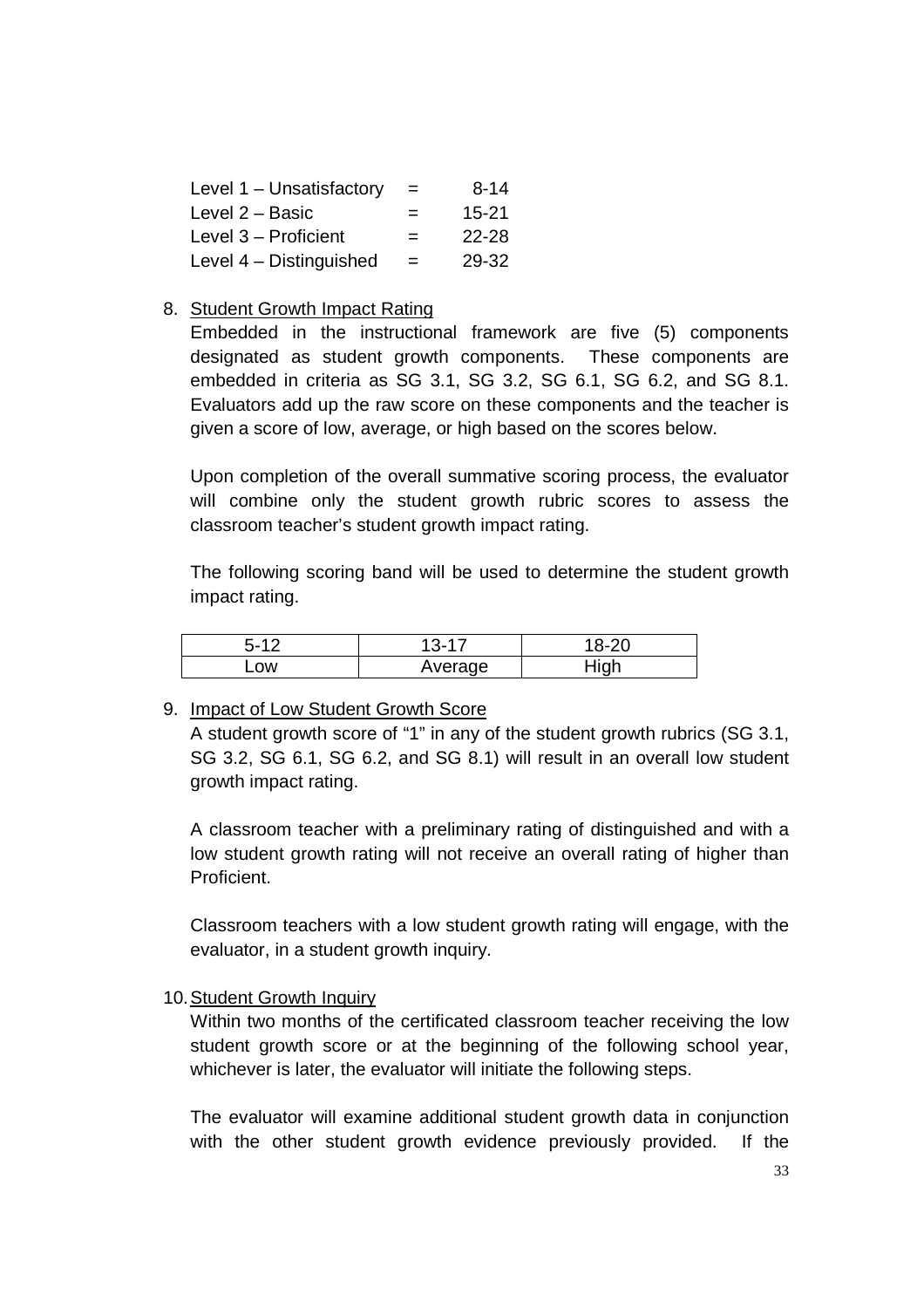examination still results in a low student growth score, the evaluator will examine extenuating circumstances, which may include one or more of the following: goal setting process, content and expectations, student attendance, and/or extent to which standards, curricula, and assessments are aligned.

If after the above two examinations, the classroom teacher still has a low student growth rating, the evaluator will create and implement a professional development plan to address student growth areas, a copy of which will be given to the teacher. This plan may include monthly conferences focused on improving student growth to include one or more of the following topics: student growth goal revision, refinement and progress, and/or best practices related to student growth data collection and interpretation.

**G.** Focused Evaluation Process

If a non-provisional teacher has scored at Proficient or higher the previous year, they may choose to be evaluated using the Focused Evaluation. The teacher may remain on the Focused Evaluation for five (5) years before returning to the Comprehensive Evaluation.

The teacher may select from anyone of the eight (8) state criterion for each year they are assessed using the Focused Evaluation. If the teacher selects criterion 3, 6, or 8, the student growth rubrics within those criterion shall be scored. If criterion 1, 2, 4, 5, or 7 is chosen, the teacher must complete the student growth components in criterion 3 or 6 as per WAC 392-191A-120.

The teacher will develop a plan based on a self-assessment of the selected criteria, develop written professional goals and timelines, monitor progress and make adaptations as needed. The evaluator and teacher shall mutually agree on the teacher's professional goal(s) for the year.

The teacher or the evaluator can initiate a move from the Focused to the Comprehensive Evaluation. A decision to move a teacher from a Focused to a Comprehensive Evaluation must occur prior to February  $1<sup>st</sup>$ . A change to comprehensive evaluation must be preceded by a least one (1) meeting to discuss the need to change, an opportunity for response and the decision.

1. Observations and Conferences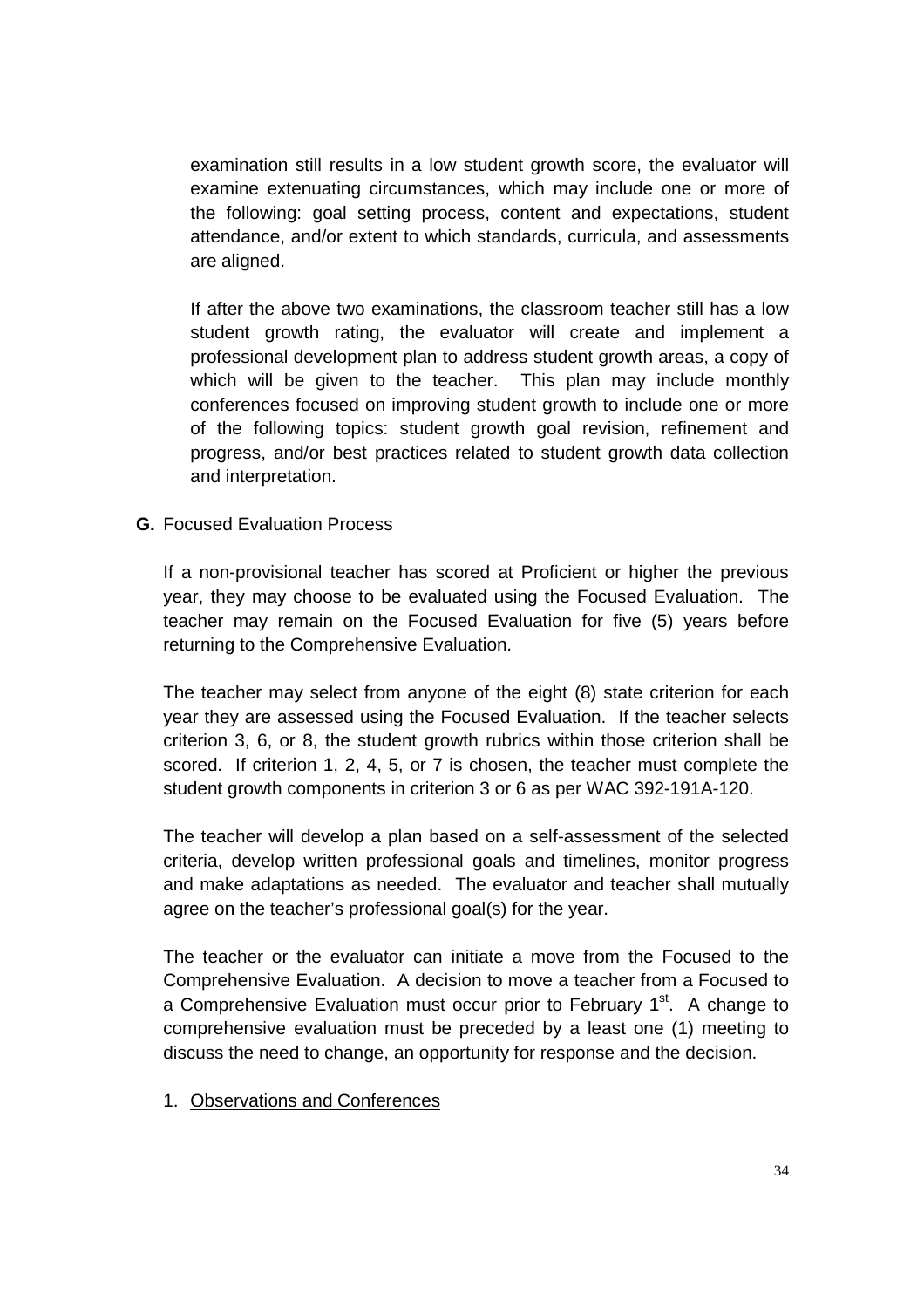Observations and conferences for the focused evaluation shall follow the process set forth in this Section, Paragraph 6., Items 2-5 (with the exception of Item 3., c. – provisional employees).

## 2. Final Summative Score – Focused Evaluation

The score received for the selected criterion is the score assigned as the final summative score (Distinguished  $= 4$ , Proficient  $= 3$ , Basic  $= 2$ , Unsatisfactory  $= 1$ ).

If the teacher is focusing on criterion one (1), two (20, five (5), six (6), and eight (8) a minimum of 50% of the components must be scored in the selected criteria. In addition, the two (2) components from the teacher's selected student growth goal will be included in the final summative score for the focused evaluation. For criterion eight (8), only the one student growth goal will be scored.

If the teacher is focusing on criterion three (3), four (4), and seven (7) 100% of the components must be scored in the selected criteria. In addition, the two (2) components from the teacher's selected student growth goal will be included in the final summative score for the focused evaluation.

Components scores within a criterion, and the included student growth scores, will be averaged and rounded to reach a final criterion score. When a final criterion score includes a fractional number (for example 2.33), all scores with fractions below .50 will be rounded down and all fractions .50 or above will be rounded up. For example, a score of 2.33 would receive a final criterion score of 2 and a score of 2.50 would receive a final criterion score of 3.

- **H.** Support for Basic and Unsatisfactory Performance
	- 1. Prior to the start of school, the Association will be notified if a continuing contract teacher with five (5) or more years of teaching, is judged below Proficient (-3).
	- 2. When a teacher's summative score falls below Proficient, at least one of the following conditions and provisions shall be granted, by mutual agreement between the teacher and the evaluator, to support the teacher's professional development: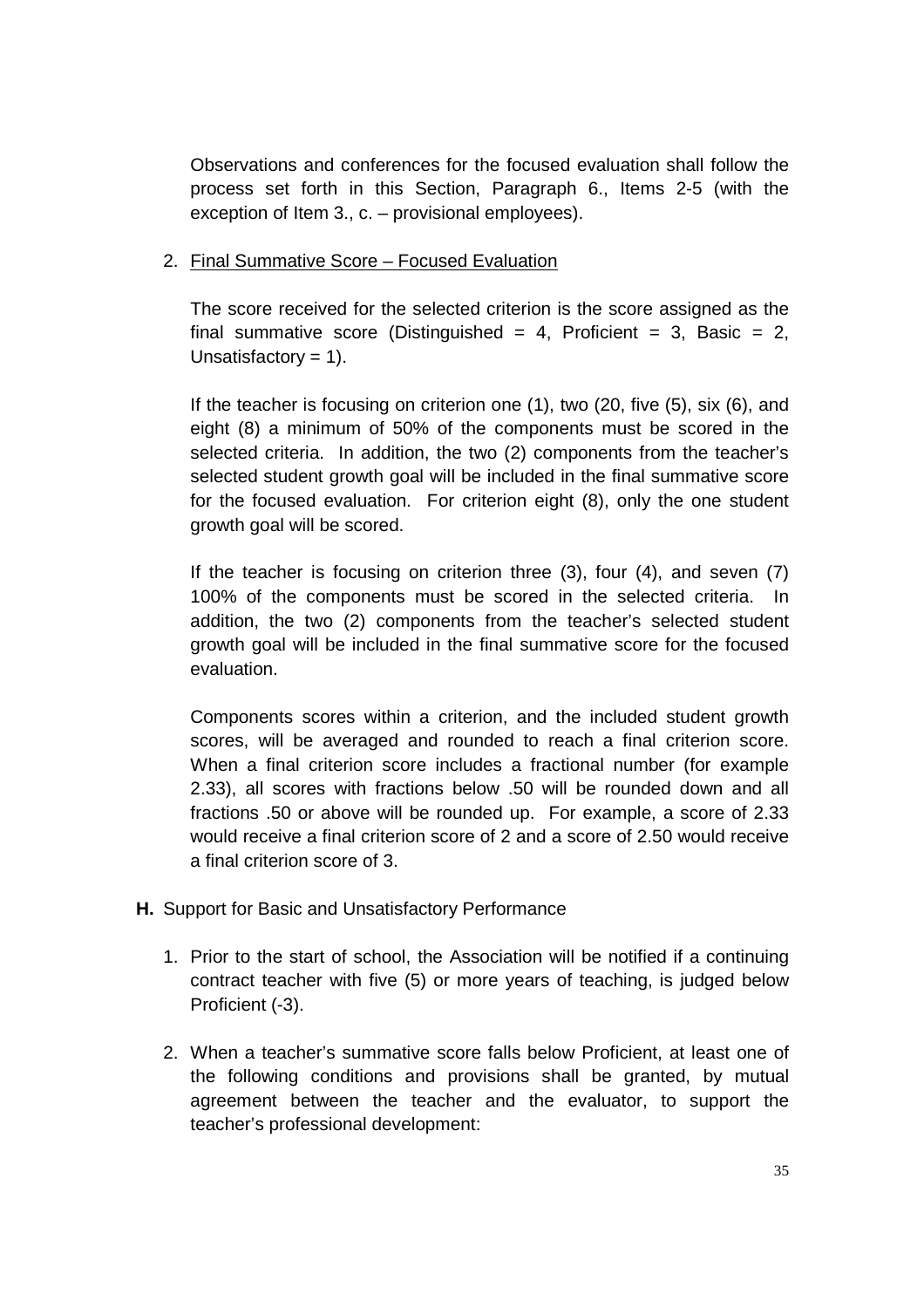- a. The teacher shall be granted up to five (5) days of district funded release time to observe colleagues' instruction.
- b. The teacher shall be granted an additional/alternative certificated employee evaluator.
- c. The teacher will be assigned to only one (1) work location, i.e., one classroom.
- d. A mentor will be assigned.
- e. The teacher may choose to participate in a voluntary structured support plan.
- f. Additional supports may include, but are not limited to: peer coaching, reading material, and District or ESD staff development courses. The District will provide and pay for any required in-service training and any required mentor (RCW 28A-405-140).

In such cases that a teacher with more than five (5) years of experience receives a summative evaluation score below Proficient, the teacher must be formally observed before October  $15<sup>th</sup>$  the following year. If the  $1<sup>st</sup>$ Formal Observation in that following year results in ongoing and specific performance concerns, a structured support plan will be mutually developed by the evaluator and teacher within five (5) days following the 1<sup>st</sup> Post-Observation Conference and will be completed prior to completion of the comprehensive evaluation.

- **I.** Probation
	- 1. Purpose: The purpose of the probationary period is to give the teacher an opportunity to demonstrate improvement(s) in his/her areas of deficiency. The establishment of a probationary period does not adversely affect the contract status of a teacher within the meaning of RCW 28A.405.200.
	- 2. Not Satisfactory: Continuing contract teachers with four (4) or more years of teaching experience in the state of Washington receiving a summative score of one (1) are considered not satisfactory.

Continuing contract teachers with five (5) or more years of teaching experience in the state of Washington receiving a summative score of two (2) for two years in a row or two (2) years within a consecutive three-year period are considered not satisfactory.

Teachers may only be placed on probation from the Comprehensive Evaluation Process.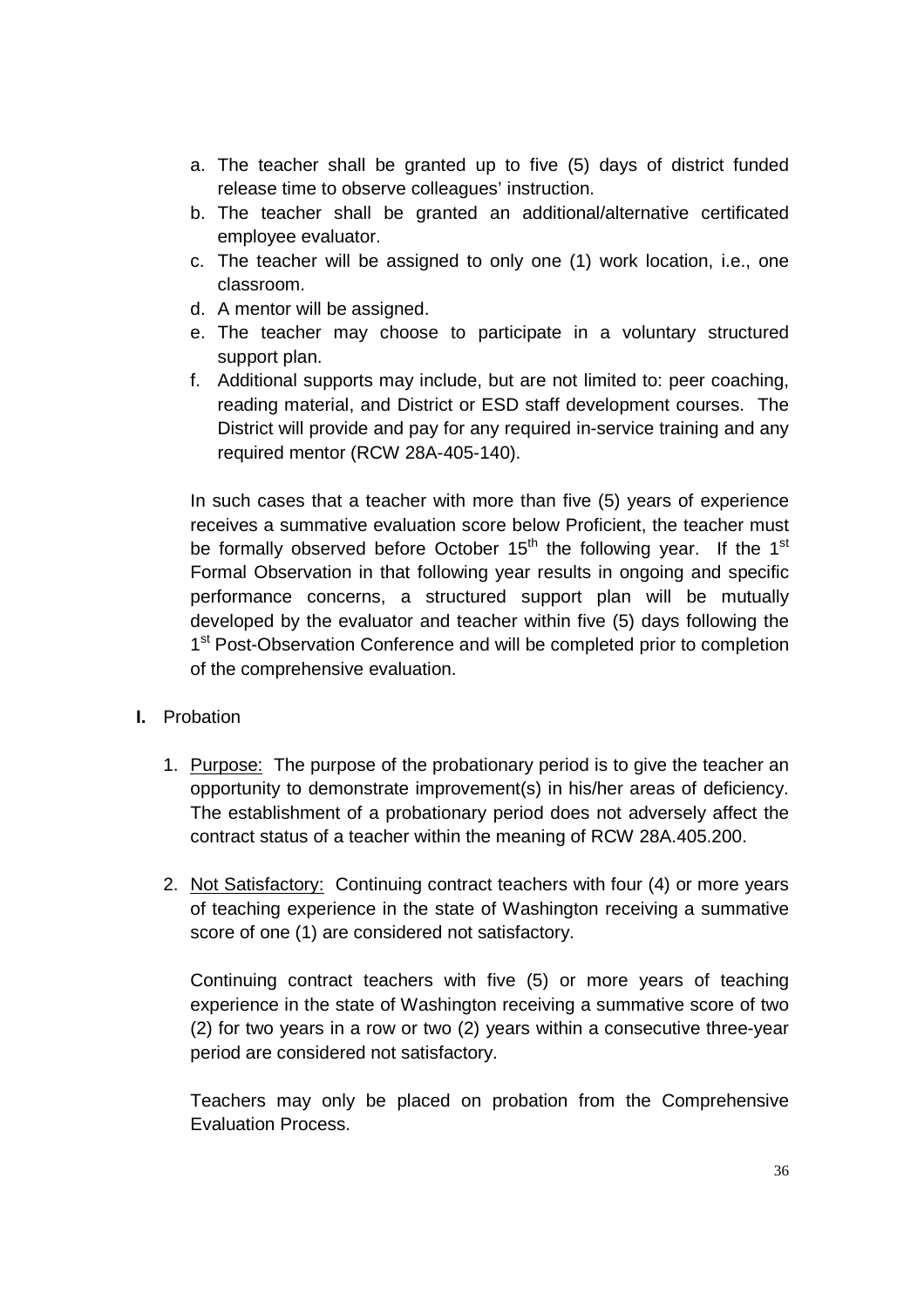- 3. Notice: At any time after October  $15<sup>th</sup>$ , a teacher whose work is not judged satisfactory based on district evaluation criteria shall be placed on probation and notified in writing of the specific areas of deficiency and provided with a written reasonable program for improvement no later than January  $20<sup>th</sup>$  of the academic year. The notice to the teacher shall be signed by the Superintendent/Designee.
- 4. Probationary Period: A probationary period of sixty (60) school days shall be established. Days may be added if deemed necessary to complete a program for improvement and evaluate the probationer's performance as long as the probationary period is concluded before Mav  $1<sup>st</sup>$  of the same school year.
- 5. Regular Meetings and Assistance: During the probationary period the evaluator shall meet with the teacher twice monthly to supervise and make written evaluations of the progress made by the teacher.

The principal or supervisor may authorize one additional certificated administrator to evaluate and assist the teacher in improving his or her areas of deficiency. Should the evaluator or supervisor not authorize an additional evaluator, the probationer may request that an additional certificated evaluator become part of the probationary process. This request must be implemented by including an additional experienced evaluator assigned by the ESD in which the school district is located and selected from a list of evaluation specialists compiled by the ESD, if available.

A teacher on probation may authorize an Association representative to accompany him/her at all conferences required in this section.

- 6. Transfers: The teacher may not be transferred from the supervision of the original evaluator during the period of probation. Improvement of performance or probable cause for nonrenewal must occur and be documented by the original evaluator before any consideration of a request for transfer or reassignment as contemplated by either the individual or the school district may occur.
- 7. Removal From Probationary Status: The teacher must be removed from probation if he/she has demonstrated improvement that results in a new comprehensive summative evaluation performance rating of Level 2 or above for a continuing contract teacher with five or fewer years of experience or of Level 3 or above for a continuing contract teacher with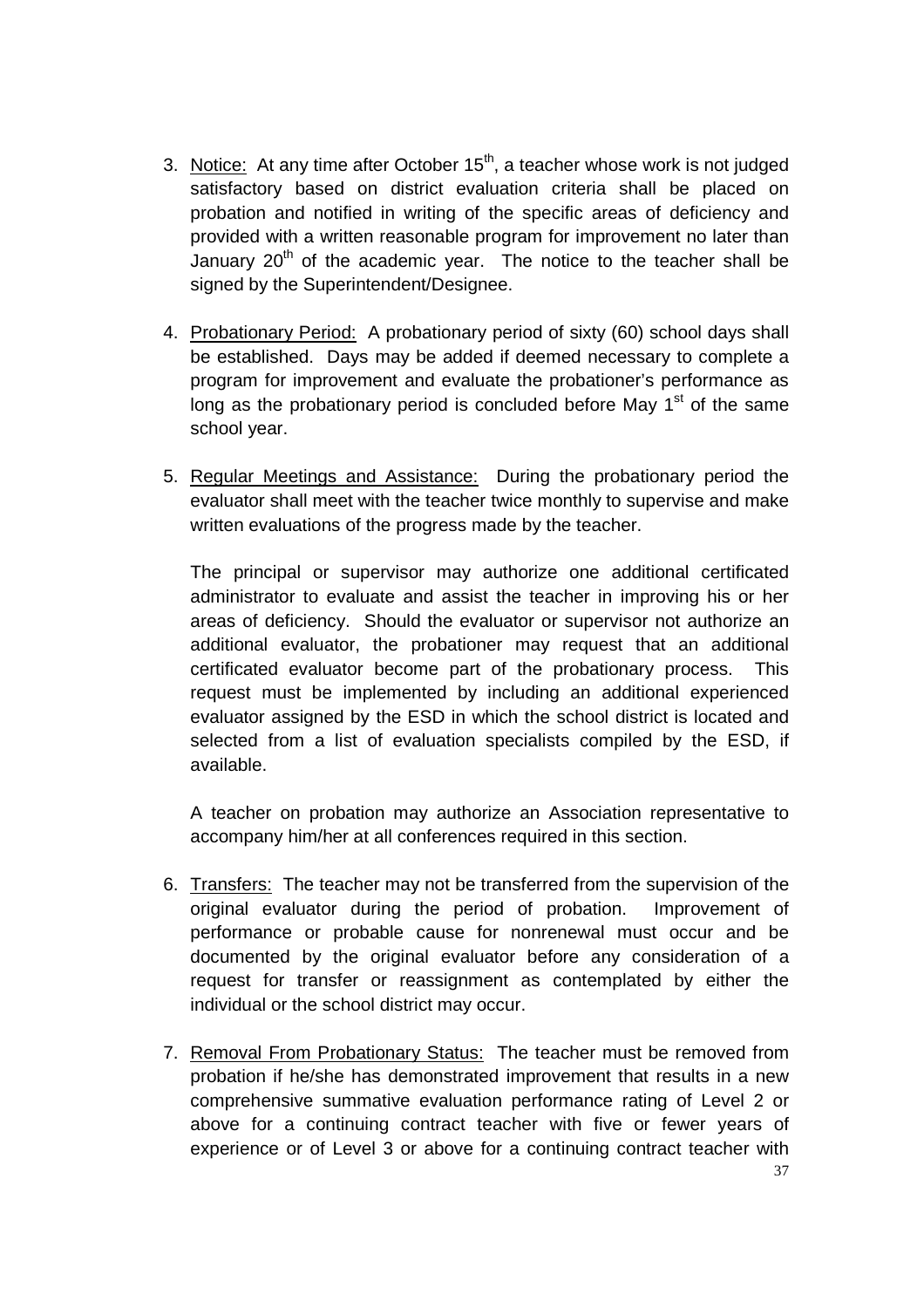more than five years of experience. If the evaluator is satisfied that the teacher should be removed from probation, the teacher shall be notified in writing no later than May 15.

8. Failure to Improve: If the probationary teacher has not demonstrated satisfactory improvement in the area(s) of deficiency, the teacher shall be notified in writing on or before May  $15<sup>th</sup>$  of the lack of improvement along with specific documentation. Lack of necessary improvement constitutes ground for finding probable cause for non-renewal pursuant to RCW 28A.405.210 or RCW 18A.405. 300.

Immediately following the completion of a probationary period that does not produce the required comprehensive summative evaluation performance ratings specified under Paragraph H., Item 2., e. above, the teacher may be removed from his or her assignment and placed into an alternative assignment for the remainder of the school year. This reassignment may not displace another teacher nor may it adversely affect the probationary teacher's compensation or benefits for the remainder of the teacher's contract year. If such reassignment is not possible, the district may, at its option, place the teacher on paid leave for the balance of the contract term.

- 9. Procedural Errors: If a procedural error occurs in the implementation of a program for improvement, the error does not invalidate the probationer's plan for improvement or evaluation activities unless the error materially affects the effectiveness of the plan or the ability to evaluate the probationer's performance.
- 10. Provisional Teachers: Provisional Teachers whose performance is deemed unsatisfactory shall be placed on probation in accordance with Article III. If nonrenewed, a provisional teacher shall have access to the grievance process only up through Article IV.
- **J.** General Requirements
	- 1. Work Site Limit: All observations for the purpose of evaluation must be conducted with the knowledge of the teacher at the teacher's normal work site.
	- 2. Signatures: The written observation report(s) and the written evaluation report(s) must be signed and dated by the observer and the evaluator respectively. Such reports are also to be signed and dated by the teacher,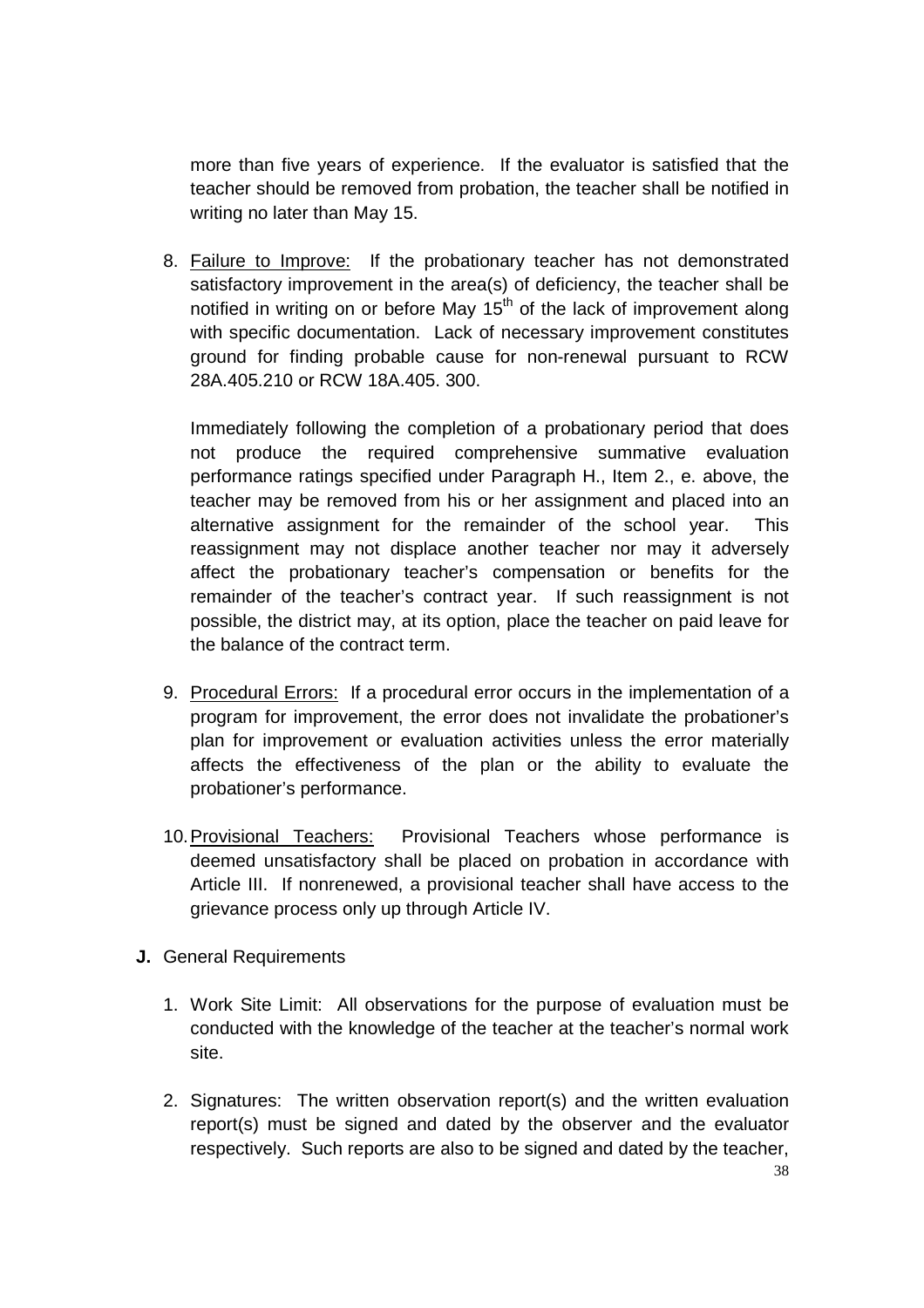provided that the teacher's signature shall indicate only that he/she has received a copy of the observation and/or evaluation report, not that he/she necessarily agrees with its content.

- 3. Copy and Response: A copy of each observation shall be given to the observed teacher within five (5) working days of the observation. A copy of the evaluation shall be given to the teacher by June 1. Within seven (7) days, the teacher may submit written comments concerning the report which shall be attached to the report in the teacher's file.
- 4. Principals' Yearly Working Files: The principal's yearly working files shall be purged at the end of each school year or no later than June 30.
- 5. Surprise Bar: Any item on the Evaluation Form that is marked with an "Unsatisfactory" must have been preceded with a written statement and/or formal conference with the teacher in order to provide notice of the problem, specific suggestions for improvement, and reasonable time and opportunity for improvement.
- **K.** Use of Evaluation Results

Evaluation results shall be private and confidential and shall be used:

- 1. To Document Satisfactory Performance: To document the satisfactory performance by a teacher of his/her assigned duties;
- 2. To Identify Areas for Professional Growth: To identify area(s) for professional growth according to the criteria included on the evaluation instrument;
- 3. To Document Unsatisfactory Performance: To document performance by a teacher judged unsatisfactory, based on the adopted evaluation criteria.

## **Section 2 - Preparation Period**

Planning time is recognized as valuable time for instructional preparation and is allowed as follows:

**A.** All junior high and secondary certificated full time staff shall have one class period of fifty (50) minutes per instructional day, as specified by the districtapproved class schedule, for the purpose of instructional preparation. Should the duration of junior and or senior high class periods change from the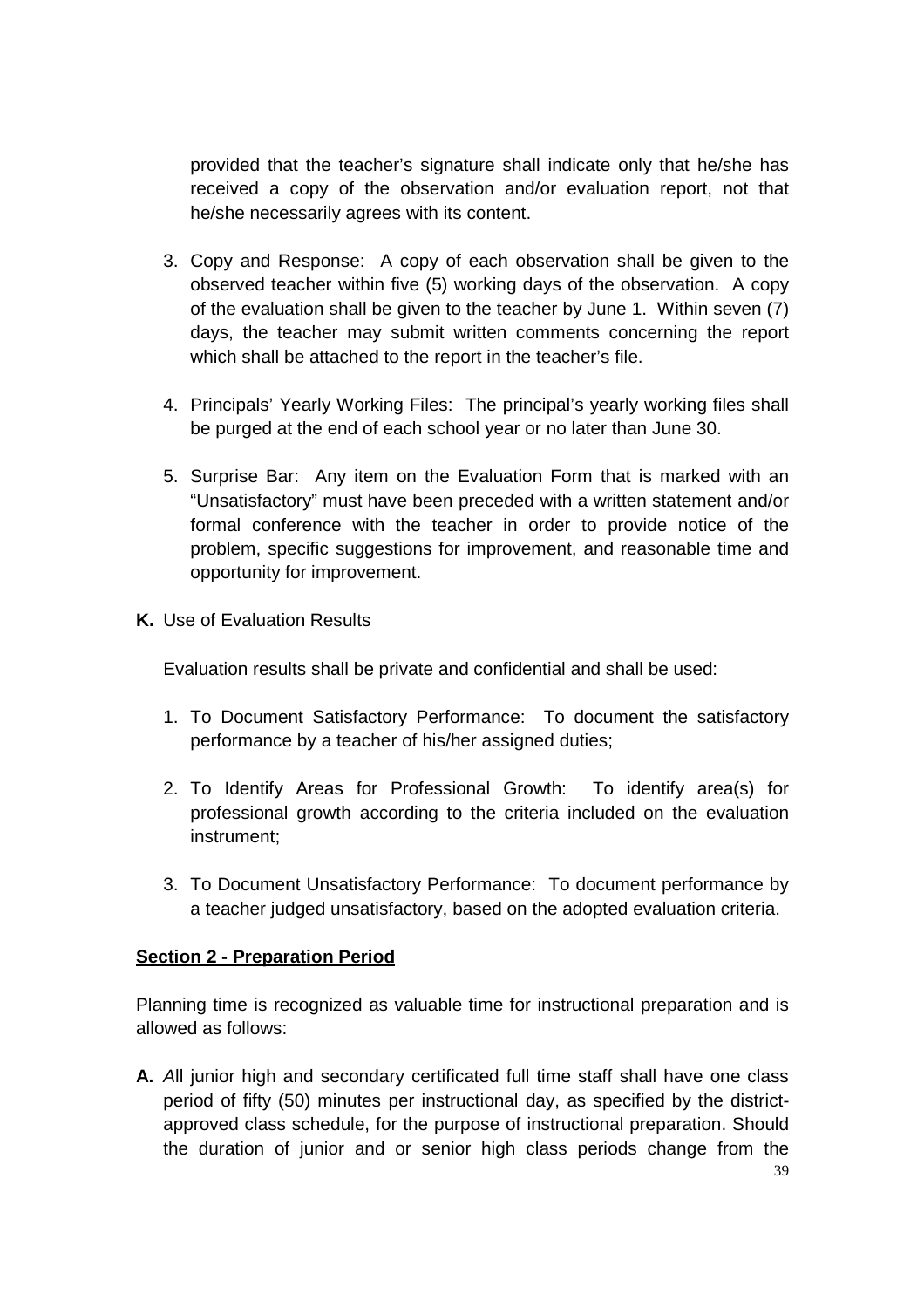present fifty (50) minute schedule, the duration of the preparation period will be negotiated.

- **B.** All elementary certificated full time staff shall be afforded an equivalent amount of time, not necessarily in a block, for the purpose of instructional preparation.
- **C.** Substitutes may be hired to cover planned, scheduled, or arranged half-day certificated staff absences. Such absences will be covered by a substitute, by a building administrator, or students may be placed in active classes at the discretion of the affected staff and building administrator.
- **D.** Use of instructional preparation time for other than instructional preparation may be approved by the building administrator/principal. If the employee must leave the campus he/she shall inform the principal of his/her whereabouts.
- **E.** If a teacher is requested by administration to forfeit their prep period to teach a class for a quarter or longer, each individual teacher will be compensated at their certificated staff's per diem hourly rate.

## **Section 3 - Classroom Visitation**

To provide patrons of the District the opportunity to visit classrooms with the least interruption to the teaching process, the following quidelines are set forth:

- **A.** All visitors to a school and/or classroom shall obtain the approval of the principal, and if the visit is to a classroom, the time will be arranged after the principal has conferred with the employee.
- **B.** The employee shall be afforded the opportunity to confer with the classroom visitor before and/or after the visitation.

## **Section 4 - Academic Freedom**

- **A.** The right to academic freedom shall be limited by these responsibilities on the part of the teacher:
	- 1. A commitment to democratic tradition (excludes advocacy of competing ideologies and systems);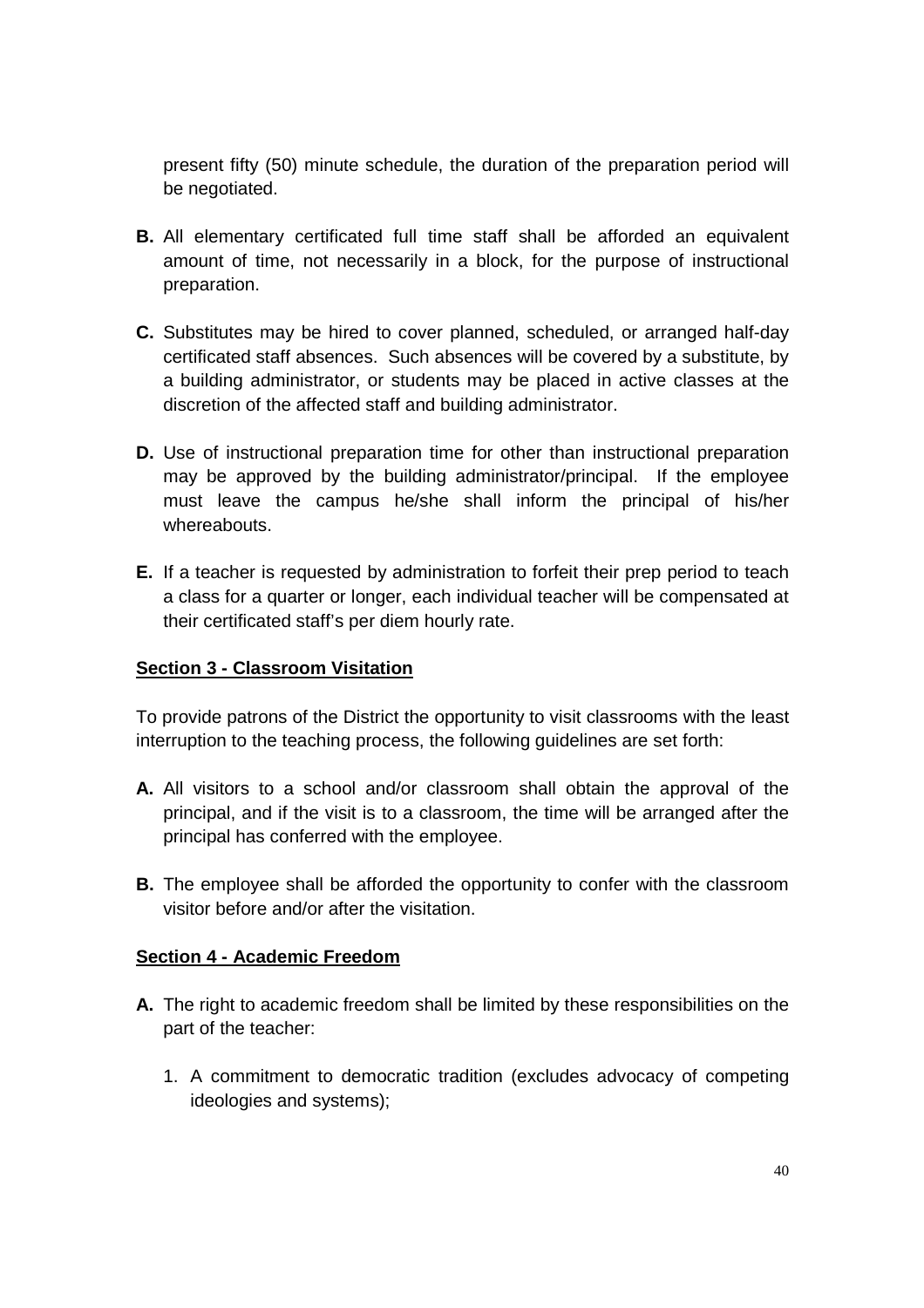- 2. A concern for the welfare, growth, and development of children (excludes advocacy of practices generally recognized by society as harmful to children);
- 3. An insistence upon objective scholarship (requires that more than one point of view be presented based on research).
- **B.** Academic freedom, within the realm of the responsibilities listed above, shall be granted to all employees, and no special limitation shall be placed upon study, investigation, presenting, and interpreting facts and ideas concerning man, human society, and the physical and biological world.
- **C.** The District may maintain mechanical and/or electronic communication devices that have two-way communication ability for the safety of employees and students alike. These devices shall not be used to monitor employees without their knowledge and consent. Information obtained by such devices will not be used for the purpose of teacher evaluation. No information obtained by such devices will be allowed as evidence in any disciplinary or there action to adversely affect the employee.

## **Section 5 - Professional Growth**

- **A.** The Board will set educational goals for the District. The goals will provide opportunities for the professional growth of successful teachers. The Board will provide a pool of \$1,000 per year to support tuition for up to three (3) teachers per year to attend classes and/or workshops to achieve District goals. Any unused funds may accumulate to a ceiling of not more than \$3,000. Interested teachers will apply with a written proposal to the Administration for Board review. This proposal will describe how the opportunity for growth will fulfill District educational goals.
- **B.** Following completion of the classes and/or workshops, selected teachers are expected to train their colleagues in the techniques learned. Selected teachers shall be obligated by contract to continue with the District for a period of at least one (1) year. If the selected teacher leaves the District within this year, any funds provided by the Board for professional growth must be reimbursed to the District.

## **Section 6 - Student Grades**

**A.** A teacher's grades or other evaluations of a student may not be changed without consultation and consent of the teacher, unless as per Policy 2420, by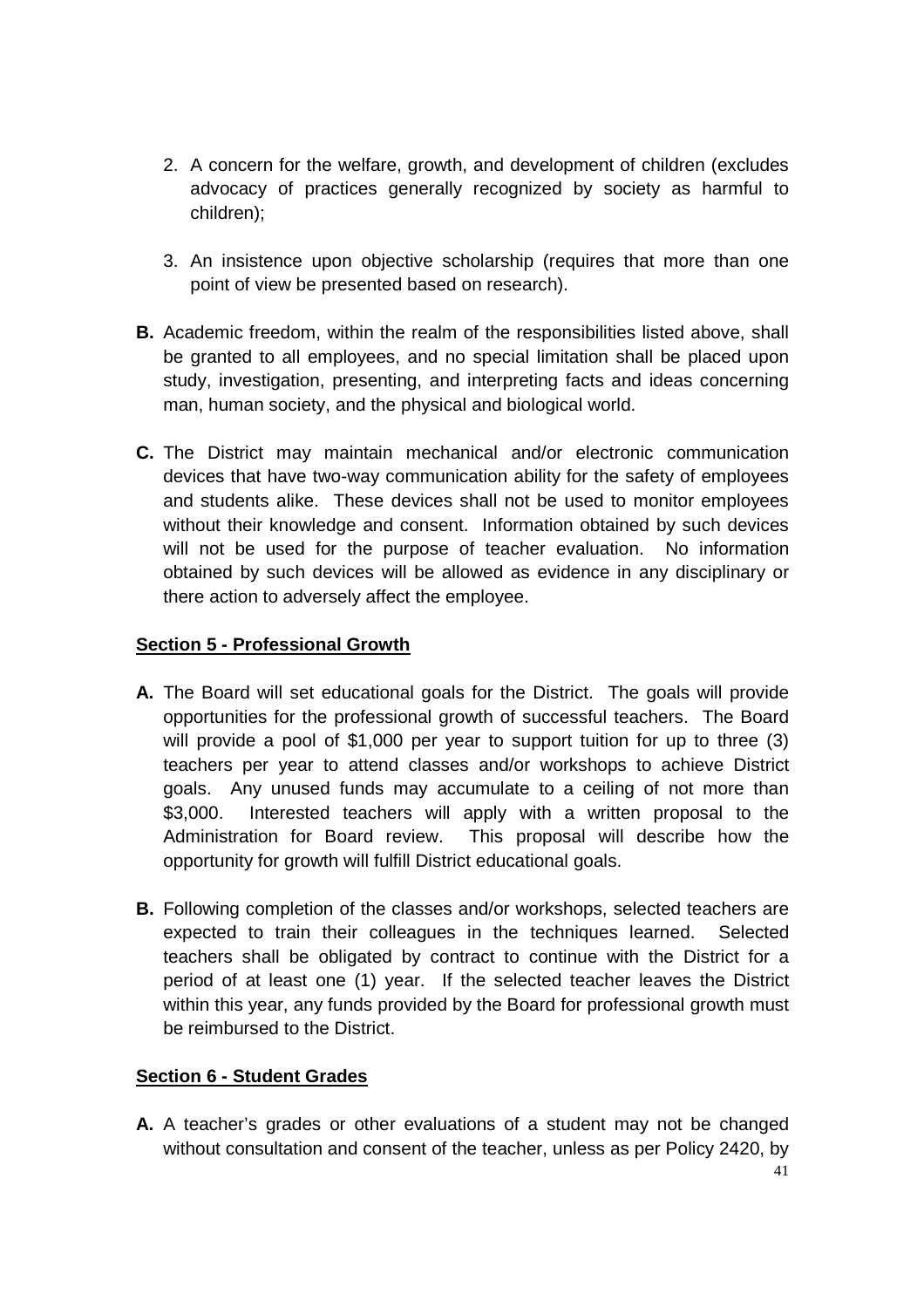Board direction following consideration by all parties at an open Board meeting or at an executive session, if it involves the receipt and evaluation of detailed complaints or charges against a specific teacher(s) and the teacher(s) has/have not requested an open meeting.

## **Section 7 - Student Discipline**

- **A.** Principal Designee: In order to support teachers in the absence of the principal, the District will assign a principal designee who has authority to manage student discipline issues should the building administrator be absent from the District. A teacher who does not wish to assume the responsibility of principal designee may refuse to accept the voluntary assignment with no adverse consequence. Please see Appendix B, page 52.
- **B.** Building Discipline Policy: Consistent with RCW 28A.400.110 and Board Policy 3412, the school principal and certificated employees in each school building shall meet at least annually prior to October 5 in order to develop and/or receive written building disciplinary standards and uniform enforcement of those standards. Such building standards shall be consistent with provisions of RCW 28A.600.020(3) regarding student due process and Board policy. These standards shall become the basis for classroom discipline plans.
- **C.** Student Removal from Class: Consistent with RCW 28A.600.020, any student who creates a disruption of the educational process in violation of the building disciplinary standards while under a teacher's immediate supervision may be excluded by the teacher from his or her individual classroom and instructional or activity area for all or any portion of the balance of the school day, or up to the following two days, or until the principal or designee and teacher have conferred, whichever occurs first.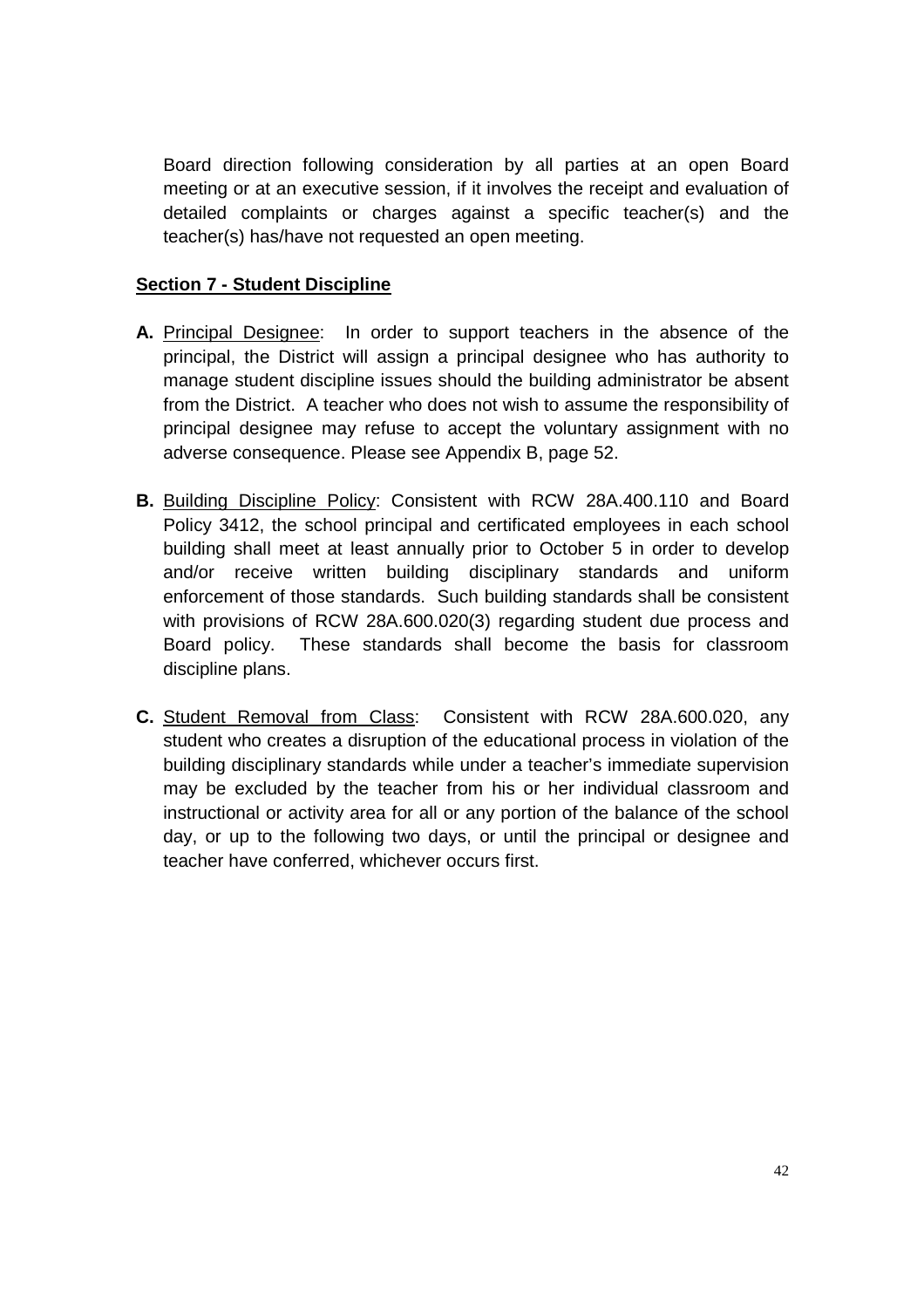## **ARTICLE IV - GRIEVANCE PROCEDURE**

## **Section 1 - Definitions**

- **A.** A "grievant" shall mean an employee or group of employees or the Association filing a grievance.
- **B.** A "grievance" shall mean a claim by a grievant that a dispute or disagreement of any kind exists involving interpretation or application of the terms of this contract.
- **C.** "Days" shall mean weekdays except holidays and winter and spring break, except as otherwise indicated. After school is out, days shall mean weekdays exclusive of holidays. If the district does not meet its time limits, the grievant shall have the right to appeal to the next level. If the grievant does not meet the time limits, the grievance shall be deemed to have been withdrawn. Every reasonable effort shall be exerted to resolve grievances before the close of the school term or as soon as possible thereafter.
- **D.** Every effort shall be made to settle grievances at the lowest possible level of the grievance procedure. The parties will cooperate in providing information to help resolve the grievance.

## **Section 2 - Right of Representation**

- **A.** At least one Association representative shall be present for any meeting, hearing, appeals, or other proceeding relating to a grievance which has been filed.
- **B.** If, in the judgment of the Association, a grievance affects a group of employees or the Association, the Association or the grievant may initiate the grievance and submit the grievance in writing to the Superintendent directly, and the processing of such grievance shall be commenced at Step 2; provided however, that the parties shall have twenty (20) days in which to informally discuss the matter prior to written Step 2 filing. Grievances involving more than one supervisor and grievances involving the administrator above the building level may be filed by the Association or grievant at Step 2.

## **Section 3 - Steps in the Grievance Procedure**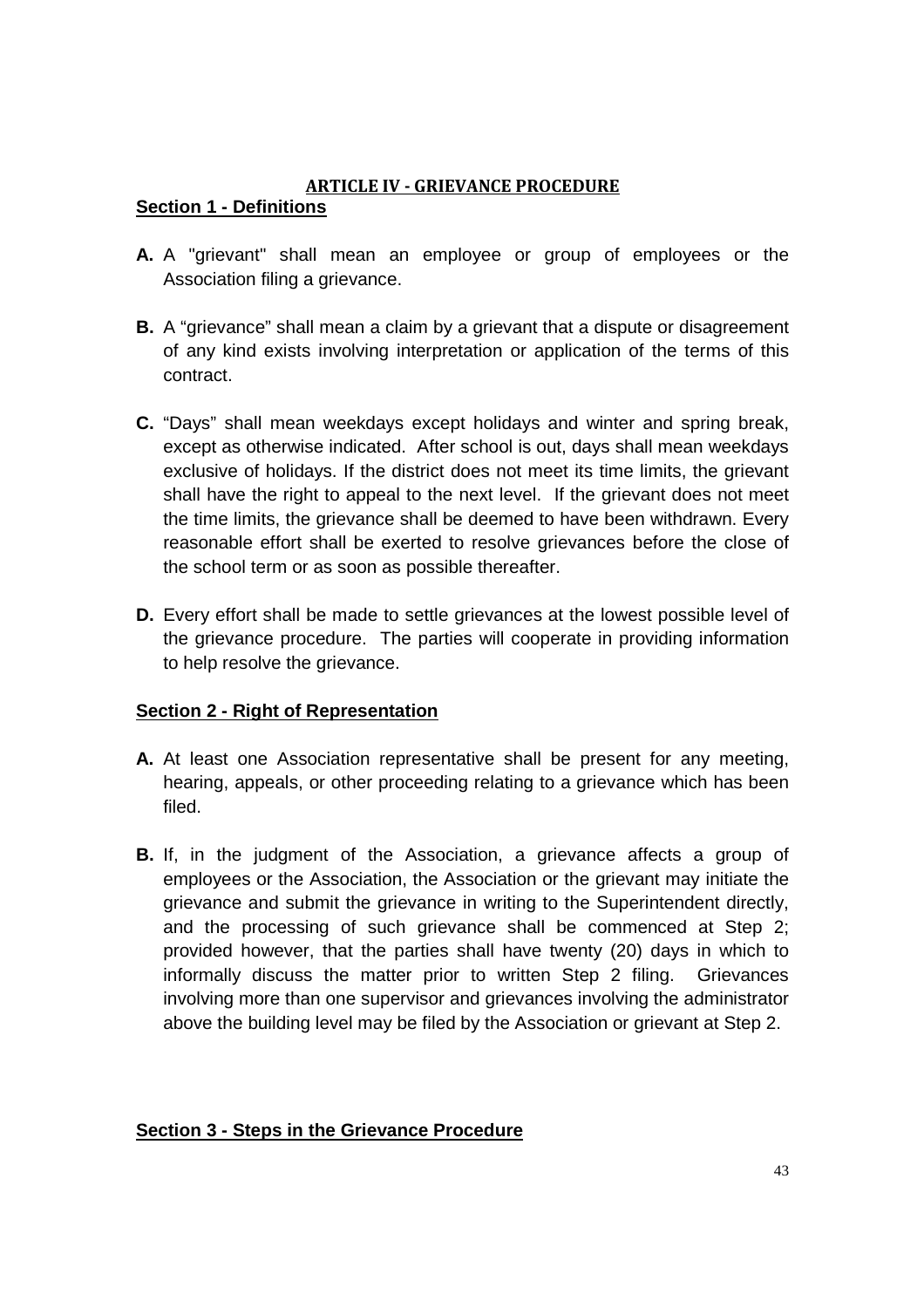Grievances must be brought within twenty (20) business days of the alleged act or knowledge of the act or the grievance will be deemed waived.

The written grievance (Appendix D) shall give a clear and concise statement of the alleged grievance including the fact(s) upon which the grievance is based, the issues involved, the sections of the Agreement violated and the relief sought.

Grievances will be processed in the following manner and within the stated time limits.

- **A.** A grievant shall promptly attempt to resolve the grievance informally between the grievant and his or her principal or immediately involved administrator. If the immediately involved administrator is the superintendent, the grievance is filed at Step II. If the grievance is not resolved informally, it shall be reduced to writing by the grievant who shall submit it to the principal. If a grievant does not submit his/her grievance to the principal or immediately involved administrator in writing in accordance with Step 1 within twenty (20) days after the alleged act or knowledge of the act, the grievance will be deemed waived. The parties will meet within five (5) days in an effort to resolve the grievance. The principal or immediately involved administrator will reply in writing to the grievant with a copy to the Association within five (5) school days after receipt of the written grievance and the meeting.
- **B.** If the grievance is not settled in Step 1 and the grievant wishes to appeal the grievance to Step 2, the grievant may file the grievance in writing to the Superintendent of Schools within ten (10) days after receipt of the principal's written answer. The written grievance shall give a clear and concise statement of the alleged grievance including the fact(s) upon which the grievance is based, the issues involved, the specific sections(s) of the Agreement provisions involved, and the relief sought. The Superintendent or his/her representative shall hold a meeting with the grievant within five (5) days to thoroughly review the grievance and give a written answer to the grievant no later than ten (10) school days after receipt of the written grievance and the meeting.
- **C.** If the grievance is not settled at Step 2, the teacher may within five (5) days after a decision by the Superintendent, refer the grievance to the Board through the Superintendent. The Board will then, at their next meeting, hear the grievance. The Step 3 grievance shall be on the basis of Step 2. Neither party shall be permitted to assert in the proceedings any evidence, which was not submitted to the other party. The Board may uphold, modify, or overturn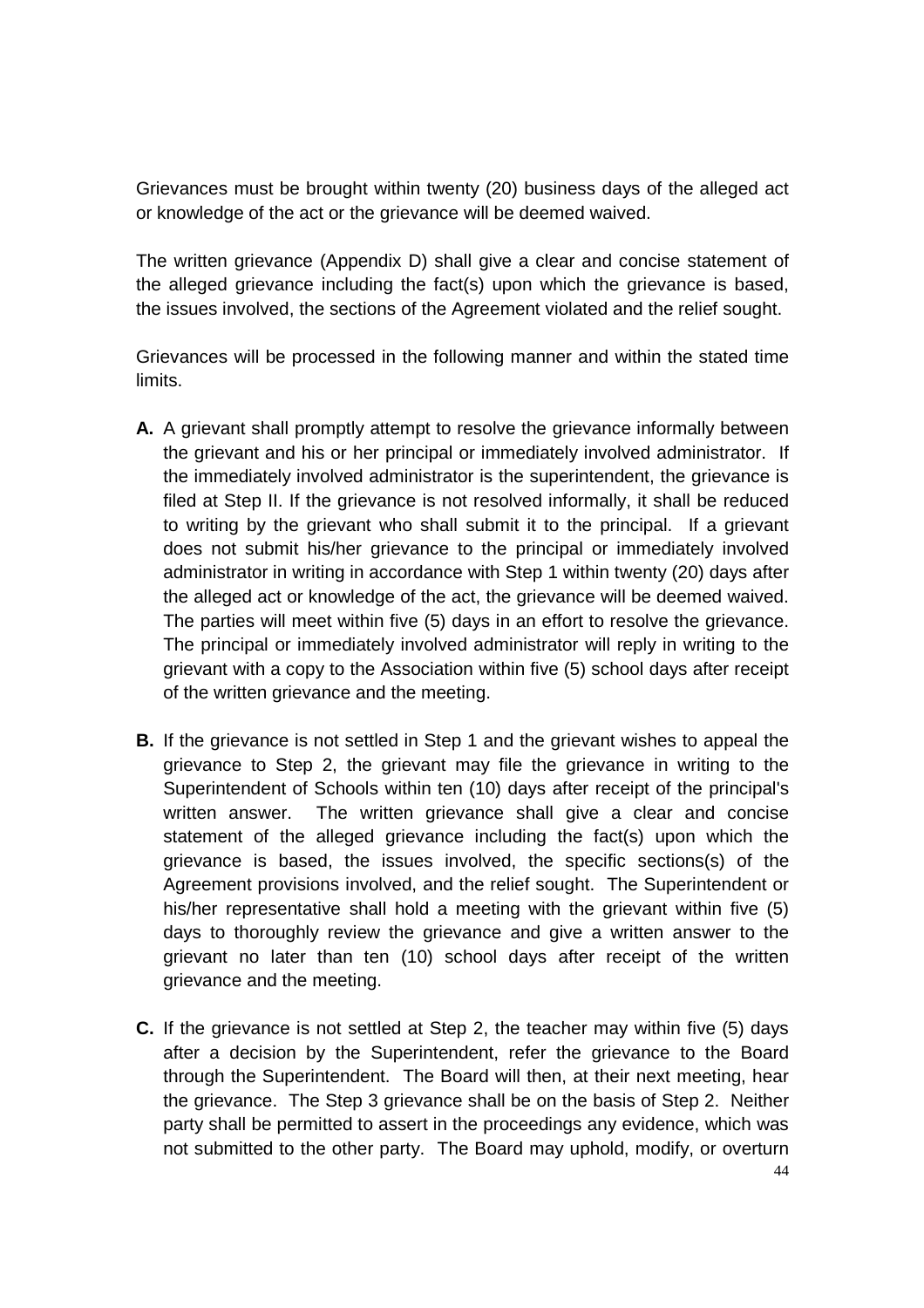the ruling of the Superintendent. Upon conclusion of the hearing the Board will have seven (7) days to provide its written decision to the grievant.

## **D. Grievance Mediation Alternative:**

- 1. Either party may notify the other in writing within seven (7) days of the conclusion of Step 3 of its desire to refer an unresolved grievance to mediation. The other party shall respond within seven (7) days of receipt of the written notification whether or not it agrees to mediation of the grievance.
- 2. The District and the Association must mutually agree to submit a grievance to mediation.
- 3. Within seven (7) days following the agreement of the District and the Association to mediate the grievance, the Association and the District representatives shall mutually agree on an American Arbitration Association (AAA) or other trained mediator who shall schedule a mediation conference at the earliest possible date in consultation with the parties. If the parties cannot agree on a mediator, then the AAA the AAA will appoint a mediator from the panel of neutrals formally trained in mediation of grievances. The AAA will notify the mediator of his/her appointment and determine his/her willingness to serve. Mediation conferences will take place at a mutually convenient time and location.
- 4. The grievant shall have the right to be present at the mediation conference.
- 5. There shall be one (1) person from each party designated as spokesperson for that party at the mediation conference, and others will be encouraged to participate as necessary.
- 6. The mediator may meet separately with either party for clarification and discussion. The final resolution of the grievance shall occur in joint session.
- 7. The presentation of facts and considerations shall not be limited to those presented at lower levels of the grievance procedure. Proceedings before the mediator shall be informal in nature. There shall be no formal evidence rules. No transcript or record of the mediation conference shall be made. The mediator shall attempt to assure that all necessary facts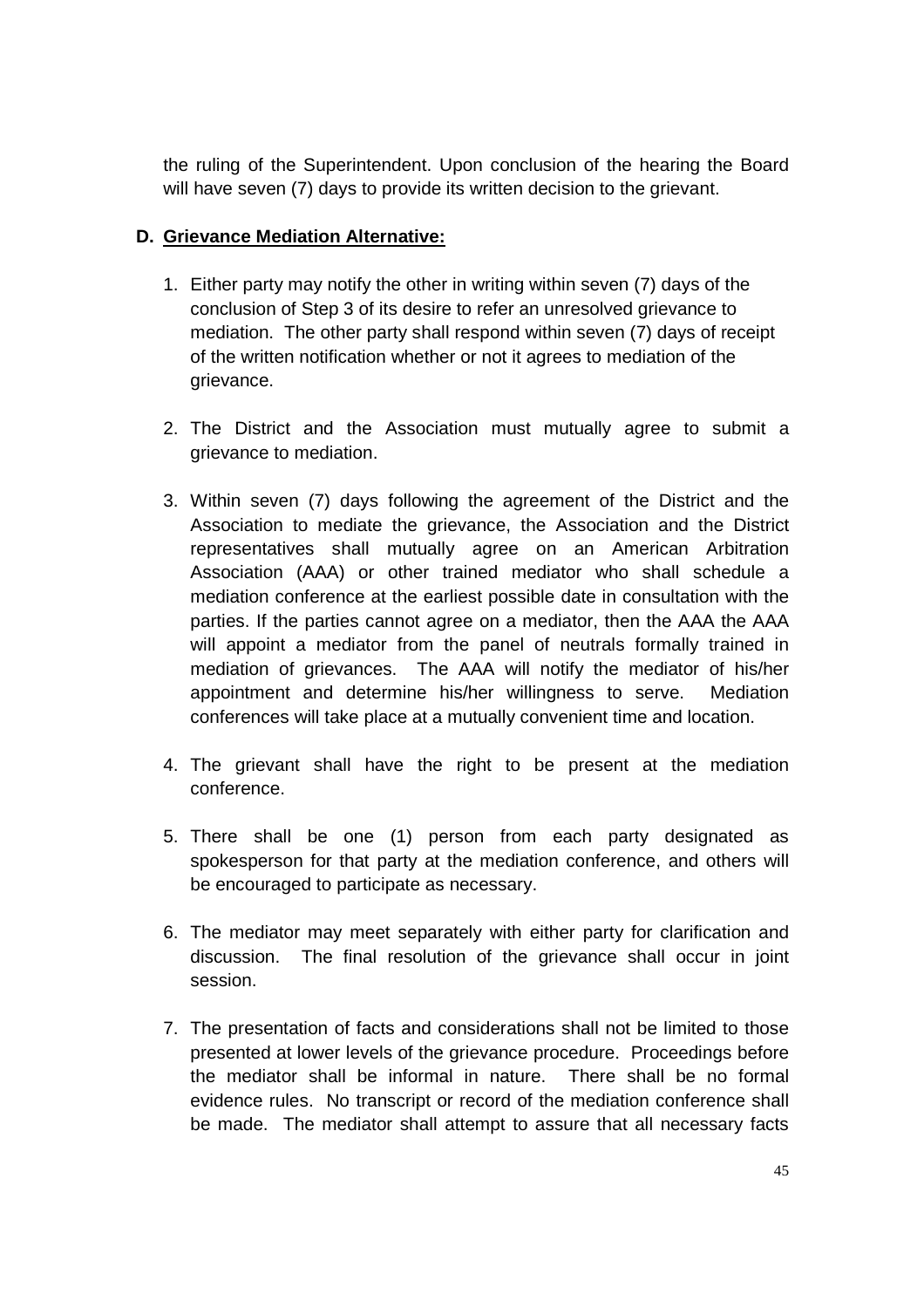and considerations are revealed to him/her and be actively involved with the parties.

- 8. Written material presented to the mediator shall be returned to the party presenting that material at the termination of the mediation conference, except that the mediator may retain one copy of the written grievance to be used solely for the purposes of statistical analysis.
- 9. The mediator shall provide the parties with an immediate oral advisory decision with respect to any grievance involving the interpretation or application of the Collective Bargaining Agreement, together with the reasons for his/her decision unless both parties agree that no decision shall be provided. The authority of the mediator is limited to an advisory decision interpreting and applying the provisions of the Collective Bargaining Agreement.
- 10. The fees and expenses of the mediator and the administrative office shall be shared equally by the parties.
- 11. If no settlement is reached at mediation, the grievance may be appealed to arbitration by the Association. Written notice of such appeal must be made by the Association to the Superintendent seven (7) days following the termination of the mediation conference.
- **E.** Arbitration: If no satisfactory settlement is reached at Step 3, the Association, within fifteen (15) days of the receipt of the Step 3 decision, may appeal the final decision of the District to the American Arbitration Association (AAA) or Federal Mediation and Conciliation Service (FMCS) for arbitration.
- **F.** Selection of the Arbitrator.
	- 1. The parties shall meet to attempt to mutually agree on an arbitrator. If there is no agreement, the arbitrator shall be selected by each party striking unacceptable names from the list provided by the agency, ranking the remaining names in order of preference, and returning the list to the agency, which shall identify the arbitrator as the remaining highest prioritized acceptable name , and arrange for the arbitration.
	- 2. The arbitrator will issue his/her decision within thirty (30) days from the date final written briefs have been submitted or, if requested by both parties, thirty (30) days after the completion of the hearing.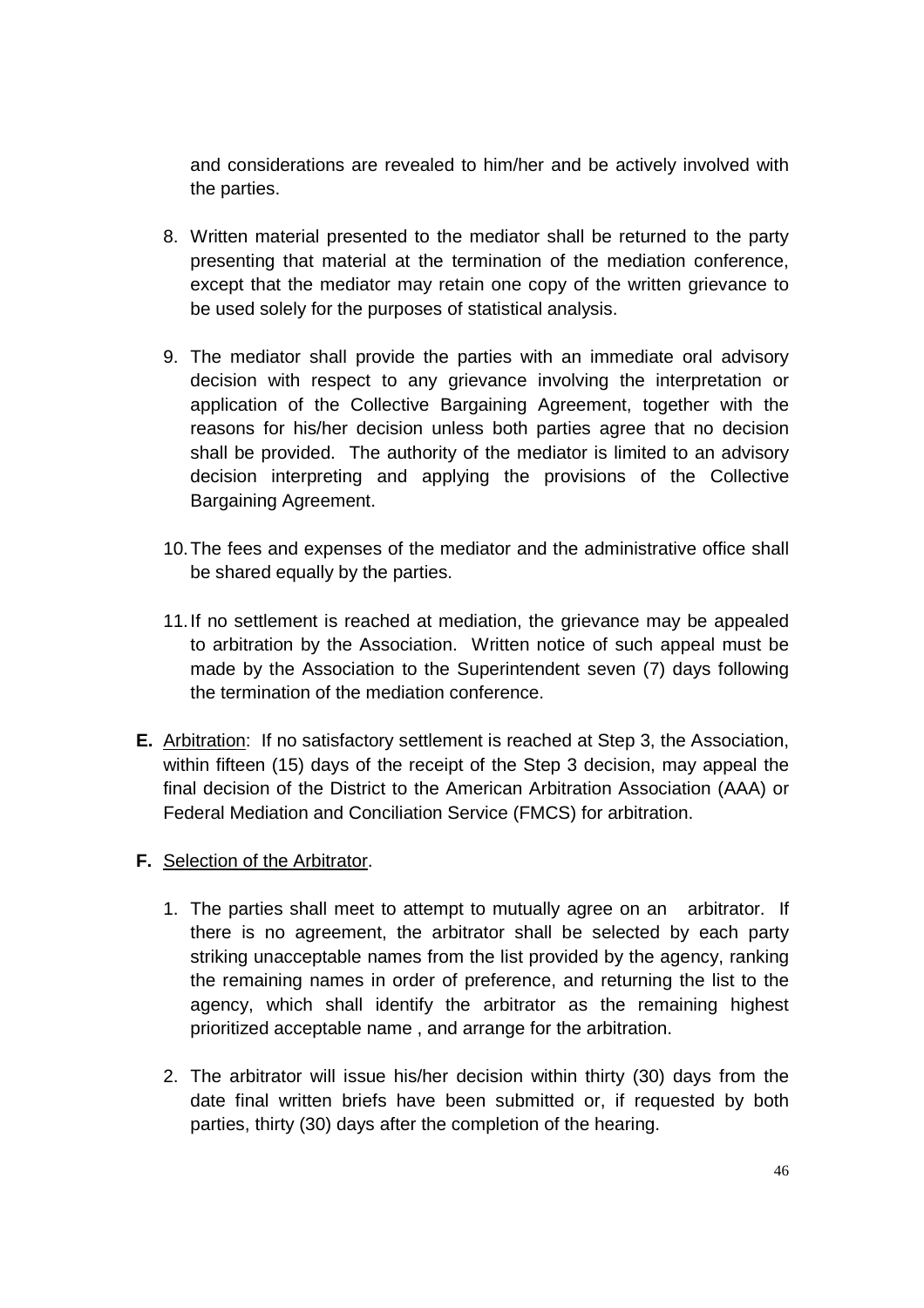3. The arbitrator's decision will be in writing and will set forth his/her findings of fact, reasoning, and conclusions on the issues submitted. The decision of the arbitrator shall be final and binding upon the employer, the Association, and the grievant.

## **Section 4 - Jurisdiction of the Arbitrator**

- **A.** The arbitrator shall be without power or authority to add to, subtract from, or alter any of the terms of this Agreement or award damages. (Make whole remedies are not damages.)
- **B.** The arbitrator shall be without power or authority to make any decision which requires the commission of an act prohibited by law.
- **C.** The arbitrator shall have no power or authority to rule on any of the following:
	- 1. The termination of services of or failure to reemploy any provisional employee.
	- 2. The termination of services or failure to reemploy any employee to a position on the supplemental salary schedules.
	- 3. Any matter involving employee evaluation, provided that evaluation procedures shall be subject to the arbitrator's review.
	- 4. Reduction in Force (RIF), except for procedural issues of RIF, nonrenewal, discharge, or actions which adversely affect the employee's contract status.
	- 5. Any matter excluded elsewhere in this Agreement.

## **Section 5 - Costs**

- **A.** The fees and expenses of the arbitrator shall be shared equally by the parties. All other expenses shall be borne by the party incurring them.
- **B.** Each party shall bear all costs of producing their own witnesses, preparation for exhibits and other materials to include the production of a record or transcript of the proceeding unless such record or transcript is desired by both parties.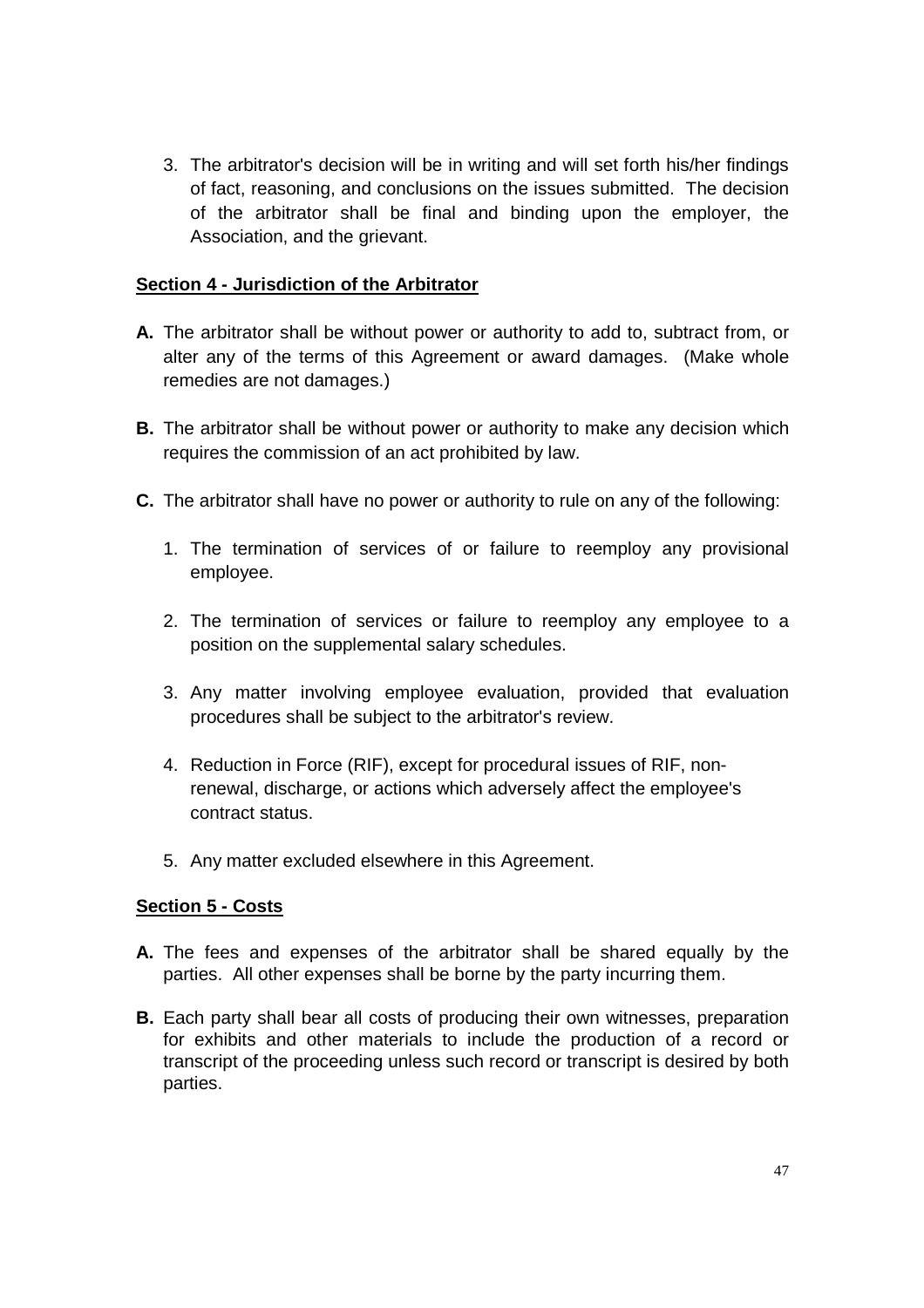**C.** If the parties find it necessary to hear a grievance during school hours, the grievant and necessary witnesses shall suffer no loss of pay for attendance. For arbitration, each party pays cost of their own witnesses.

## **Section 6 - Time Limits**

- **A.** Time limits provided in this procedure may be extended by mutual agreement when signed by the parties involved in the grievance.
- **B.** Failure on the part of the employer (at any step of this procedure) to communicate the decision on a grievance within the specific time limit shall permit the grievant to lodge an appeal at the next step of this procedure.
- **C.** Any grievance not advanced by the grievant from one step to the next within the time limits of that step shall be considered withdrawn.

## **Section 7 - Accelerated Grievance Filing**

- **A.** In order to expedite grievance adjudication, the parties agree that any class action grievances involving the evaluation procedures will be lodged at Step 2 of this procedure.
- **B.** Any grievance that has been filed prior to the termination date of this contract may be processed to conclusion even though the contract has expired.

## **Section 8 - Reprisals**

No reprisals of any kind will be taken by the Employer against any employee because of his/her participation in any grievance.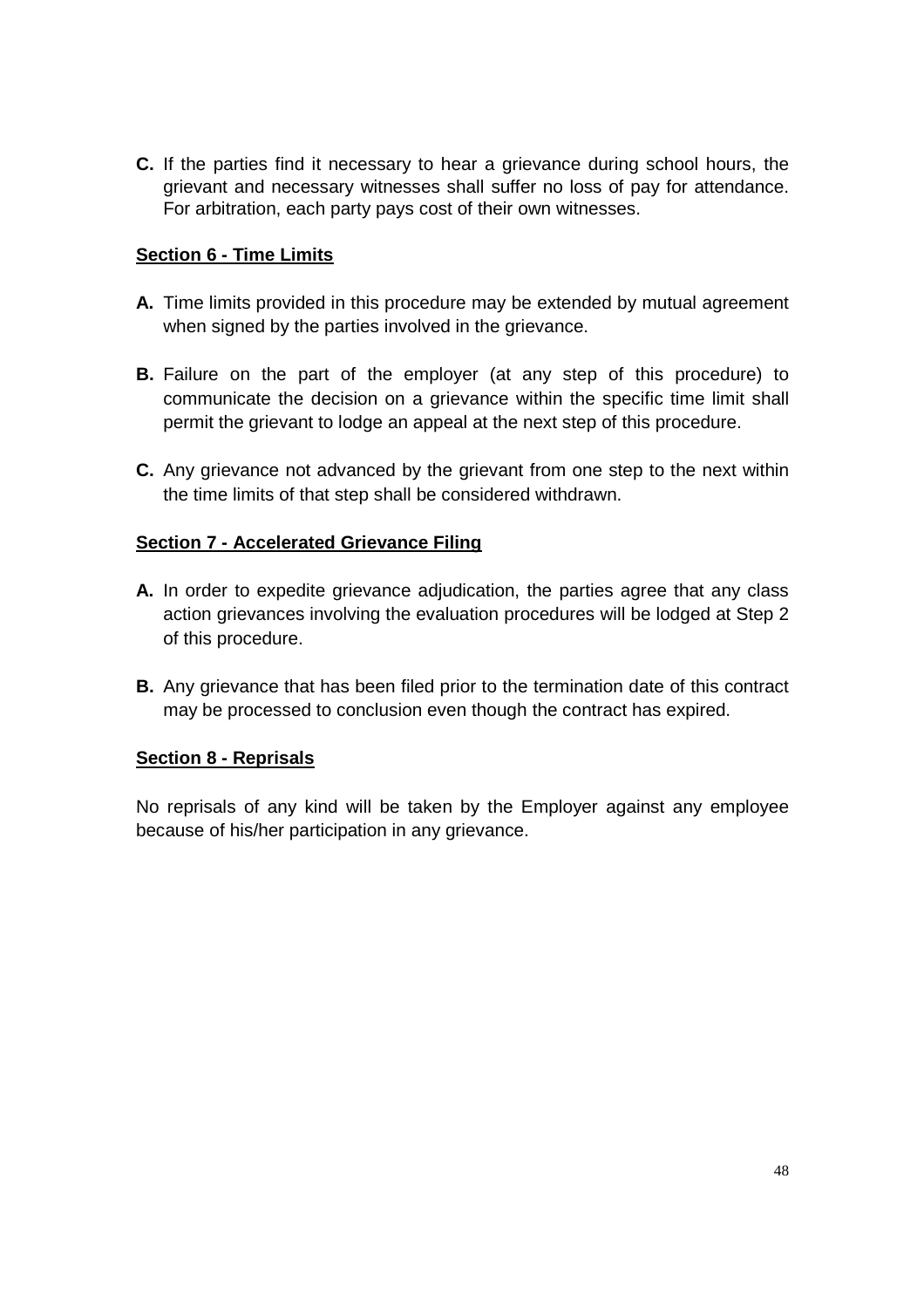### **ARTICLE V - TERMS OF THE AGREEMENT**

### **Section 1 – Duration**

This contract shall remain in full force and effect from September 1, 2017 until August 31, 2020. The parties to this contract shall enter into negotiations for a successor contract at least ninety (90) days prior to the termination date of this contract.

#### **Section 2 – Reopener Clause**

**A.** The Comprehensive Agreement may be opened for amendment(s) by the mutual consent of both parties. Requests for such amendment(s) by either party must be in writing and must include a summary of the proposed amendment(s).

Exceptions to this are:

- 1. **The salary schedule shall be adjusted and increased by the IPD annual inflationary adjustment (COLA). Insurance payments shall be adjusted to the state fringe benefit allocation on a yearly basis throughout the duration of this Comprehensive Agreement.**
- 2**.** Changes mandated by the Legislature shall also be opened to yearly negotiations, upon request by either party.
- 3. The negotiations on the school calendar shall begin by February 1 of each year. The Association recognizes that the yearly calendar is under constraints due to the cooperatives with neighboring school districts. The Board reserves the right to set the starting and ending dates of each school year. Vacation dates, in-service dates and other adjustments will be made by mutual negotiation between representatives of the Board and the Association.

## **Section 3 - Economic Enhancement Stipend (EES)**

The District shall pay each certificated employee \$100 monthly per full-time FTE toward benefits which amount shall be prorated for part-time employees.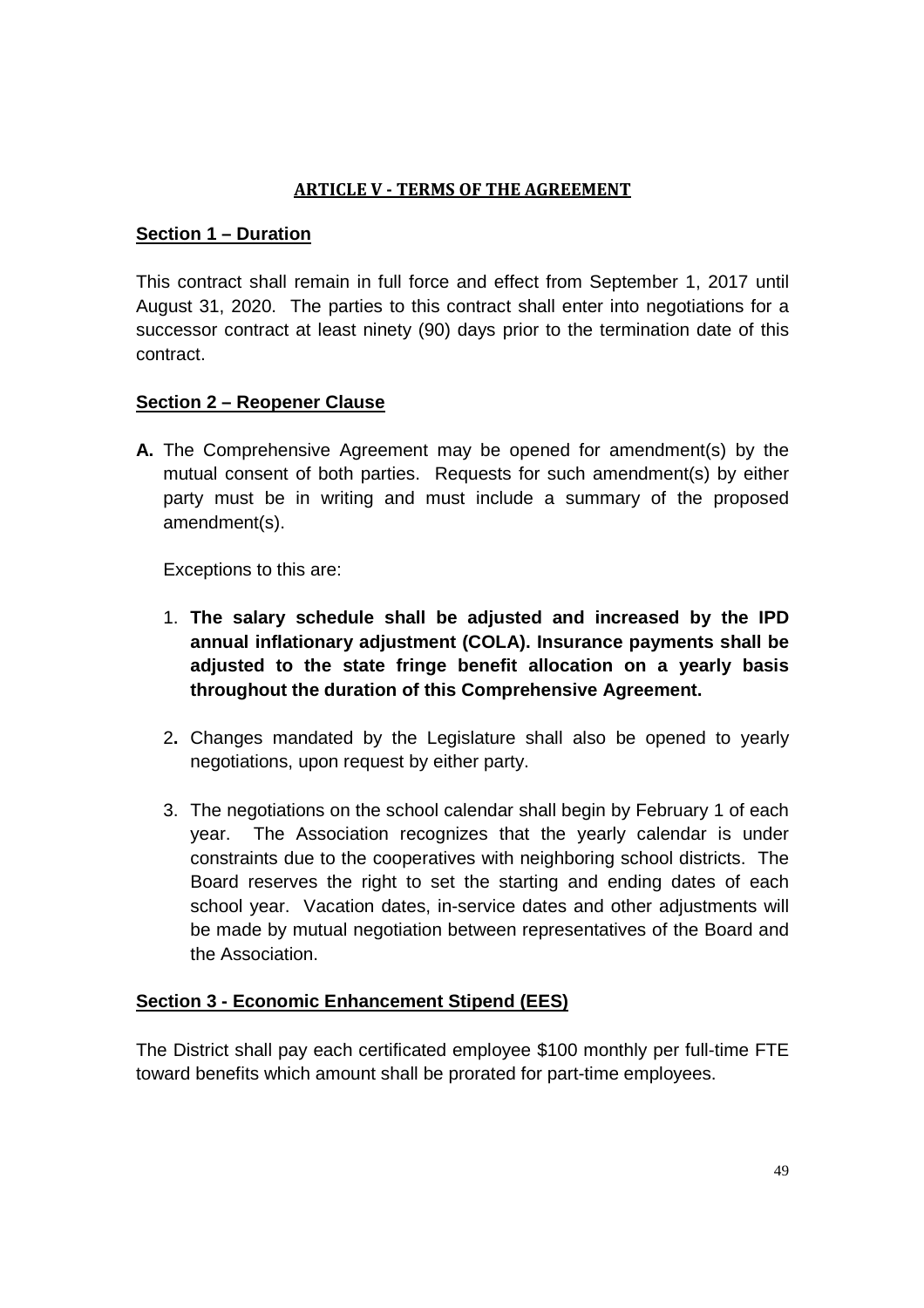### **SIGNATURES**

The signatures to validate this contract shall consist of the following:

- A. Chairman of the Board
- B. Negotiation Members of the Board
- C. President of the Association
- D. Negotiation Members of the Association

| Chairman of the Board |  |  |
|-----------------------|--|--|
|                       |  |  |

Negotiation Member of the Board\_\_\_\_\_\_\_\_\_\_\_\_\_\_\_\_\_\_\_\_\_\_\_\_\_\_

Acting President of the Association\_\_\_\_\_\_\_\_\_\_\_\_\_\_\_\_\_\_\_\_\_\_\_\_\_\_\_\_\_\_\_

Negotiation Member of the Association\_\_\_\_\_\_\_\_\_\_\_\_\_\_\_\_\_\_\_\_\_\_\_\_

Date of Ratification **example 20** and 20 and 20 and 20 and 20 and 20 and 20 and 20 and 20 and 20 and 20 and 20 and 20 and 20 and 20 and 20 and 20 and 20 and 20 and 20 and 20 and 20 and 20 and 20 and 20 and 20 and 20 and 20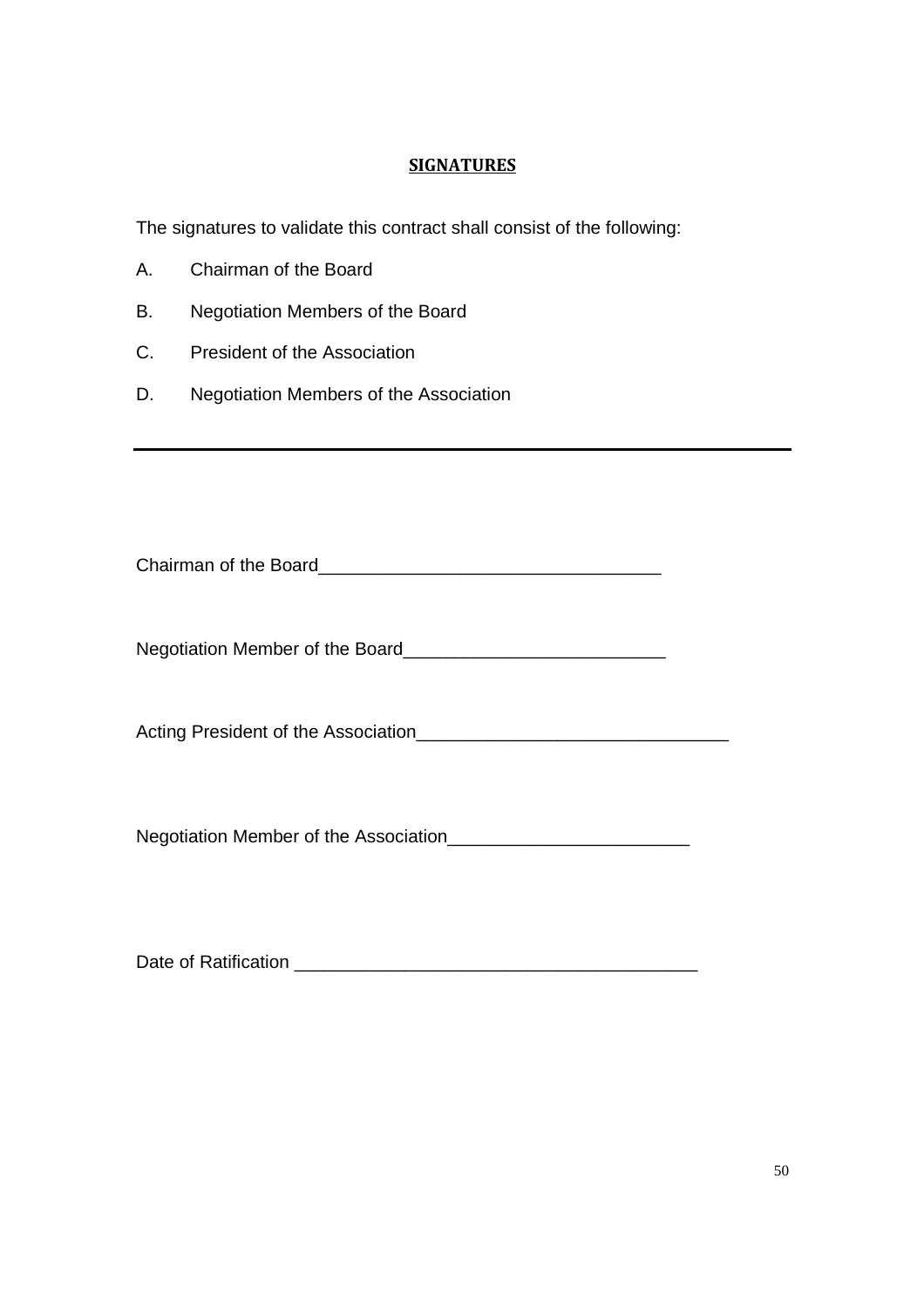## **APPENDIX A– Washtucna Salary Schedule**

## **2018-2019**

|                 | Salary Schedule |              |             |             |             |             |             |
|-----------------|-----------------|--------------|-------------|-------------|-------------|-------------|-------------|
| % INCREASE      | 0.035           |              |             |             |             |             |             |
|                 | BA              | BA+15        | EA+30       | BA+45       | BA+90 OR MA | MA+45       | MA+90       |
| $\bf{0}$        | \$40,760.00     | \$41,864.60  | \$43,040.99 | \$44,293.48 | \$45,626.72 | \$47,045.71 | \$48,555.88 |
|                 | \$41,823.84     | \$42,999.13  | \$44,250.44 | \$45,582.42 | \$47,000.08 | \$48,508.83 | \$50,114.52 |
| $\overline{2}$  | S42,915.44      | \$44, 164.40 | \$45,493.88 | \$46,908.87 | \$48,414.78 | \$50,017.45 | \$51,723.20 |
| 3               | \$44.035.53     | \$45,361.26  | \$46,772.26 | \$48,273.92 | \$49,872.07 | \$51,573.00 | \$53.383.51 |
| 4               | \$45,184.86     | \$46,590.55  | \$48,086.56 | \$49,678.69 | \$51,373.22 | \$53,176.92 | \$55.097.12 |
| 5.              | \$46,364.18     | \$47,853.15  | \$49,437.79 | \$51,124.34 | \$52,919.55 | \$54,830.72 | \$56,865.74 |
| 6               | \$47,574.29     | \$49,149.97  | \$50,826.99 | \$52,612.06 | \$54,512.43 | \$56,535.96 | \$58,691.13 |
|                 | \$48,815.98     | \$50,481.94  | \$52,255.23 | \$54,143.07 | \$56,153.26 | \$58,294.22 | \$60,575.11 |
| 8               | \$50,090.07     | \$51,850.00  | \$53,723.60 | \$55,718.63 | \$57,843.47 | 560, 107.17 | \$62,519.58 |
| 9               | \$51,397.43     | \$53,255.13  | \$55,233.24 | \$57,340.05 | \$59,584.56 | 561,976.51  | \$64,526.45 |
| 10              | \$52,738.90     | \$54,698.35  | \$56,785.29 | \$59,008.64 | \$61,378.05 | \$63,903.98 | \$66,597.75 |
| 11              | \$54,115.38     | \$56,180.67  | \$58,380.96 | \$60,725.79 | \$63,225.53 | \$65,891.39 | \$68,735.54 |
| 12 <sub>1</sub> | \$55,527.79     | \$57,703.17  | \$60,021.46 | \$62,492.91 | \$65,128.62 | \$67,940.61 | \$70,941.95 |
| 13              | \$56,977.07     | \$59,266.92  | \$61,708.07 | \$64.311.46 | \$67,088.99 | \$70,053.57 | \$73.219.19 |
| 14              | \$58,464.17     | \$60,873.06  | \$63,442.06 | \$66,182.92 | \$69,108.37 | \$72,232.23 | \$75,569.52 |
| 15              | \$59,990.09     | \$62,522.72  | \$65,224.78 | \$68,108.84 | \$71,188.53 | \$74.478.65 | \$77.995.31 |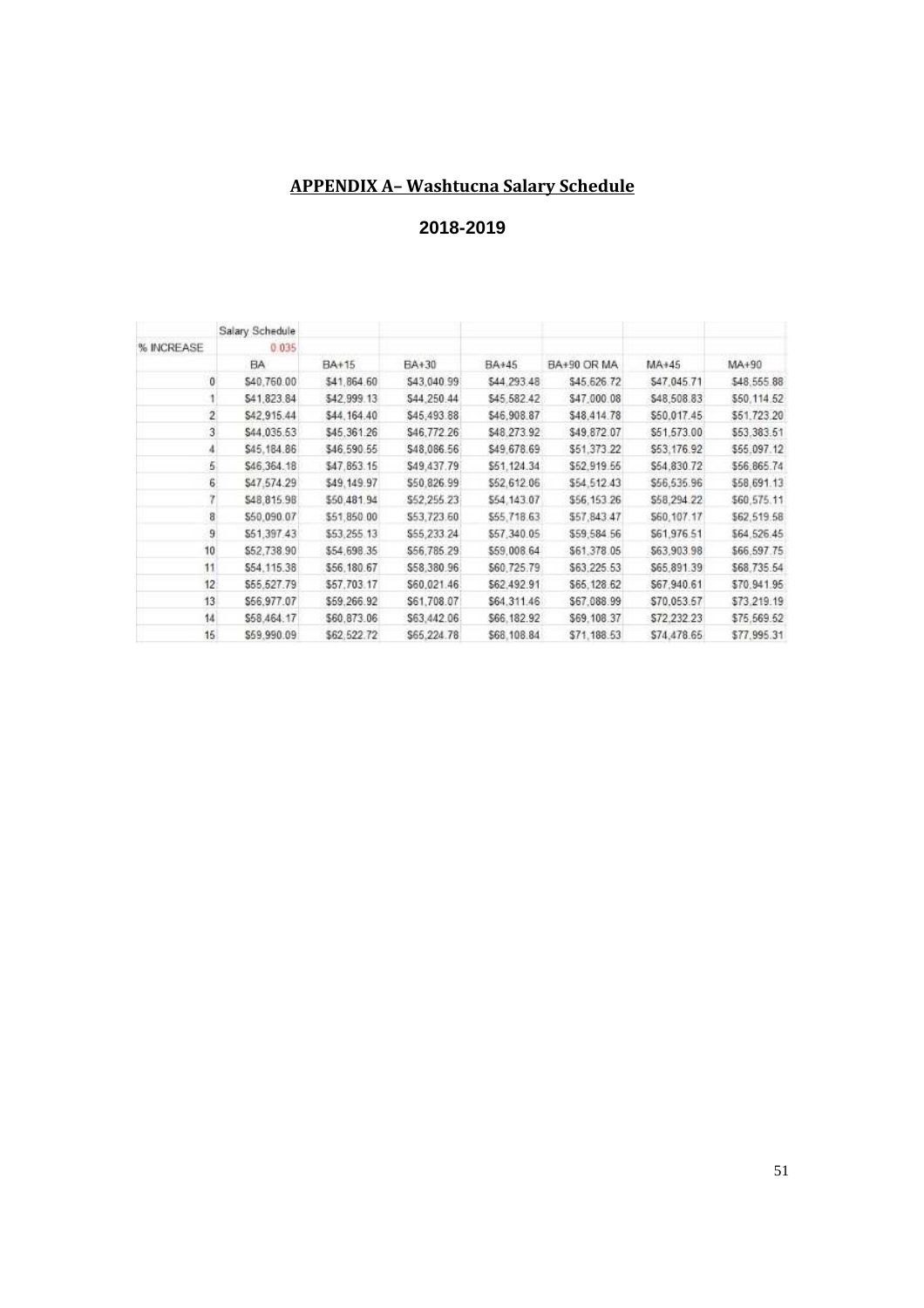#### **Appendix B-1 - Supplemental Pay Schedule**

#### **ADVISOR STIPENDS:**

The staff agrees to take \$2,200 to be divided at the teacher's discretion between grades 8-12. This is with the understanding that a certificated employee is the adviser. A list of assignments and breakdown of monetary compensation will be given to the business manager by September  $10<sup>th</sup>$  each year for contractual means.

Class advisors shall assist and advise members of their respective classes in carrying out class activities and student body events. Class advisors will assure correct money handling and assist in training students in proper meeting procedures.

#### **ANNUAL ADVISOR**

The annual advisor shall be responsible for the editing and production of the school annual. The annual advisor shall be present when students are working on the publication.

#### **DEBATE / HIGH SCHOOL BOWL COACH**

The debate coach will instruct students in the art of debate and coach these students at county/regional debate tournaments.

#### **DIRECTOR OR DRAMA**

The director of drama will be responsible for one major play production every two (2) years.

#### **ELEMENTARY TEACHER STIPEND**

Elementary teachers who have a combined class size of fifteen (15) or more students at the start of school shall receive a stipend.

#### **FFA Supervisor**

The FFA advisor shall be responsible for and advise, fall, winter and spring CDE and LDE practices, events and state competitions. The FFA Advisor is also responsible to help students plan, budget, execute FFA programs and activities as well as coordinate trap schedule and paperwork. The FFA Advisor is also responsible for supervising SAE projects and communicating with administration about the use and care of the District Farm Site. Contract options include: \$7000 for advisor; if choose to add CDL and drive the bus for FFA related field trips and events OR coach trapshooting then can receive an additional \$500 for each one. i.e.: If the advisor adds the CDL OR the trap coach then receive \$7500 – but if do both the bus driving and trap coaching then receive \$8000. School District agrees to pay for the CDL training.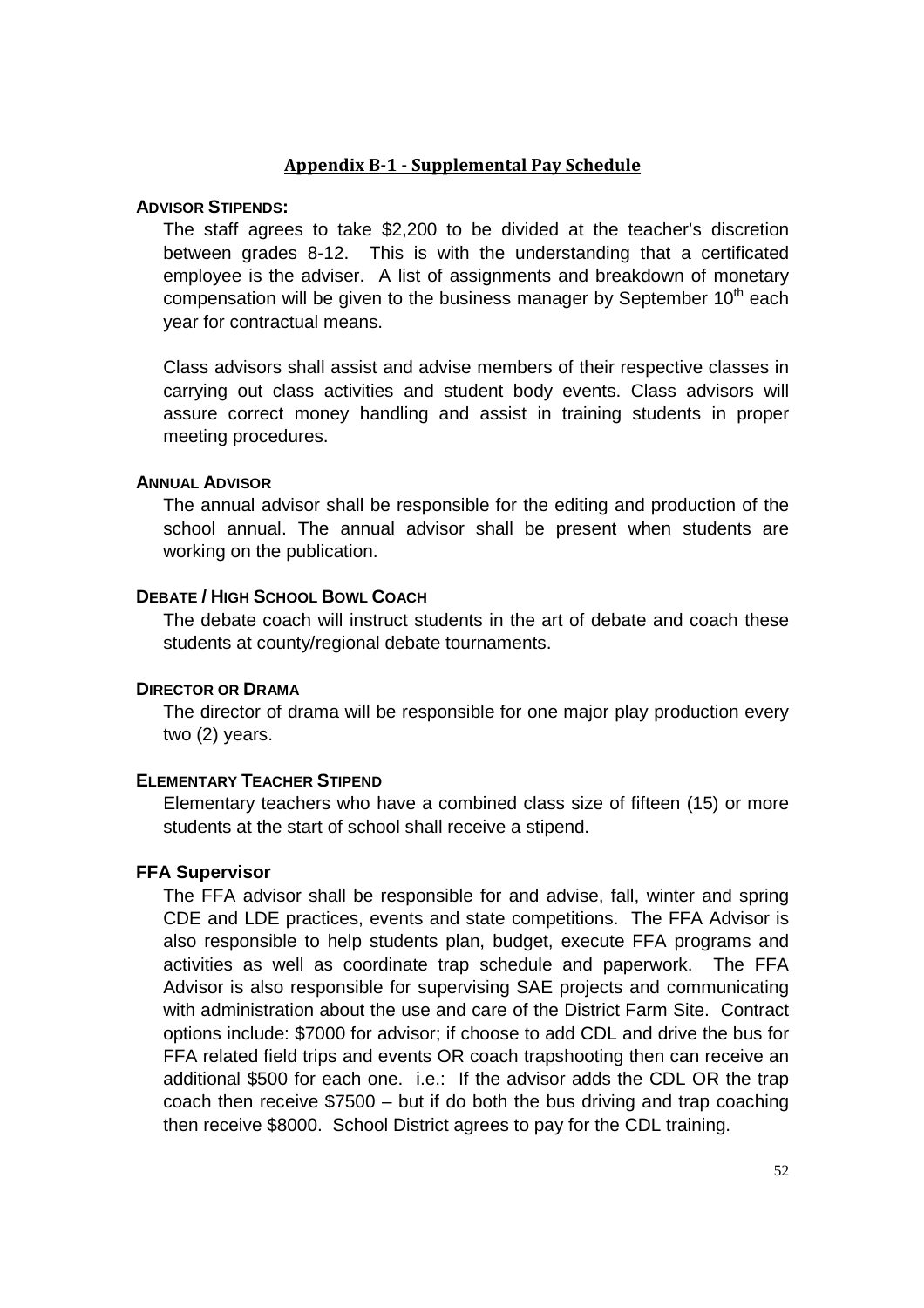#### **KNOWLEDGE BOWL COACH**

The Knowledge Bowl coach will provide practice time and guidance in order to prepare students for competition in Knowledge Bowl events.

#### **MATH TEAM COACH**

The math team will provide practice time and guidance in order to prepare students for competition in math contests.

#### **Music Director**

The music director shall be responsible for the direction of two public concerts per year. In addition, the music director shall be expected to direct the Washtucna High School Band, Pep Band and/or Marching Band. Additional performances may be requested of the music director throughout the year.

The director may be allowed to choose to attend the Washington State Music Educator's Convention or the Northwest Music Educator's convention which typically are held during basketball tournaments.

#### **SUPERVISOR DESIGNEE**

The District shall designate a person or persons to whom employees may refer matters requiring immediate management action or decision, in the absence from the school grounds of the Building Principal or Superintendent. Members of the bargaining unit who are designated as "Head Teacher" in the absence of the regular Principal shall be compensated by additional pay at the rate of \$6.00 per hour for the authorized time spent as Head Teacher. Specific responsibilities and limits of authority shall be outlined by the Principal to the person so designated as Head Teacher.

#### **Missoula Children's Theater**

#### **Paid by hours at \$28/hr.**

The MCT coordinator will be responsible for contacting parents, students and LaCrosse School coordinator to facilitate the touring company, providing all that is needed by the touring actors, notify the facility and staff when hosting, do the bussing schedule with the transportation coordinator and ride the bus when students travel to LaCrosse and be present at all the rehearsals and performances.

#### **Camp Wooten**

#### **\$400 Stipend**

The staff member that is attending Camp Wooten with the  $6<sup>th</sup>$  graders will attend all meetings with Camp Coordinators, may teach or co-teach a class at camp, hold a parent meeting prior to students attending, get permission granted, arrange transportation, stay at camp the 4 days, drive students to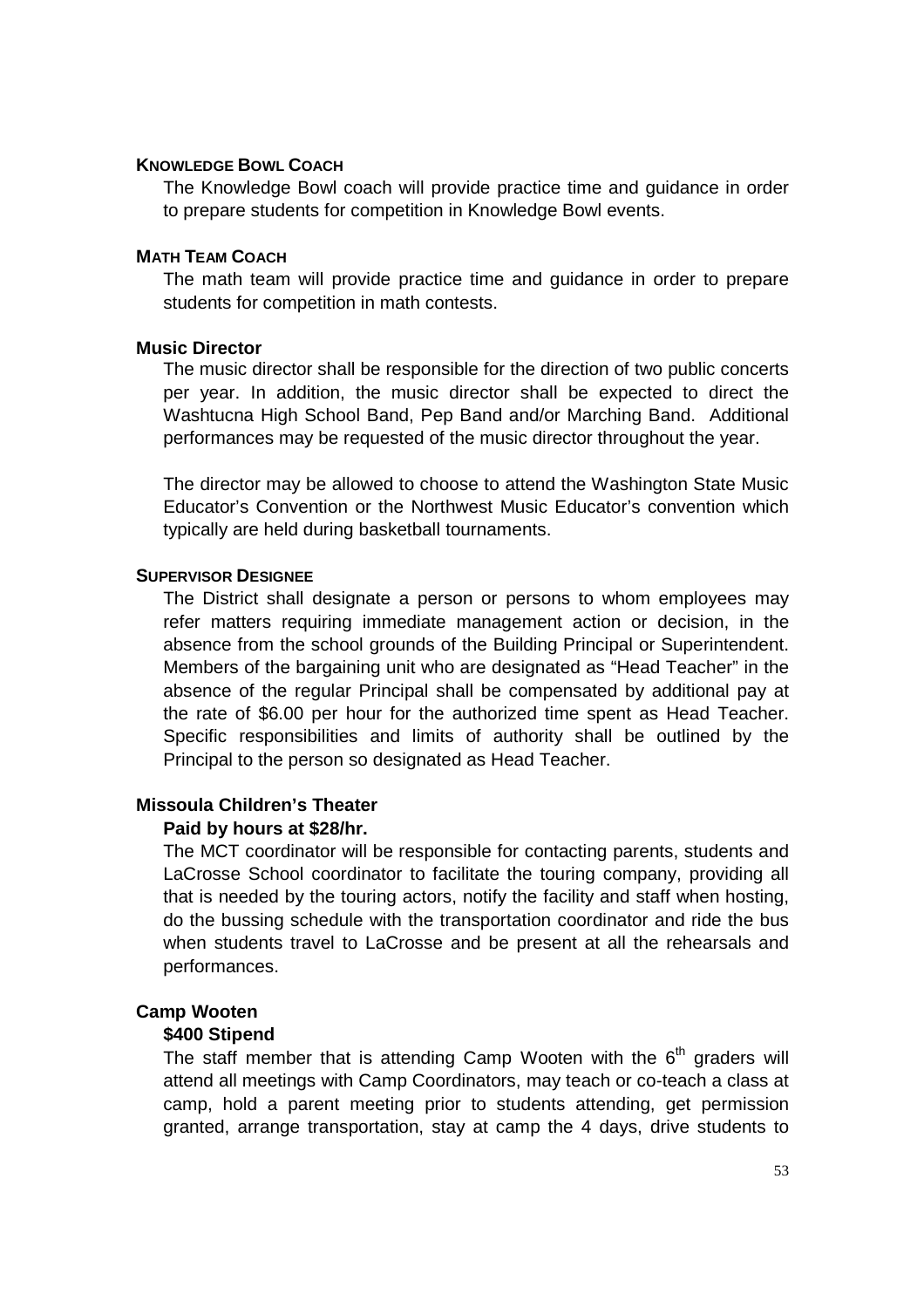and from, and be available for any help needed at camp. The staff member will also supervise any high school counselor(s).

#### **Academic Scholarship Counselor(s)**

#### **\$1875**

A staff member or team will be responsible to work with high school seniors on attaining scholarship forms for those attending technical schools, community and 4-year colleges. They will help them with admissions, FAFSA forms, recommendations as well as keeping parents informed as needed. The College Bound Scholarship forms will be filled out by junior high school parents if help is needed.

#### **Future Business Leaders of America**

#### **\$1500**

The FBLA advisor will provide opportunities for students to attend area conferences, competitions, and state events with students. There will be a monthly meeting and the additional activities can count as the meeting during the month they occur. Additional activities include building activities.

#### **Honor Society**

#### **\$200**

The Honor Society advisor assists students to become leaders, whether through their academics, community service or leadership opportunities. Honor Society advisor will help students to plan/organize and will attend community service projects and fundraisings activities as well as the induction ceremony for any new member.

#### **ASB Advisor**

The ASB advisor shall be responsible for guiding ASB officers and members. ASB advisor is responsible for helping students plan, budget, publicize and execute ASB programs, activities and assemblies. Other duties include communication with Administration, class advisors, and ASB co-op schools. Advising monthly meetings, leading budgeting for upcoming year, authorizing disbursements and purchasing needed supplies.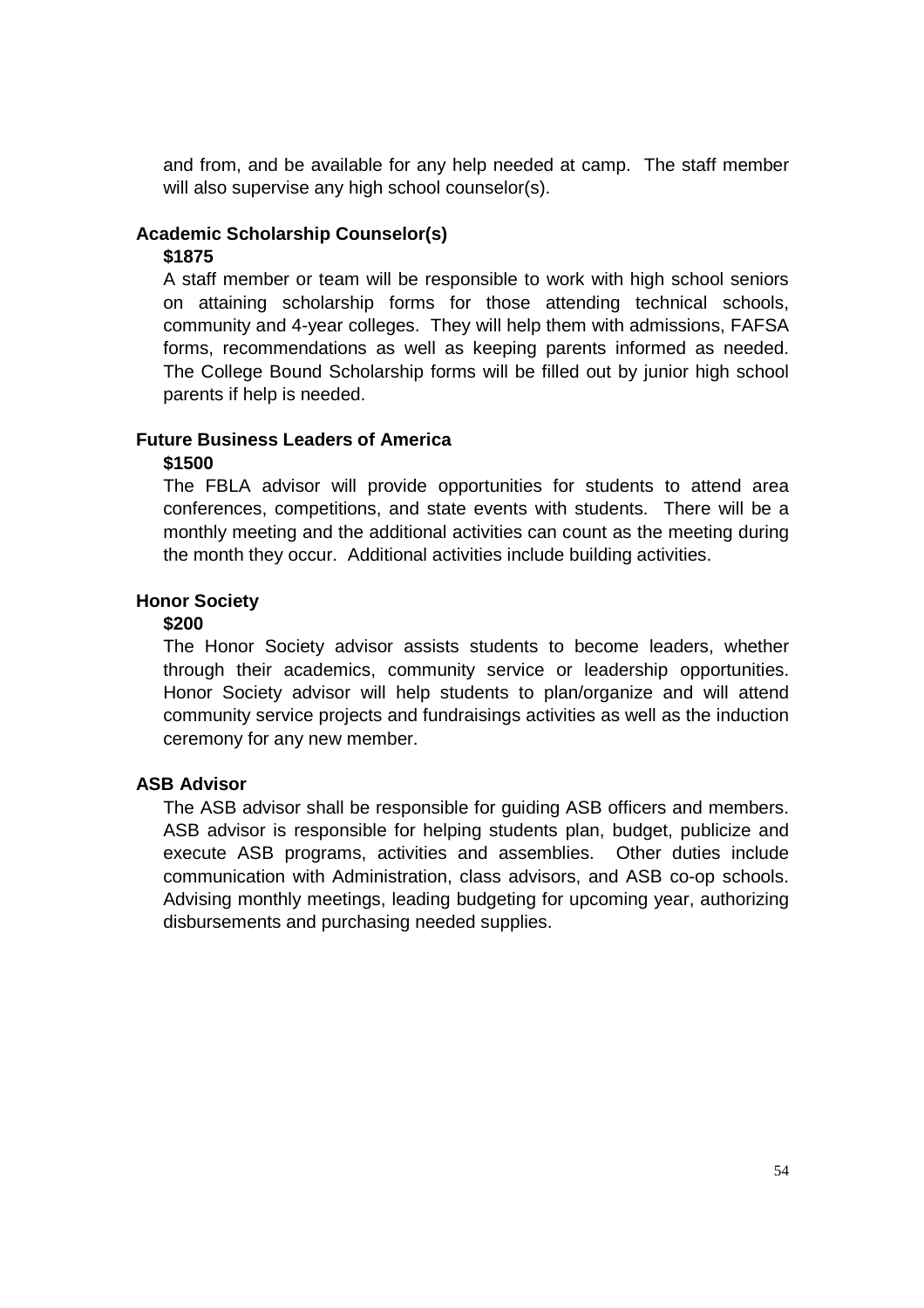| <b>Appendix B-2 - Table of Payments</b> |                   |                 |                                          |                      |                   |
|-----------------------------------------|-------------------|-----------------|------------------------------------------|----------------------|-------------------|
|                                         | Annual<br>Advisor | ASB.<br>Advisor | Class Advisor Grade<br>$8 - 12$          | Director of<br>Drama | Debate/HS<br>Bowl |
| Percent of Base or Flat<br>Stipend      | 2.0               | \$750           | Pool of \$2,200<br>divided by # of staff | 2.5                  | 2.5               |
| Travel                                  | na                |                 | na                                       | na                   | na                |
| Post season Stipend                     | na                |                 | na                                       | na                   | na                |
| Experience                              | 0.5               |                 | na                                       | 0.5                  | 0.5               |

|                                    | Elementary | Knowledge | Math  | Music           |
|------------------------------------|------------|-----------|-------|-----------------|
|                                    | Stipend    | Bowl      | Team  | <b>Director</b> |
| Percent of Base or Flat<br>Stipend | \$500      | \$500     | \$500 | 7.0             |
| Travel                             | na         | na        | na    | 1.0             |
| Post season Stipend                | na         | na        | na    | 1.0             |
| Experience                         | na         | 0.5       | 0.5   | 0.5             |
|                                    |            |           |       |                 |

An experience increment will apply per year on applicable supplemental contracts to a maximum of four (4) such increments.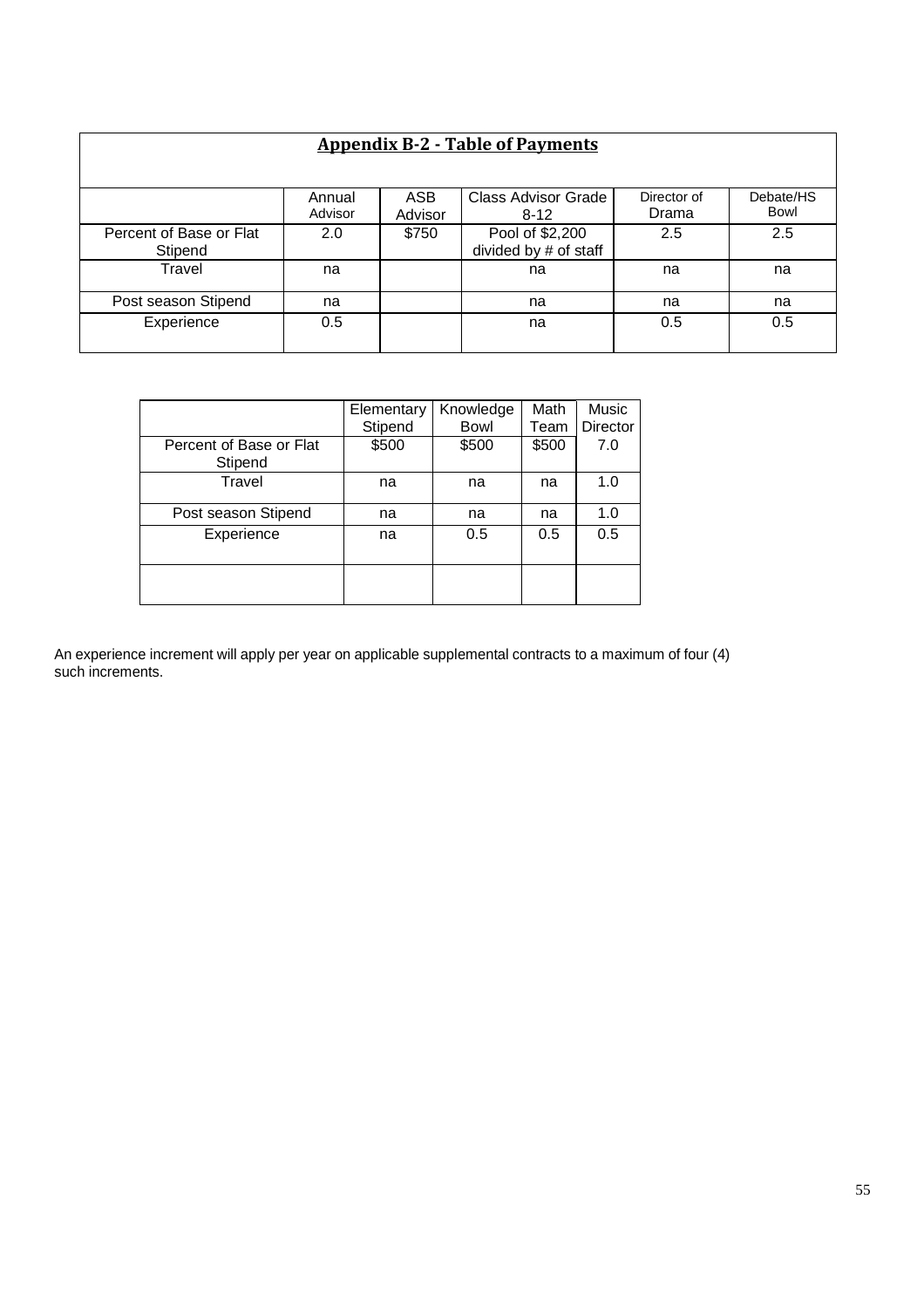### **APPENDIX C – School Calendar**

Revolving "Perpetual" School Calendar based on 180 Instructional (School) days in one School Year.

- 1. First and Last Instructional Days:
	- a. If Labor Day is September 1, school begins Wednesday, August 27 and the 180<sup>th</sup> day will fall on Tuesday, June 9 (June 8 of a leap year).
	- b. If Labor Day is September 2, school begins Wednesday, August 28 and the 180<sup>th</sup> day will fall on Tuesday, June 10 (June 9 of a leap year).
	- c. If Labor Day is September 3, school begins Wednesday, August 29 and the 180<sup>th</sup> day will fall on Tuesday, June 11 (June 10 of a leap year).
	- d. If Labor Day is September 4, school begins Tuesday, August 29 and the 180<sup>th</sup> day will fall on Friday, June 8 (June 7 of a leap year).
	- e. If Labor Day is September 5, school begins Tuesday, August 30 and the 180<sup>th</sup> day will fall on Friday, June 9 (June 8 of a leap year).
	- f. If Labor Day is September 6, school begins Monday, August 30 and the 180<sup>th</sup> day will fall on Friday, June 10 (June 9 of a leap year).

If Labor Day is September 7, school begins Monday, August 31 and the 180<sup>th</sup> day will fall on Friday, June 11 (June 10 of a leap year).

g.

- 1. School Holidays (RCW 28A.02.061, except Winter Break):
	- a. The following are school holidays:
		- i. Saturdays and Sundays.
		- ii. Labor Day (First Monday in September).
		- iii. Veteran's Day (November 11).
		- iv. Thanksgiving Day (fourth Thursday in November) and the day following Thanksgiving Day.
		- v. Winter break as detailed in b.
		- vi. Martin Luther King Day (third Monday in January).
		- vii. President's Day (third Monday in February).
		- viii. Spring break (week of the first Monday in April).
		- ix. Memorial Day (last Monday in May).
	- b. Details of Winter Break:
		- i. If Christmas and New Year's Day fall on Monday, Winter Break begins Thursday December 21, and ends Tuesday January 2 (9 weekdays).
		- ii. If Christmas and New Year's Day fall on Tuesday, Winter Break begins Monday December 24, and ends Friday January 4 (10 weekdays).
		- iii. If Christmas and New Year's Day fall on Wednesday, Winter Break begins Monday December 23, and ends Friday January 3 (10 weekdays).
		- iv. If Christmas and New Year's Day fall on Thursday, Winter Break begins Monday December 22, and ends Friday January 2 (10 weekdays).
		- v. If Christmas and New Year's Day fall on Friday, Winter Break begins Monday December 21, and ends Friday January 1 (10 weekdays).
		- vi. If Christmas and New Year's Day fall on Saturday, Winter Break begins Monday December 20, and ends Friday December 31 (10 weekdays).
		- vii. If Christmas and New Year's Day fall on Sunday, Winter Break begins Thursday December 22, and ends Tuesday January 3 (9 weekdays).
- 2. The October and March in-service days shall not be used as instructional days unless mutually agreed by the District and the Association under the provisions of emergency school closure.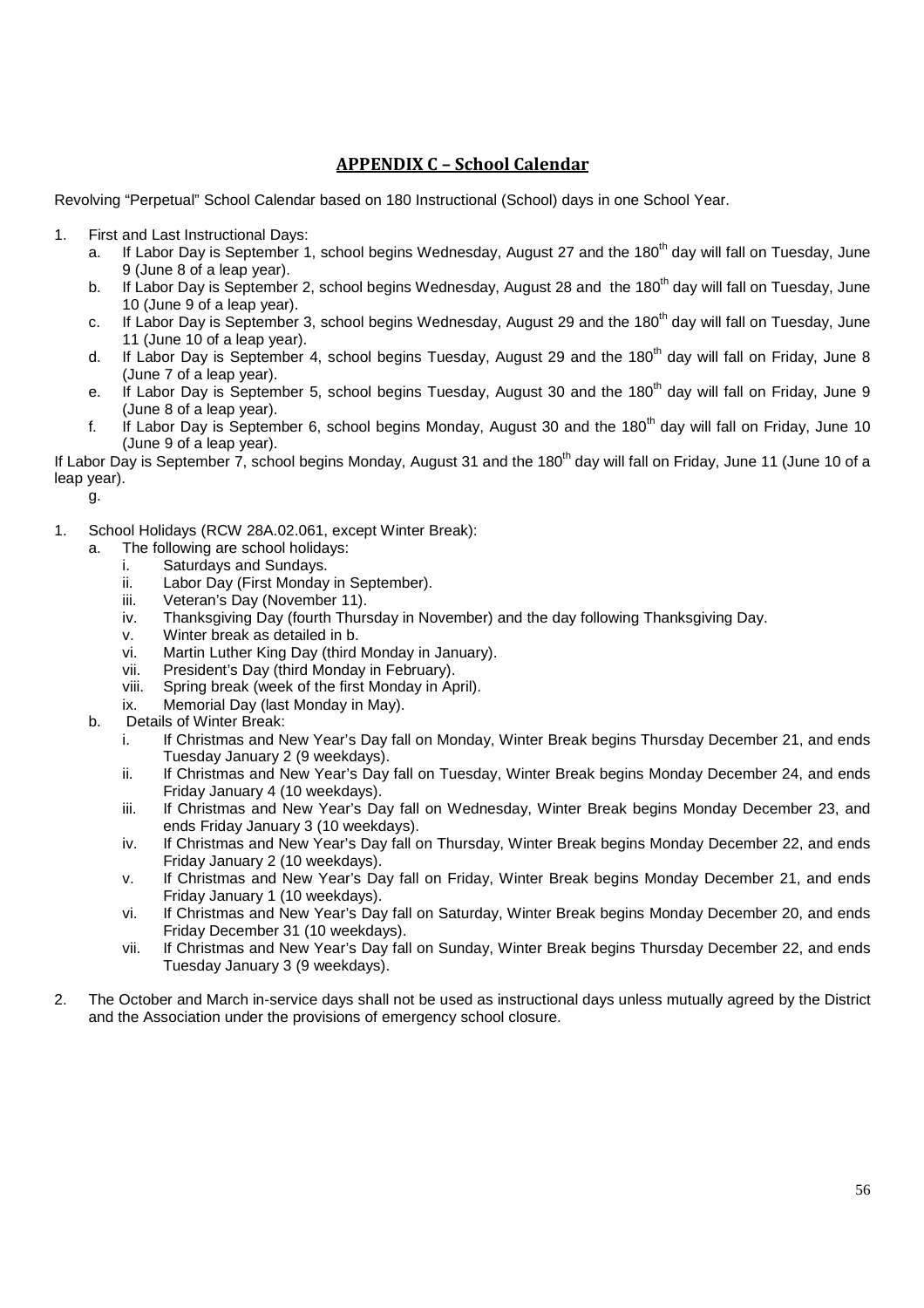## **Appendix D - Grievance Form**

| <b>Grievance Number:</b>                                                                                                                                                                                                       | <b>DISTRIBUTION OF FORM</b>                    |                                                                                                                  |  |
|--------------------------------------------------------------------------------------------------------------------------------------------------------------------------------------------------------------------------------|------------------------------------------------|------------------------------------------------------------------------------------------------------------------|--|
|                                                                                                                                                                                                                                | 1. Supervisor<br>2. Employee<br>3. Association |                                                                                                                  |  |
| <b>Step 1 - The Principal</b>                                                                                                                                                                                                  |                                                | and the control of the control of the control of the control of the control of the control of the control of the |  |
|                                                                                                                                                                                                                                |                                                |                                                                                                                  |  |
|                                                                                                                                                                                                                                |                                                |                                                                                                                  |  |
| Sections of Agreement                                                                                                                                                                                                          |                                                |                                                                                                                  |  |
| Relief sought: Note that the set of the set of the set of the set of the set of the set of the set of the set of the set of the set of the set of the set of the set of the set of the set of the set of the set of the set of |                                                |                                                                                                                  |  |
|                                                                                                                                                                                                                                |                                                |                                                                                                                  |  |
|                                                                                                                                                                                                                                | Signature                                      | Date                                                                                                             |  |
| Disposition by principal:                                                                                                                                                                                                      |                                                |                                                                                                                  |  |
|                                                                                                                                                                                                                                | Signature                                      | Date                                                                                                             |  |
| Position of grievant and/or association:                                                                                                                                                                                       |                                                |                                                                                                                  |  |
|                                                                                                                                                                                                                                | Signature                                      | Date                                                                                                             |  |
| (Attach additional sheets as necessary)<br>Appendix D: p.1                                                                                                                                                                     |                                                |                                                                                                                  |  |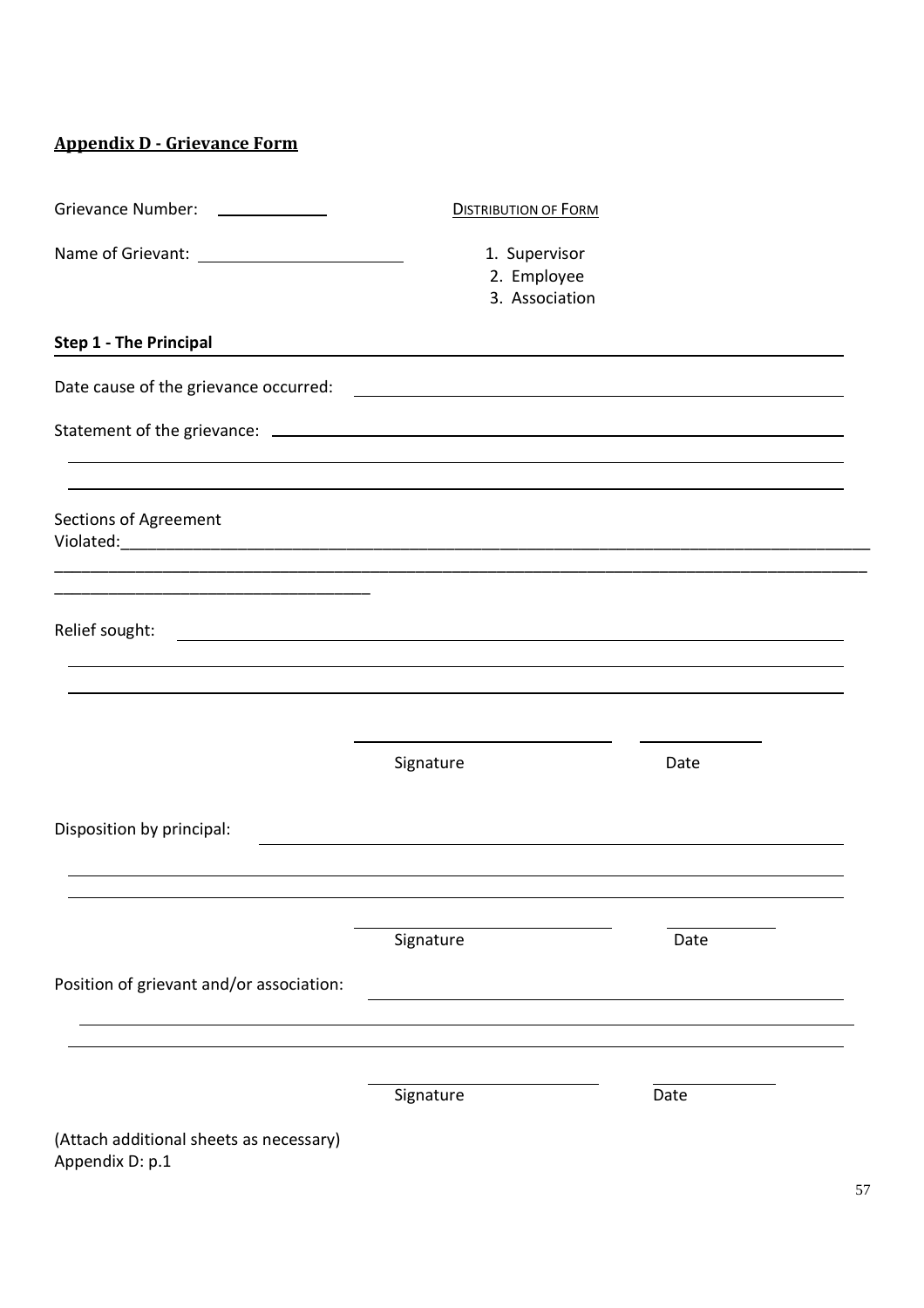## **Step 2 - The Superintendent**

|                                                                                                                    | Signature | Date |
|--------------------------------------------------------------------------------------------------------------------|-----------|------|
| Position of grievant and/or association:                                                                           |           |      |
|                                                                                                                    |           |      |
|                                                                                                                    | Signature | Date |
| <b>Step 3 - The Board of Directors</b><br>Date received by Board or designee:<br>Disposition of Board or designee: |           |      |
|                                                                                                                    |           |      |
|                                                                                                                    | Signature | Date |
| Position of grievant and/or association:                                                                           |           |      |

Appendix F p. 2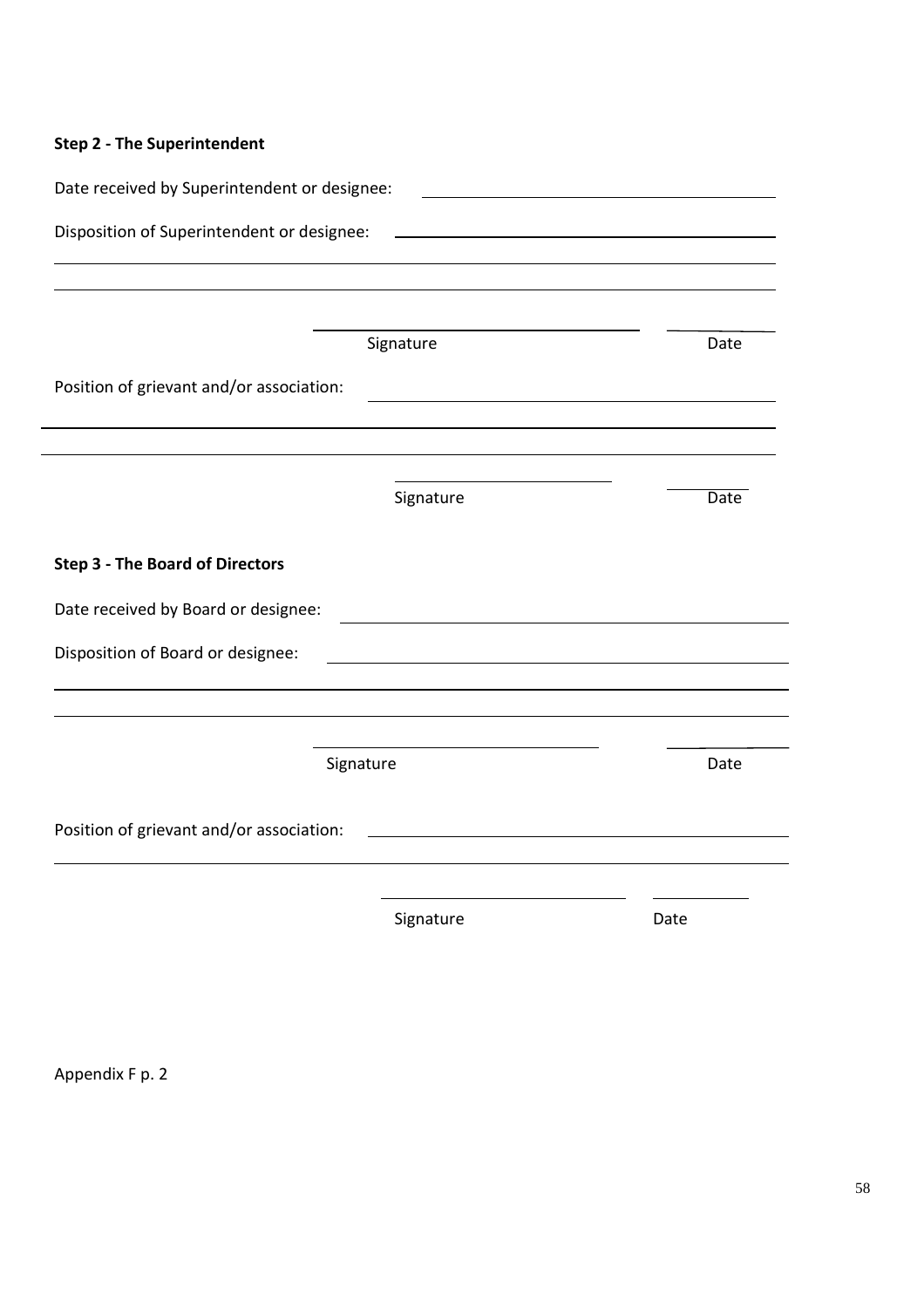| <b>Mediation Alternative</b>   |                                                                                                                      |
|--------------------------------|----------------------------------------------------------------------------------------------------------------------|
| Date submitted to mediation:   |                                                                                                                      |
| Signature                      |                                                                                                                      |
| Disposition of mediation:      |                                                                                                                      |
|                                |                                                                                                                      |
|                                |                                                                                                                      |
| Name of mediator:              | <u> Alexandria de la contrada de la contrada de la contrada de la contrada de la contrada de la contrada de la c</u> |
| Date of mediation:             | <u> 1989 - Johann Barn, fransk politik (d. 1989)</u>                                                                 |
| <b>Step 4 - Arbitration</b>    |                                                                                                                      |
| Date submitted to arbitration: | <u> 1980 - Jan Samuel Barbara, martin da shekara 1980 - An tsara 1980 - An tsara 1980 - An tsara 1980 - An tsara</u> |
| Signature                      |                                                                                                                      |
|                                |                                                                                                                      |
|                                |                                                                                                                      |
|                                |                                                                                                                      |
| Name of arbitrator:            |                                                                                                                      |
| Date of award:                 |                                                                                                                      |
|                                |                                                                                                                      |
|                                |                                                                                                                      |
|                                |                                                                                                                      |

Appendix F: p.3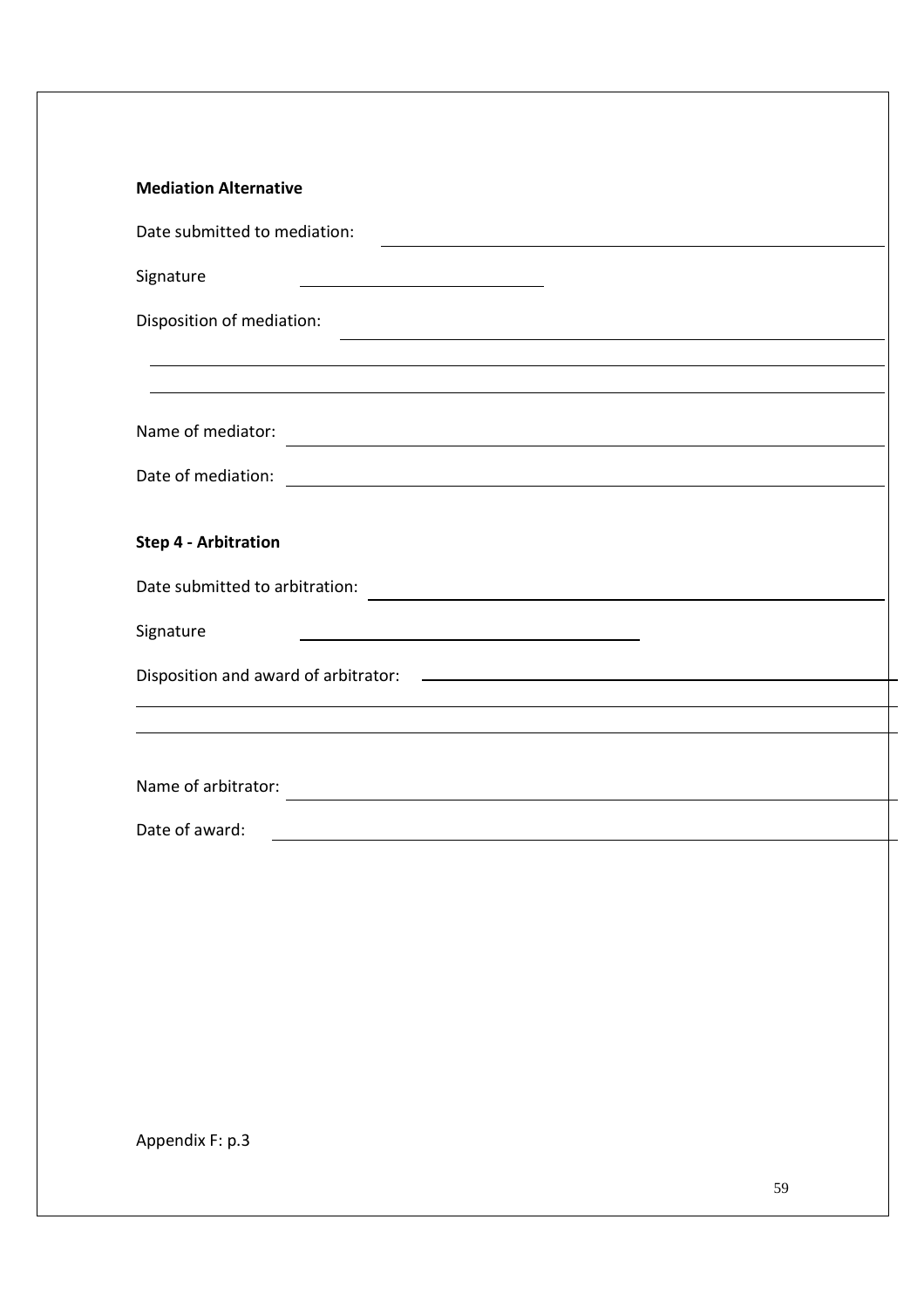### **APPENDIX E – Salary Placement Considerations Refer to WAC 392-121-264 and 392-121-280**

- A. Employees shall be placed on the appropriate index step of the salary schedule according to years of experience and education earned.
- B. Increments for education will be based on the highest degree held along with any credits and/or clock hours earned after awarding or conferring of the degree. Ten (10) clock hours is equal to one (1) college quarter credit for salary schedule placement or movement. All acceptable clock hours must be provided by an OSPI approved clock hour provider.
- C. Individuals who have verified work experience in the State of Washington, out-of-state, and/or a foreign country shall be place on the Salary Schedule on a one-for-one basis up to the maximum step for salary schedule purposes.
- D. Only one year of teaching experience credit may be earned during a school year. Experience credit towards salary schedule advancement will be the cumulative sum of the years of experience. Partial years will be added as earned. For example, 0.6 years + 0.6 years =1.2 years or 1.0 years on the Salary Schedule.
- E. Certificated years of experience shall include:
	- 1. Accumulated full-time and part-time professional education employment prior to the current school year in the State of Washington, out of state, and foreign country work experience (which requires certification as a condition of employment).
	- 2. Accumulated full-time and part-time professional education employment in a State approved education program as per WAC 392-121-264. For example:
		- a. Centrum
		- b. Pacific Science Center
		- c. Seattle Children's Hospital
		- d. Other educational centers authorized under RCW Chapter 28A.205
	- 3. Casual substitute experience.
	- 4. Comparable experience in public or private vocationaltechnical schools, technical colleges, community/junior colleges, colleges and universities.
	- 5. Employment by a governmental employment agency.
	- 6. Military, Peace Corp, or Vista service which interrupted professional education employment
- F. Individuals who have verified comparable experience in a school or nonschool position shall be credited as follows:
	- 1. Non-degreed vocational/career and technical education instructors will receive one (1) year of experience credit for each year worked in a non-public school setting up to a maximum of six (6) years.
	- 2. ESA employees (occupational and physical therapists, nurses, SLP's, audiologists, counselors, psychologists, and social workers) will receive one (1) year of experience credit for each year worked in a school or non-school setting, up to the maximum step for salary schedule purposes.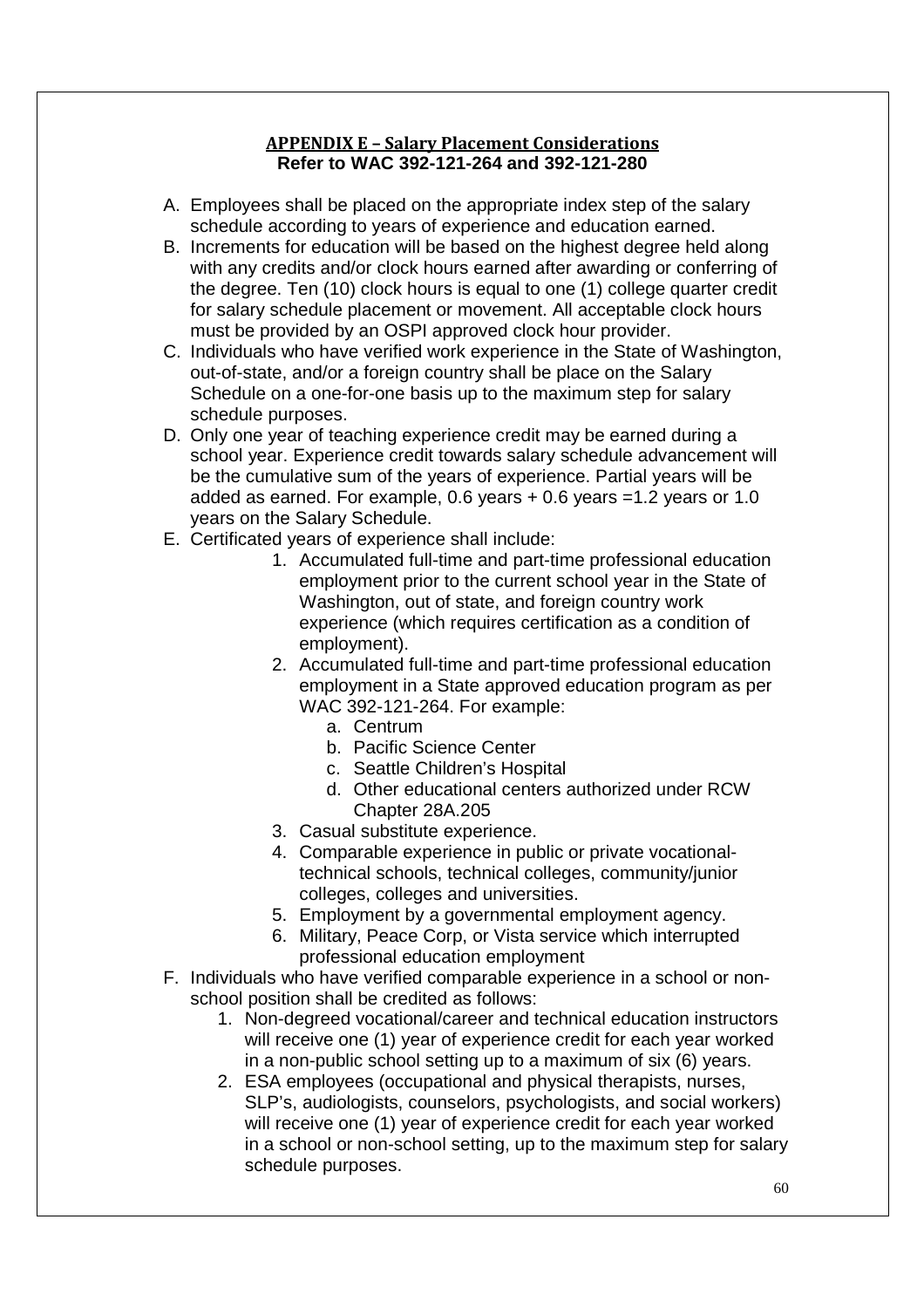a. Salary Adjustments:

Salaries shall be adjusted as of the beginning of the contract year, for educational credits/clock hours earned prior to September 10, provided that notice is given to the Superintendent on, or before, September 10.

b. Proof of Credits

Proof of credits/clock hours earned shall be by official transcript/form as recognized by the State of WA for proof of credits/clock hours; provided that the official grade notice or other suitable proof may be temporarily substituted.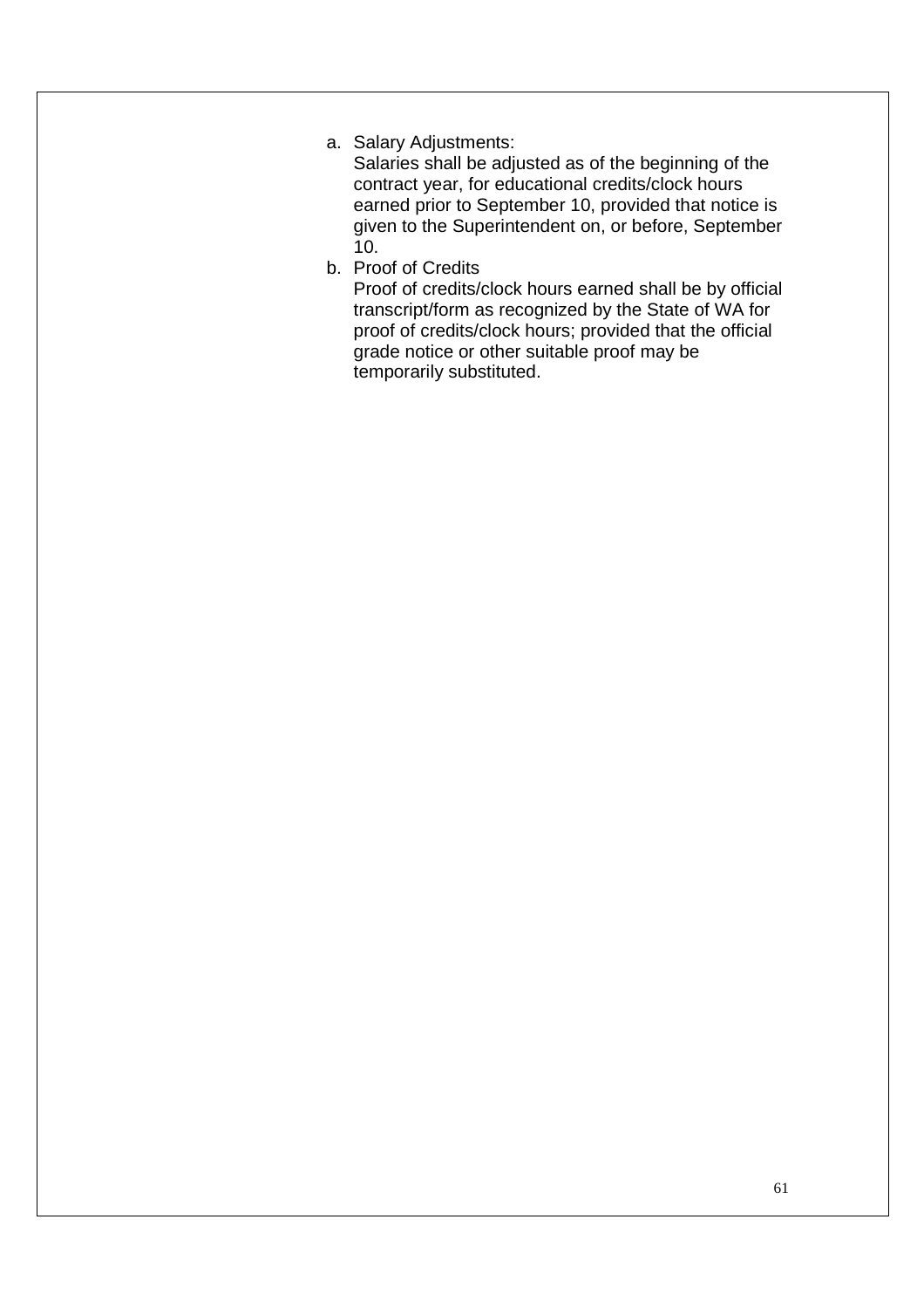## **INDEX**

## $\mathsf{A}$

| Agreement |  |
|-----------|--|
|           |  |
|           |  |
|           |  |
|           |  |
|           |  |
|           |  |
|           |  |
|           |  |
|           |  |

## $\overline{B}$

| Bargaining Unit Substitute Wage 19 |  |
|------------------------------------|--|
|                                    |  |
|                                    |  |
|                                    |  |
|                                    |  |

## $\mathbf c$

| Conferences, Parent/Teacher 18 |  |
|--------------------------------|--|
| Contract                       |  |
|                                |  |
|                                |  |
|                                |  |
|                                |  |

## $\mathsf D$

## $\mathsf{E}$

| Economic Enhancement Stipend (EES) 48 |  |
|---------------------------------------|--|
|                                       |  |
|                                       |  |

| Employee Attendance Incentive Program13 |  |
|-----------------------------------------|--|
|                                         |  |
| Evaluation                              |  |
|                                         |  |
| Focused Evaluation Process33            |  |
|                                         |  |
|                                         |  |
|                                         |  |
|                                         |  |
|                                         |  |

## $\mathsf{F}$

| Family Medical Leave Act (FMLA)14 |  |
|-----------------------------------|--|

## G

| Grievance |  |
|-----------|--|
|           |  |
|           |  |
|           |  |
|           |  |

## $H$

|--|--|--|

#### $\mathbf{I}$

## $\mathbf{J}$

## $\mathbf{L}$

| Layoff |  |
|--------|--|
|        |  |
|        |  |
| Leaves |  |
|        |  |
|        |  |
|        |  |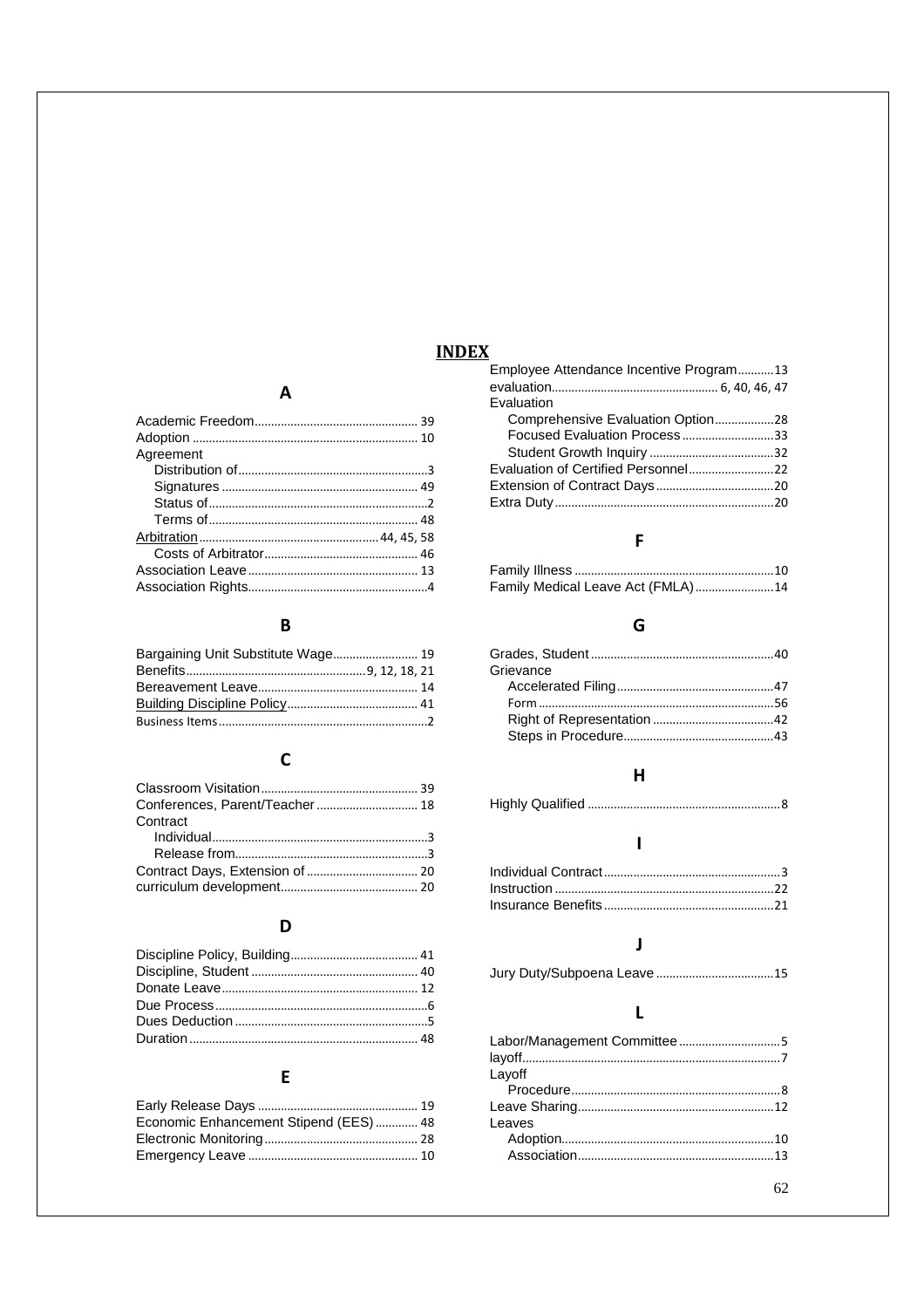| Family Medical Leave Act (FMLA) 14 |  |
|------------------------------------|--|
|                                    |  |
|                                    |  |
|                                    |  |
|                                    |  |
|                                    |  |
|                                    |  |
|                                    |  |
|                                    |  |
|                                    |  |
| Unexpected Circumstances  16       |  |
|                                    |  |
|                                    |  |

## $\mathsf{M}$

## $\overline{\mathsf{N}}$

| Nondiscrimination for Employment  21 |  |  |  |
|--------------------------------------|--|--|--|
|--------------------------------------|--|--|--|

### $\mathbf{o}$

|--|--|

#### $\boldsymbol{\mathsf{P}}$

| Provisions for Salary Schedule Placement 18 |  |
|---------------------------------------------|--|

## $\overline{\mathsf{R}}$

| Rights |  |
|--------|--|
|        |  |
|        |  |
|        |  |

## $\mathsf{s}$

| Sick Leave Exhaustion/District Leave Sharing 10 |  |
|-------------------------------------------------|--|
|                                                 |  |
|                                                 |  |
| Student                                         |  |
|                                                 |  |
|                                                 |  |
|                                                 |  |
|                                                 |  |
|                                                 |  |

## $\mathbf{T}$

## $\overline{U}$

| Unexpected Circumstances Leave16 |  |
|----------------------------------|--|
|                                  |  |

## $\mathsf{V}$

#### $\mathsf{W}$